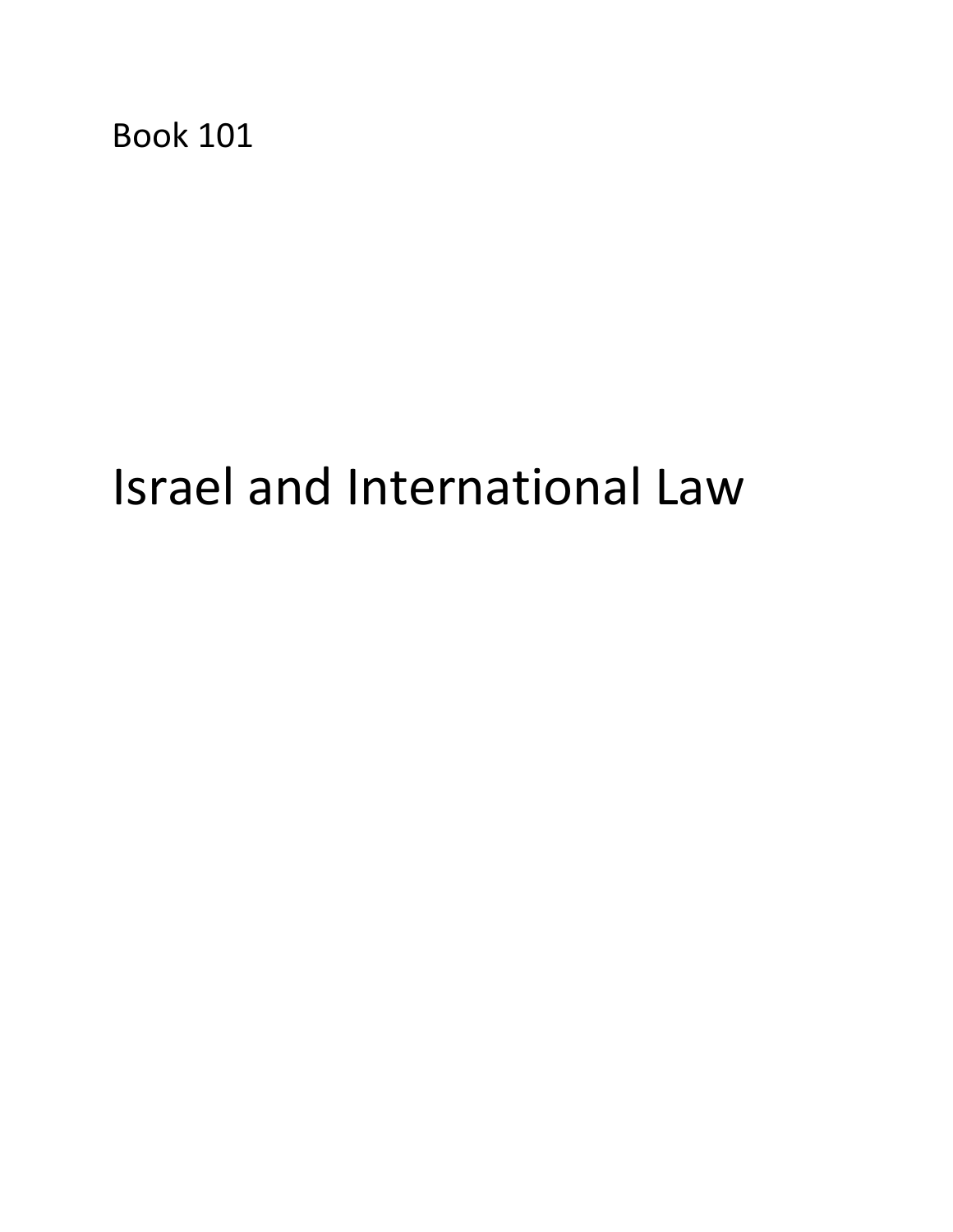

**Jerusalem Center for Public Affairs** המרכז הירושלמי לענייני ציבור ומדינה (ע"ר)

# GLOBAL LAW FORUM



The Status of Judea & Samaria (The West Bank) and Gaza and the Settlements in International Law Professor Talia Einhorn

Number 7 / 2014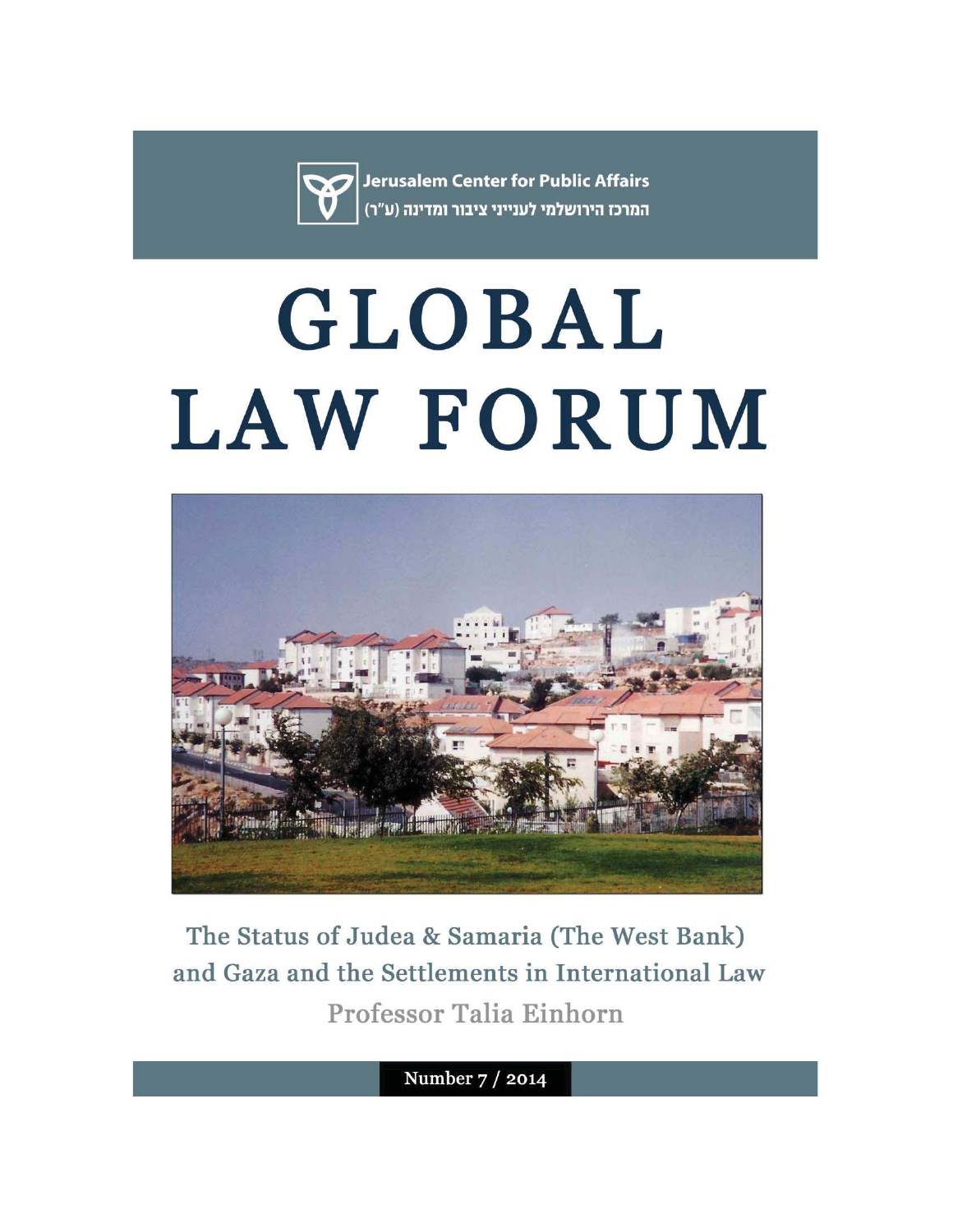## **THE STATUS OF JUDEA & SAMARIA (THE WEST BANK) AND GAZA AND THE SETTLEMENTS IN INTERNATIONAL LAW**

### **TALIA EINHORN**

| 1. | <b>INTRODUCTION</b>                                        |                                                                                                                          |    |  |  |
|----|------------------------------------------------------------|--------------------------------------------------------------------------------------------------------------------------|----|--|--|
| 2. | THE ESTABLISHMENT OF THE STATE OF ISRAEL, THE JEWISH STATE |                                                                                                                          |    |  |  |
| 3. | ERETZ ISRAEL IN INTERNATIONAL LAW - HISTORICAL OVERVIEW    |                                                                                                                          |    |  |  |
|    | 3.1                                                        | The British Mandate                                                                                                      | 6  |  |  |
|    | 3.2                                                        | The United Nations Partition Resolution                                                                                  | 8  |  |  |
|    | 3.3                                                        | The Green Line and the Armistice Agreements                                                                              | 10 |  |  |
|    | 3.4                                                        | Security Council Resolutions 242 and 338                                                                                 | 11 |  |  |
|    | 3.5                                                        | Severing the Ties between Jordan and the West Bank                                                                       | 13 |  |  |
|    | 3.6                                                        | The Peace Agreements with Egypt and Jordan                                                                               | 13 |  |  |
|    | 3.7                                                        | The Agreements with the Palestine Liberation Organization (PLO)                                                          | 14 |  |  |
|    | 3.8                                                        | Israel's Unilateral Withdrawal from the Gaza Strip (the Disengagement<br>Program)                                        | 15 |  |  |
|    | 3.9                                                        | The Palestinian Authority's Status in the United Nations                                                                 | 15 |  |  |
| 4. | THE STATUS OF THE WEST BANK IN INTERNATIONAL LAW           |                                                                                                                          |    |  |  |
|    | 4.1                                                        | The Israeli Position                                                                                                     | 19 |  |  |
|    | 4.2                                                        | The Security Council's Position on Jerusalem                                                                             | 24 |  |  |
|    | 4.3                                                        | The ICJ Advisory Opinion on the Separation Barrier                                                                       | 25 |  |  |
|    | 4.4                                                        | <b>Interim Summary</b>                                                                                                   | 30 |  |  |
| 5. | THE SETTLEMENTS IN INTERNATIONAL LAW                       |                                                                                                                          |    |  |  |
|    | 5.1                                                        | The West Bank Settlements                                                                                                | 30 |  |  |
|    | 5.2                                                        | The Rules of International Law Regarding Occupied Territories                                                            | 30 |  |  |
|    | 5.3                                                        | The Agreements with the PLO                                                                                              | 31 |  |  |
|    | 5.4                                                        | <b>Comparative Perspectives</b>                                                                                          | 33 |  |  |
| 6. | THE ISSUE OF THE PALESTINIAN PEOPLE'S SELF-DETERMINATION   |                                                                                                                          |    |  |  |
|    | 6.1                                                        | Defining the Palestinian People                                                                                          | 37 |  |  |
|    | 6.2                                                        | Self-Determination for Arabs in the West Bank and Gaza Only                                                              | 38 |  |  |
|    | 6.3                                                        | Self-Determination for Arabs in the West Bank and Gaza and for All<br>Palestinian Refugees since the War of Independence | 39 |  |  |
|    | 6.4                                                        | Israeli Arabs within the Green Line                                                                                      | 42 |  |  |
|    | 6.5                                                        | Implications of the Arab Spring and the Existing Status of Arab States                                                   | 44 |  |  |
| 7. | <b>ISRAEL'S RIGHT TO SELF-DEFENSE</b>                      |                                                                                                                          |    |  |  |
|    | 7.1                                                        | The Right and Obligation of a State to Defend its Citizens                                                               | 44 |  |  |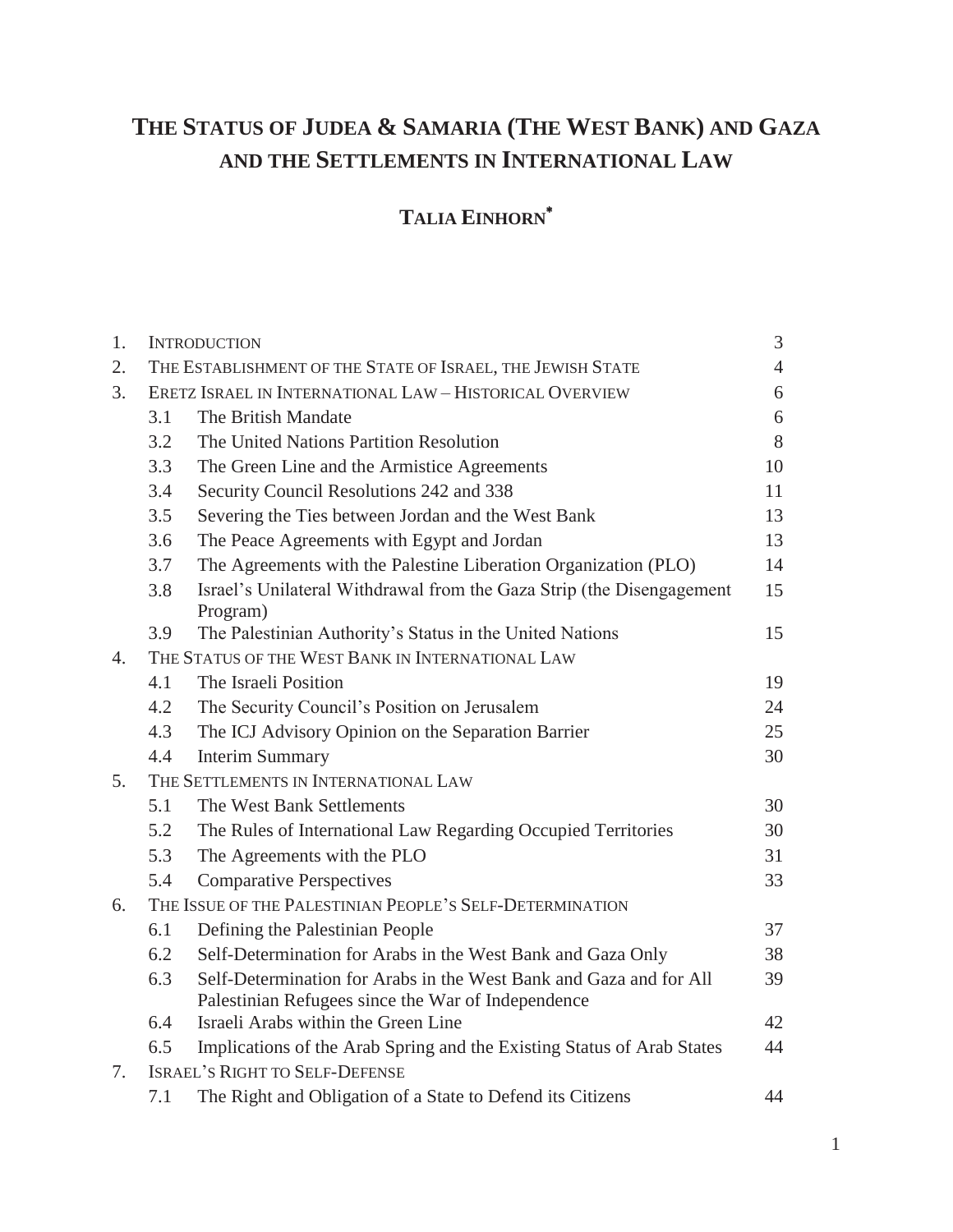| 7.2 | The Lessons of the Interim Agreements with the PLO                  |     |
|-----|---------------------------------------------------------------------|-----|
| 7.3 | Possible Implications Deriving from the Establishment of the        | 48  |
|     | <b>International Criminal Court</b>                                 |     |
|     | THE LIMITATIONS OF INTERNATIONAL PUBLIC POLICY ON THE ESTABLISHMENT | 51  |
|     | OF A PALESTINIAN STATE ALONGSIDE ISRAEL                             |     |
|     | <b>CONCLUSIONS</b>                                                  | 52. |
|     | <b>ABOUT THE AUTHOR</b>                                             |     |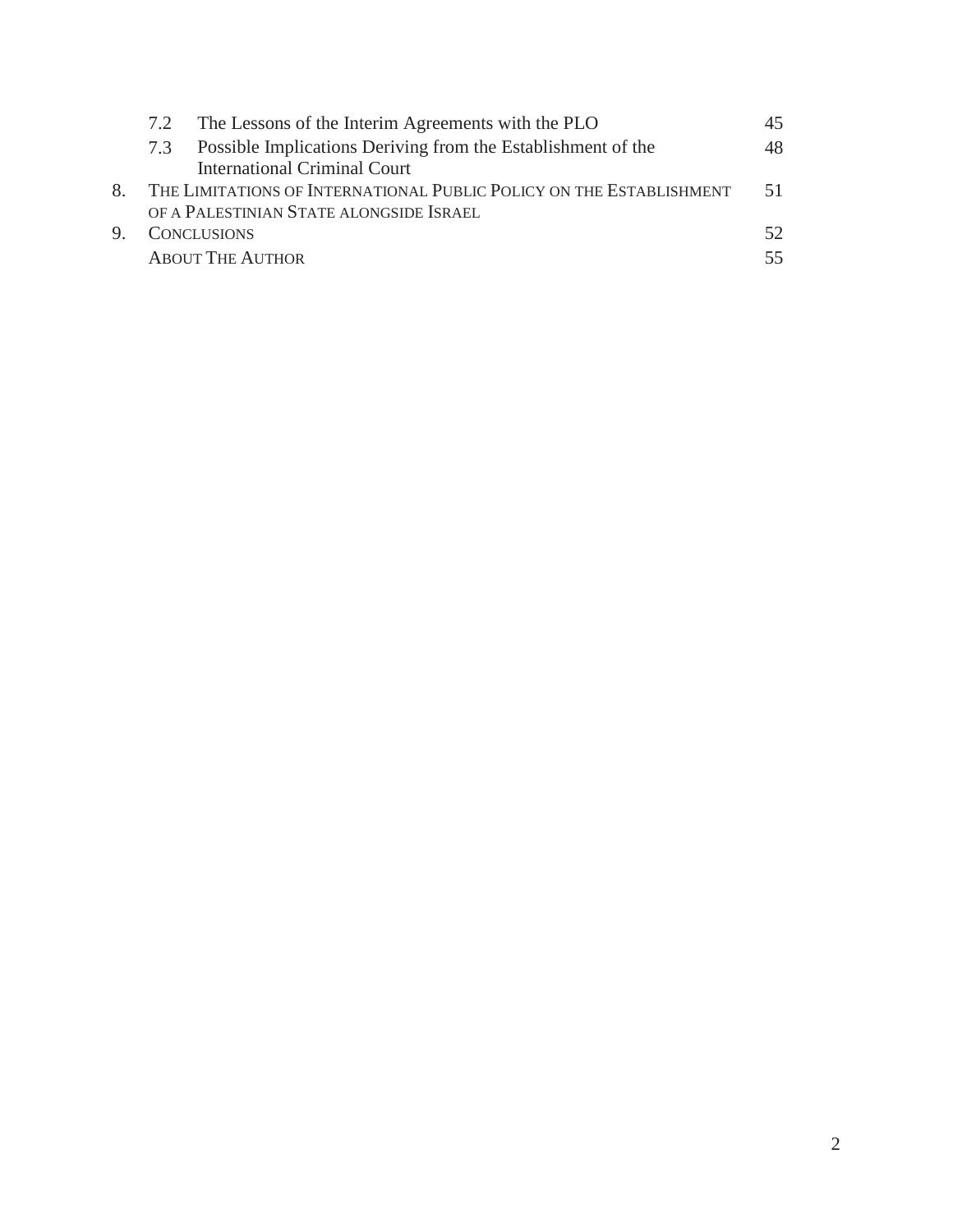#### **1. INTRODUCTION**

The status of Judea and Samaria (henceforth referred to also by the Hebrew acronym *Yesha,*  which also includes Gaza), the so-called West Bank, in international law is highly controversial. The State of Israel's official position is that since the Six-Day War they are "disputed territories" and not "occupied territories." Although Israel did not actually annex the Yesha territories to Israel or apply its sovereignty to them, it does nevertheless have a priority claim to sovereignty until such time as the dispute is peacefully resolved. In the interim period, which has lasted since 1967, and until a peace agreement is signed, there is nothing illegal in the establishment of Jewish settlements on that land. The State of Israel's position was confirmed in the Levy Committee Report, authored by a committee established by the Israeli government, on which Supreme Court Justice (Ret.) Edmund Levy (Chairman), District Court Justice (Ret.) Tchia Shapira, and former Legal Advisor to the Foreign Ministry, Attorney Alan Baker served.<sup>1</sup>

On the other hand, there is an opposing position, whereby the Palestinian Arabs are entitled to an independent state in all Yesha territories, while Jewish settlement in Yesha is forbidden under international law. Since Israel took over the Yesha territories, it has held them as occupied territories under belligerent occupation. The line delineated in the Armistice Agreements between Israel and Jordan, on the one hand, and between Israel and Egypt, on the other (the "Green Line"), is, to all intents and purposes, an international border. This position was confirmed in the Advisory Opinion issued by the International Court of Justice, as requested by the UN General Assembly, regarding the legal consequences of building a separation barrier ("the wall") in the "occupied Palestinian territories."<sup>2</sup> The Advisory Opinion stated that the West Bank territories are "occupied Palestinian territories" where Palestinians have the right to self-determination. Israel is obliged to apply all the provisions of the Hague Regulations, which are Annexes to the Hague Convention (IV) of 1907,<sup>3</sup> respecting the Laws and Customs of War on Land, and the provisions of the Fourth Geneva Convention of 1949, respecting the Protection of Civilian Persons.<sup>4</sup> According to the majority opinion of the judges, the building of the wall, as the separation barrier was called by the General Assembly, constitutes an obstacle to the Palestinians' right to selfdetermination on these territories.

This study analyzes these subjects under international law. The status of Yesha in international law is linked in fact and in law to the question of Israel's sovereignty in all of the land to the west of the River Jordan (henceforth "Eretz Israel"). The study discusses the establishment of the State of Israel, the state of the Jewish people, in Eretz Israel (Part 2); the question of sovereignty over Eretz Israel from the time of the British Mandate to the present day, taking account of the resolutions adopted by the League of Nations in the wake of World War I ("WWI"), as well as the international treaties concluded between Israel and neighboring countries, the resolutions adopted by UN institutions, the General Assembly and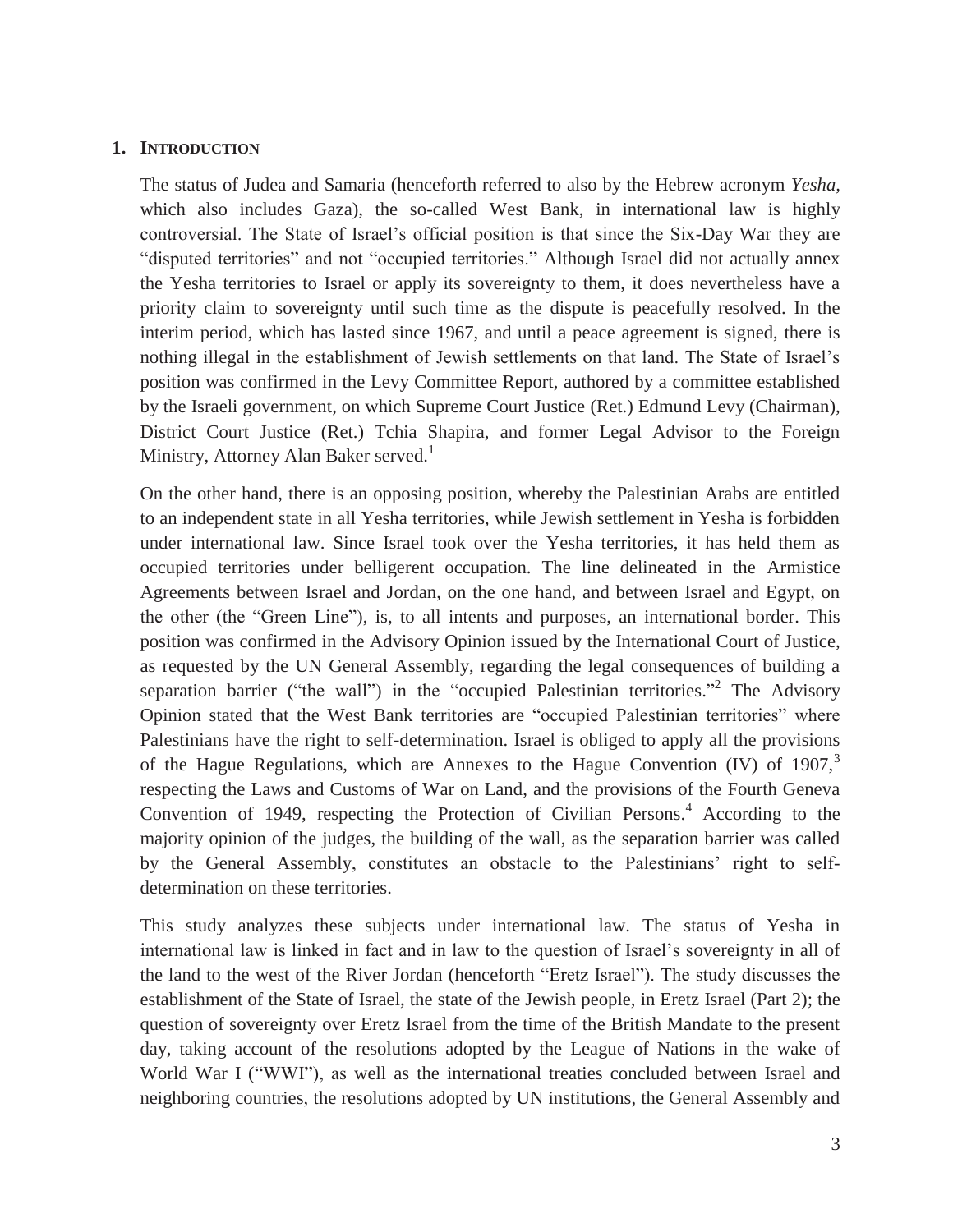the Security Council, in light of the agreements between Israel and the PLO, and the Palestinian Authority's status in the UN (Part 3); the status of the Yesha territories in international law – the Israeli position, Security Council Resolutions, and the Advisory Opinion of the International Court of Justice in the matter of the separation barrier ("the wall") (Part 4); the settlements and the right of Israelis to settle in Yesha under international law – the laws of armed conflict and the question of their application, the interim agreements with the PLO, and comparative perspectives regarding the rules and practices developed in international law with respect to the rights of settlers in occupied territories since World War II (Part 5); the question of self-determination for the Palestinian people (Part 6); the State of Israel's right to self-defense (Part 7); the limits set by the *ordre public international* to the establishment of a Palestinian state alongside Israel (Part 8); and conclusions (Part 9).

#### **2. THE ESTABLISHMENT OF THE STATE OF ISRAEL, THE JEWISH STATE**

"If I forget thee, O Jerusalem, may my right hand forget its cunning," declared Charles Malik, the Lebanese delegate to the United Nations, immediately after the UN General Assembly adopted its Partition Plan. Abba Eban, the Israeli delegate, retorted, "If you continue saying this for 2,000 years, we shall start believing it."<sup>5</sup> The Jewish people can, according to the Bible, trace their roots in Jerusalem back to the days of the patriarch Abraham. Jerusalem has been in the hearts and minds of Jews throughout the history of the Jewish nation, and they physically turn to face towards Jerusalem in prayer. All generations of the Jewish people have maintained their ties to their Promised Land (according to the promise made by God to their Patriarchs, Abraham, Isaac and Jacob), from which they had been expelled by force twice.

During two millennia of diaspora, Jews managed to retain a clear, direct link to their heritage thanks to a unique language (Hebrew), religion (Judaism), and culture (practices common to Jews all over the world). Jewish settlement in Eretz Israel has not ceased for even a single generation after sovereignty had been lost.<sup>6</sup> The return of Jews to Israel has intensified and turned into waves of immigration since 1882 (the early days of the first *aliyah* [wave of immigration] from Europe and from Yemen).

The Jewish people are the only people who throughout all of history considered the Land of Israel as their homeland. After the Jews lost their sovereignty in 70 CE, the country was ruled in turn by the Romans, Byzantines, Arabs, Crusaders, Mamelukes and Ottomans. The desolation and destruction of the land is recorded in numerous sources. Under the first period of Islamic rule (634-1099 CE), a large portion of the agricultural settlements was gradually abandoned. The land lay parched and areas of arable land were few.<sup>7</sup> Ineffective irrigation and drainage methods turned the fertile land of the Sharon and Emek Hefer regions into swampland and a prime source of malaria. Mark Twain, on a visit to the Holy Land in 1867, described the Jezreel Valley as having "not a solitary village throughout its whole extent –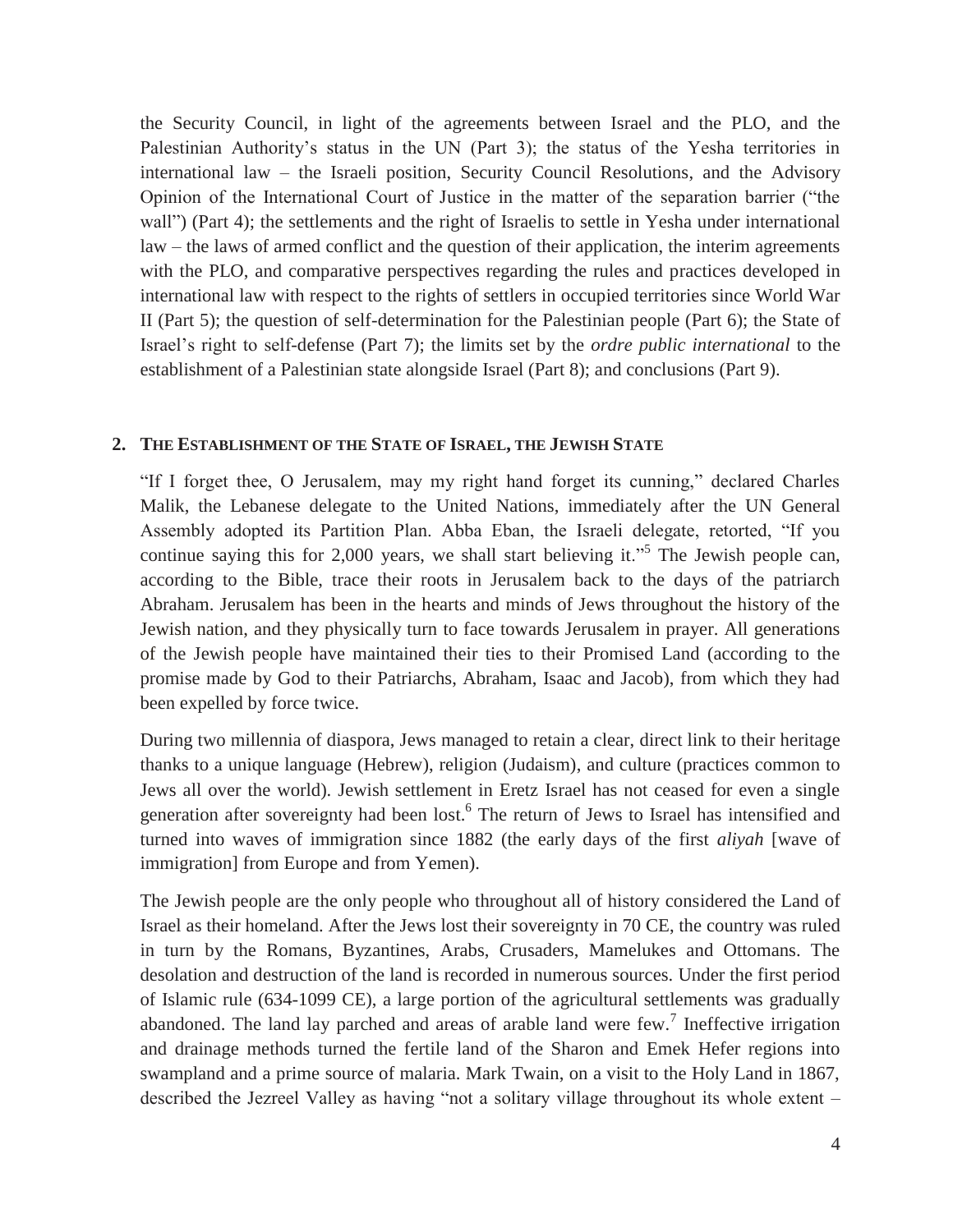not for thirty miles in either direction. There are two or three clusters of Bedouin tents, but not a single permanent habitation. One may ride ten miles hereabouts and not see ten human beings.<sup>38</sup> Twain ends by quoting the Biblical curse from Leviticus 26:32-33 that had come true: *I myself will lay waste the land, so that your enemies who live there will be appalled. I will scatter you among the nations and I will draw out a sword and pursue you. Your land will be desolate and your cities waste.*

The fate of Jerusalem was no better than that of the rest of the country. Even when the Muslims ruled, they did not make it their capital city.<sup>9</sup> While under Jordanian rule, from 1948 to 1967, no foreign Arab leader came to pray at the Al Aqsa Mosque on the Temple Mount.

Prior to the establishment of the State of Israel there was no "Palestinian" Arab state to the west of the Jordan River. The name "Palestine" does not have Arab roots, but rather is a distorted form of the name which the Romans gave to the land after crushing the Bar Kochva revolt. In an attempt to delete from history and memory any identification between the province of Iudæa and the Jewish people, the name of the province was erased and it was given the new name Syria Palæstina, which eventually became Palestine. This name was derived from the Philistines, the residents of the coastal plain in the Biblical era,  $10$  who had vanished from the face of the earth, no longer having any ties with the land, nor any chance of returning there.

The change in the state of the land came with the large-scale waves of Jewish immigration. After a visit to Palestine in March 1921, Churchill was deeply impressed with the progress made by the Jewish settlements established there by Zionist immigrants. At a Parliamentary debate following that visit, Churchill related to the Parliament Members his impressions of how the Zionist immigrants had turned "the most inhospitable soil, surrounded on every side by barrenness and the most miserable form of cultivation . . . into a fertile and thriving country estate, where the scanty soil gave place to good crops and good cultivation, and then to vineyards and finally to the most beautiful, luxurious orange groves, all created in 20 or 30 years by the exertions of the Jewish community who live there."<sup>11</sup> Moreover, "all round the Jewish colony, the Arab houses were tiled instead of being built of mud, so that the culture from this centre has spread out into the surrounding district."<sup>12</sup>

It was in appreciation of the special connection between the Jewish people and their homeland that the international community came to recognize Israel as a state in which the Jewish people had the right to regain their sovereignty.<sup>13</sup> Without doubt, this right was enhanced by the further acknowledgement that Jews in the diaspora were in constant danger from persecution and pogroms, destruction and annihilation, culminating in the Holocaust. The right of every Jew to immigrate ("return") to Eretz Israel is the cornerstone of the Jewish State, whose *raison d'être* is to provide a safe haven for Jews from all over the world who wish to pursue a Jewish lifestyle as they choose, openly and undisturbed, in a state whose official day of rest is the Sabbath, where Jewish festivals are official holidays, the language is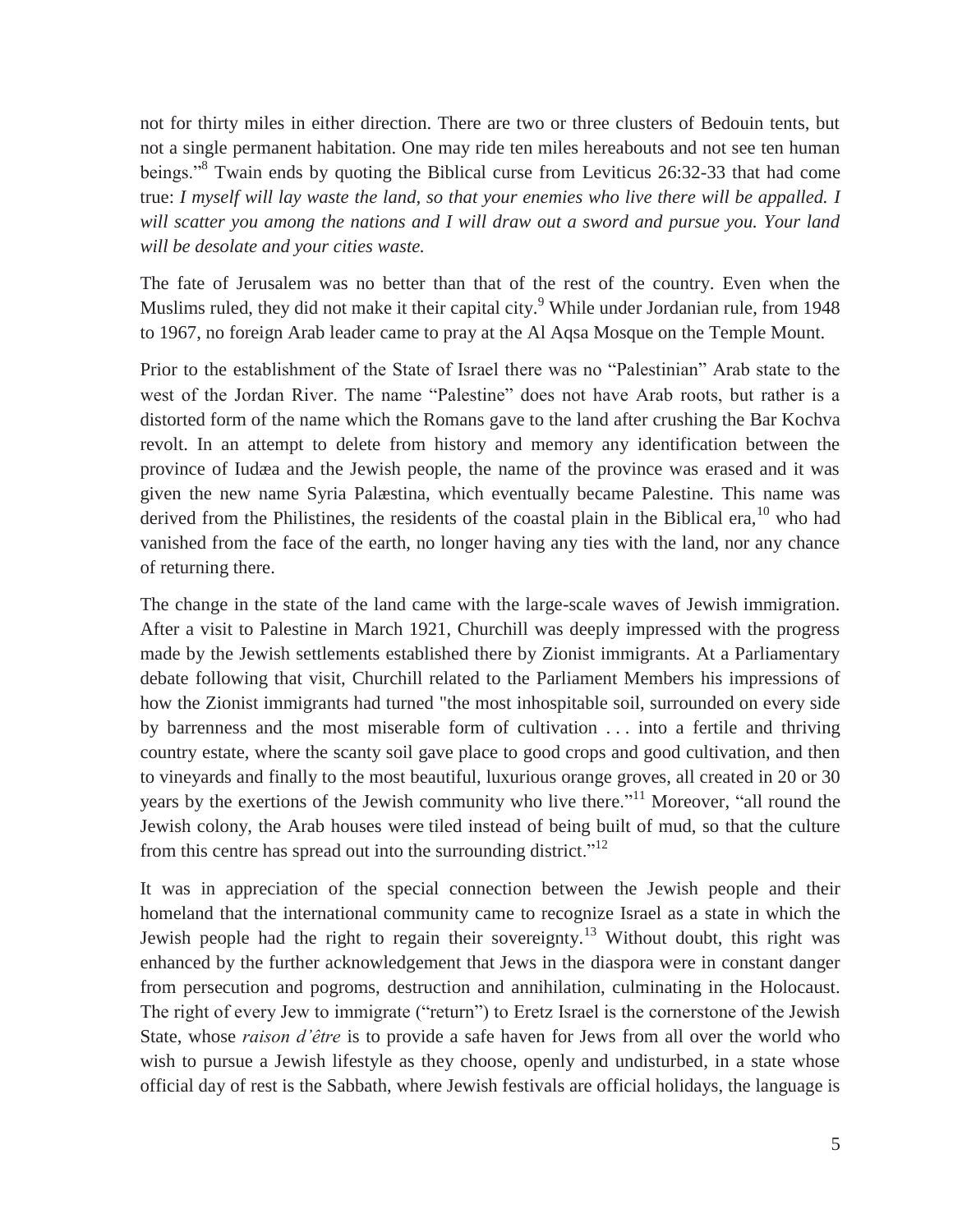Hebrew, where Jews living in their own country are safe from anti-Semitic attacks, or at least not helpless to defend themselves against any such attack.

#### **3. ERETZ ISRAEL IN INTERNATIONAL LAW – HISTORICAL OVERVIEW**

#### **3.1 The British Mandate**

At the San Remo Conference in 1920, the Supreme Council of Principal Allied Powers determined that Palestine would be entrusted to Britain as a mandate and that "the Mandatory will be responsible for putting into effect the declaration originally made on November 2nd, 1917, by the Government of His Britannic Majesty, and adopted by the said Powers, in favour of the establishment in Palestine of a national home for the Jewish people."<sup>14</sup>

The Conference heralded the end of British military rule in Eretz Israel. In July 1920 Sir Herbert Samuel, a Jew who had made a significant contribution to the Balfour Declaration, was appointed as British High Commissioner of Palestine. In its confirmation of the Mandate Document on 24 July 1922, in accordance with Article 22 of the Covenant of the League of Nations, the League determined the conditions of the Mandate over Palestine and charged the Mandatory government with the responsibility of establishing a national home for the Jewish people in Palestine. Since Palestine was under Ottoman rule at the time, Turkish agreement was required. That agreement was eventually given in the Treaty of Lausanne, signed on 23 July 1923. Under Article 16 of the Treaty, Turkey renounced all rights over territories outside its frontiers laid down in that Treaty. According to the Treaty, the future of those territories had already been decided or should be decided by the pertinent parties. Since the decision on the future of Palestine was made in 1922, with the adoption of the final text of the Mandate Document by the League of Nations, the future of that territory had already been determined.

The Preamble to the Mandate Document states explicitly that it is based on international recognition: "Whereas recognition has thereby been given to the historical connection of the Jewish people with Palestine, and to the grounds for reconstituting their National Home in that country."

 Article 2 of the Mandate made Britain responsible for "placing the country under such political, administrative and economic conditions as will secure the establishment of the Jewish national home [in Palestine]";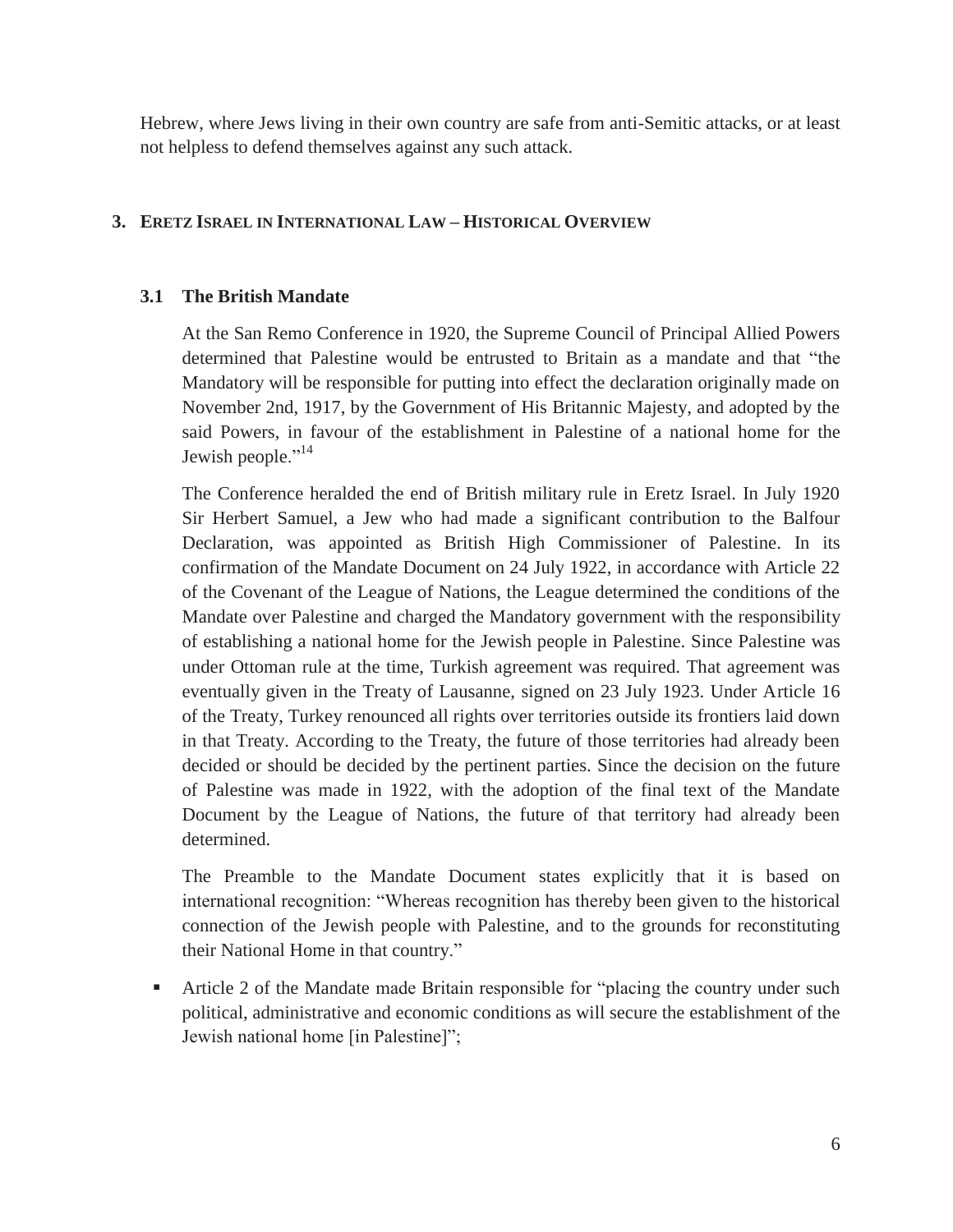- Article 6 required the Mandatory to "facilitate Jewish immigration . . . and encourage . . . close settlement by Jews on the land, including State lands and waste lands not required for public purposes";
- Article 11 required the Administration of Palestine to "introduce a land system . . . having regard . . . to the desirability of promoting the close settlement and intensive cultivation of the land";
- Article 7 made Britain "responsible for enacting a nationality law. . . framed so as to facilitate the acquisition of Palestinian citizenship by Jews who take up their permanent residence in Palestine";
- Shortly prior to the ratification of the Mandate, Article 25 was added, empowering the British Mandatory, with the consent of the Council of the League of Nations, to "postpone or withhold application of ... provisions of this mandate" to the territories lying between the Jordan and the eastern boundary of Palestine as ultimately determined.

The Palestine Mandate does not mention Arab national rights in Palestine. Regarding the non-Jewish population in general, it provides that "nothing should be done which might prejudice the civil and religious rights of existing non-Jewish communities" (second paragraph of the Preamble and Article 2 of the Mandate Document). The Mandate makes no reference to the political rights of the non-Jewish population. The reason for this is clear, since the object and purpose of the Mandate was to reconstitute the political ties of the Jewish people to their homeland.

Out of the three classes of mandates established according to Article 22 of the Covenant of the League of Nations, the Palestine Mandate was considered an "A" Class Mandate, albeit with unique (*sui generis)* characteristics, since it was designed to establish a state for the Jewish people, most of whom were not resident in Palestine at that time, rather than independent statehood of the local population, as was the case with other mandates.<sup>15</sup> It is noted that at the San Francisco Conference in 1945, at which the United Nations Charter was drafted and adopted, the rights under the mandates were maintained in Article 80, which addressed the need to maintain the rights "of any states or any peoples or the term of existing international instruments to which Members of the United Nations may respectively be parties."<sup>16</sup> The Arab delegations at the San Francisco Conference made several unsuccessful attempts to prevent the use of the word "peoples" in Article 80. Egypt (and similarly Syria) proposed that the text would read "the rights of the people of any territory or the terms of any Mandate." This proposal sought to make clear that "only the rights of the inhabitants of the territory were protected." The Iraqi wording – "the rights of the people of that territory" – was clearly intended to ensure that the rights of any people not present in the territory would not be recognized, i.e., to make an exception in the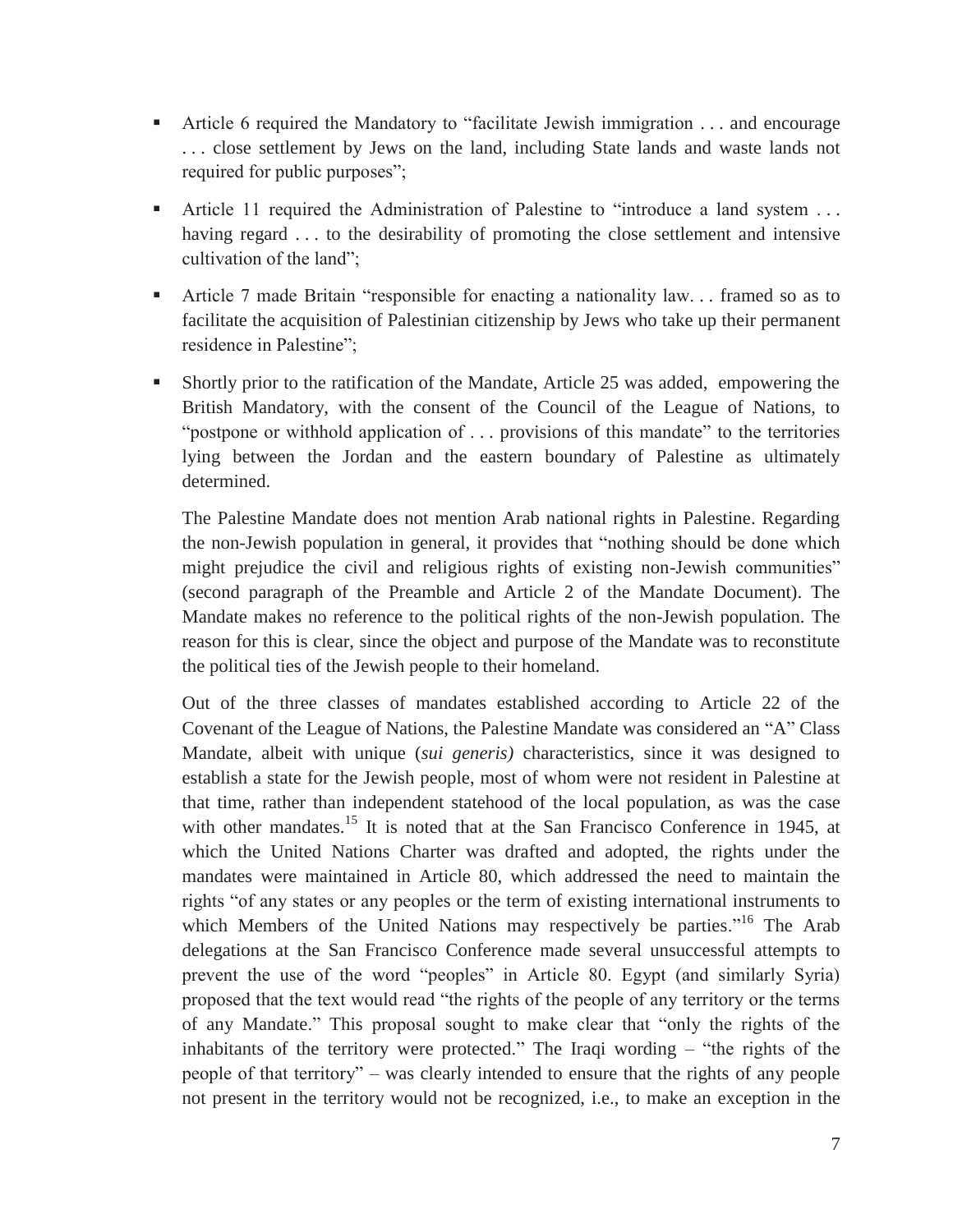case of the Palestine Mandate, by virtue of which the historical ties of the Jewish people to Eretz Israel were recognized, as were their rights to sovereignty over the land. However, those proposals were rejected, and the Arab delegates did not manage to prevent the protection of the rights granted in the Palestine Mandate in its entirety, including its provisions pertaining to the rights of the Jewish people in Eretz Israel.

In effect, Arab pressure and riots in Palestine (supported by British officials favoring the establishment of a homogenous Arab empire, affiliated with Britain, in the whole of the Middle East<sup>17</sup>) resulted in Churchill's White Paper of 1922 which, while reiterating the right of the Jewish people to a national home in Palestine, permanently detached the area of the Jewish homeland east of the Jordan River (constituting ca. 76 percent of the original Mandate territory), with respect to which he made a separate agreement with Emir Abdullah of Transjordan, giving him control of that area, first as an Emirate subject to the British Mandatory and, since 22 March 1946, as the independent Kingdom of Jordan.

During the entire period of the Palestine Mandate, the British, who were entrusted with ensuring its fulfillment, in practice acted to frustrate its very purpose, wishing thereby to appease the Arab and Muslim world. They did so by restricting Jewish immigration to Palestine, on the one hand, while, on the other hand, permitting the entry of Arabs from neighboring countries who sought to settle in Palestine following its development by the Zionist movement and the ensuing work opportunities; by restricting the sale of land to anyone who was not an Arab resident of Palestine; and by the poor administration of state lands, allowing the Arab population to seize them freely.<sup>18</sup> The Palestine Citizenship Order-in-Council, 1925, contained no provision facilitating the acquisition of Palestinian citizenship by Jewish immigrants, as provided in the Palestine Mandate.<sup>19</sup>

#### **3.2 The United Nations Partition Resolution**

The United Nations Partition Resolution of 29 November 1947 (General Assembly Resolution 181(II)), recommended the partition of Palestine into a Jewish state and an Arab state linked in an economic union, with a special international regime for the City of Jerusalem as a *corpus separatum*. The Resolution was not implemented because it was rejected by all the Arab nations, that decided to oppose it by force. According to the Partition Resolution, each one of the two states – the Jewish and the Arab – would have to sign a declaration concerning the status of Holy Places, religious buildings and sites, religious and minority rights, citizenship, international agreements and financial obligations, and an undertaking regarding the economic union.<sup>20</sup> Under public international law, UN General Assembly resolutions are in any event mere recommendations and consequently devoid of any legal effect as such. Their legal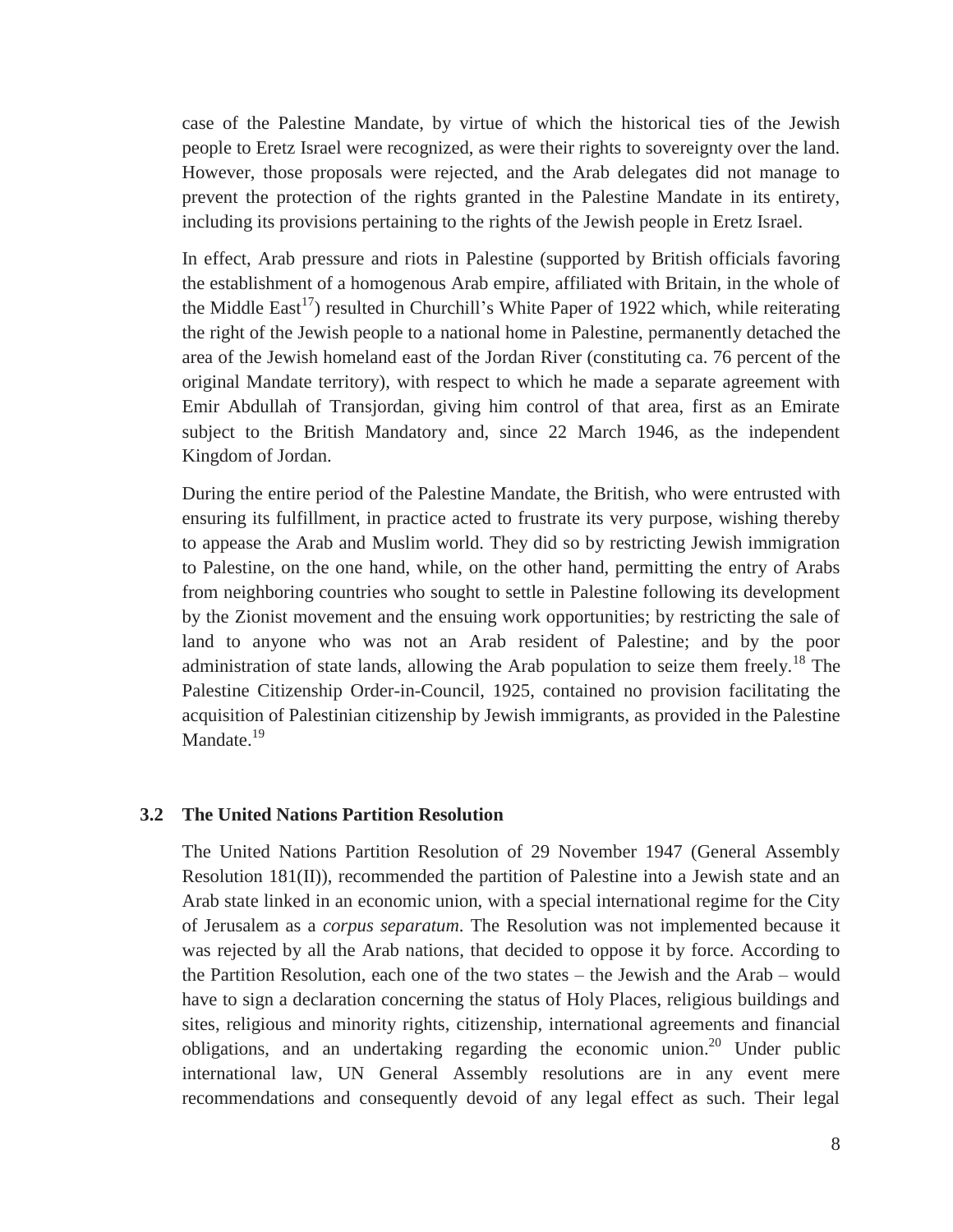effect is contingent upon their acceptance by the parties. On 15 May 1948, the date of declaration of the establishment of the State of Israel, the provisional Israeli government sent a telegram to the UN Secretary General stating its willingness to sign the declaration and the aforementioned obligations.<sup>21</sup> The Arab nations rejected the proposal outright. $^{22}$ 

On 29 November 1948, when Israel applied for UN membership, it did not reiterate its willingness to sign the declaration and the obligations,  $^{23}$  nor did it do so in its second application for membership on 24 February 1949.<sup>24</sup> The first application stated only that "a formal declaration that the Government of Israel accepts all the obligations stipulated in the United Nations Charter is enclosed," a declaration reiterated in Israel's second application for membership. No reference to any other document, apart from the United Nations Charter, was made. In the course of the deliberations of the Ad Hoc Political Committee regarding Israel's admission as a member of the United Nations, only one Committee member, the Cuban delegate, addressed a question to the Israeli delegate, Mr. Abba Eban, concerning the declaration. Mr. Eban replied that Israel had not been asked to sign the declaration. The presentations of Israeli President Chaim Weizmann and Mr. Eban to the Ad Hod Committee clarified that, after the Arab nations had expressed their firm opposition to the Resolution, stating that it had no validity, was not binding on them, that they had every right to resist its implementation and even physically invaded Israel in order to forcibly impede the Resolution, it could no longer be relied upon, and that it would be appropriate to determine Israel's borders by agreement between Israel and the neighboring countries.<sup>25</sup>

On admitting Israel as a member of the United Nations, the General Assembly noted only that Israel was a "peace-loving State and is able and willing to accept the obligations contained in the [UN] Charter."26 There was no further reference to the declaration. It is noted that when, in 1967, in the wake of the Six-Day War, the UN General Assembly and the UN Security Council concerned themselves with the consequences of the war and with Jerusalem, no reference was made in the resolutions to the General Assembly's Partition Plan, an Arab state and a Jewish state with economic union, or to Jerusalem as a *corpus separatum* under international rule. Reference was only made to the immediately pre-existing situation, when Jordan controlled the territories of Judea and Samaria, which it named the "West Bank," Egypt controlled the Gaza Strip, Israel controlled the remaining area of the land to the west of the River Jordan, and Jerusalem was divided between Jordan and Israel.<sup>27</sup>

After the State of Israel was established, it informed the United Nations that on the basis of accepted rules of public international law, it considered itself to be a new legal entity rather than a successor of British Mandate rule.<sup>28</sup>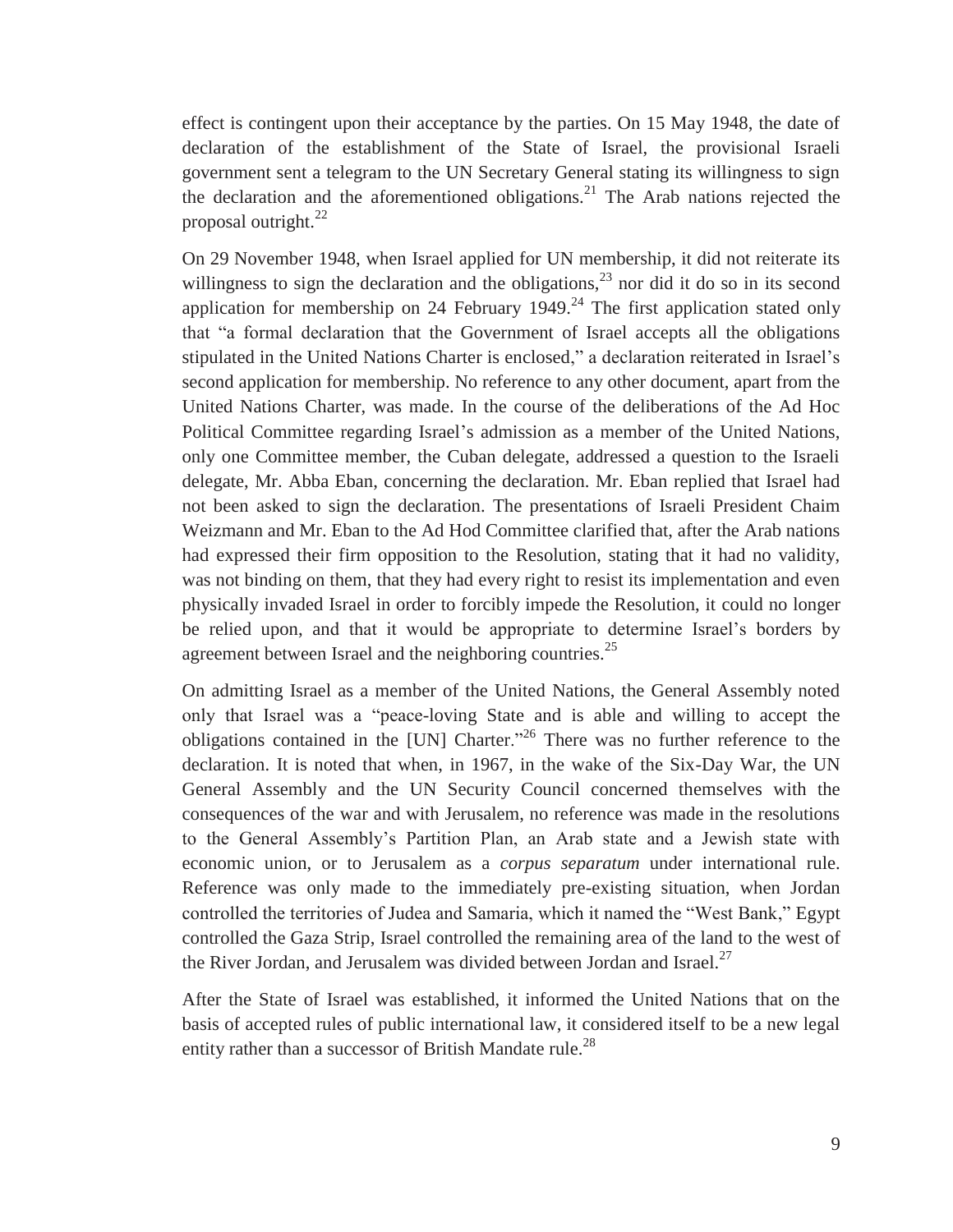#### **3.3 The Green Line and the Armistice Agreements**

In any event it was not the UN Partition Resolution that established the State of Israel. Had Israel not defeated the Arab armies (including those of non-neighboring states – Iraq and Saudi Arabia) that invaded the state which had only just come into being upon termination of the British Mandate, the State of Israel would not have been established. True, the Arab nations did not declare war against it, since by definition such a declaration would have implied recognition of Israel's existence, but each of the aggressor nations unequivocally declared a state of war. The War of Independence began with declarations and acts of aggression on the part of the Arab nations which were illegal (from the standpoint of international law), since in international law war may not be used to settle international conflicts. Such conflicts must be settled by peaceful means (subject to the "self-defense" exception). The War of Independence, which was waged by the Arab nations invading Israel in order to prevent the actual implementation of the UN Partition Resolution, ended with the illegal occupation (from the point of view of international law) of the Gaza Strip by Egypt, and Judea and Samaria and East Jerusalem by Jordan.

The Armistice Agreements, which were signed in 1949 between Israel and its neighboring countries, expressly stipulated that "the Armistice Demarcation Line is not to be construed in any sense as a political or territorial boundary, and is delineated without prejudice to rights, claims and positions of either Party to the Armistice as regards ultimate settlement of the Palestine question" (Art. V(2) of the agreement with Egypt), and that "no provision of this Agreement shall in any way prejudice the rights, claims and positions of either Party hereto in the ultimate peaceful settlement of the Palestine question, the provisions of this Agreement being dictated exclusively by military considerations" (Article II(2) of the agreement with Jordan, and an identical provision in the agreement with Lebanon).<sup>29</sup> Indeed, the element of "defined territory" as a condition for statehood has remained unclear in the case of Israel.<sup>30</sup>

The Armistice Agreements stipulated that they were intended to facilitate the transition to "permanent peace" between the parties and the "liquidation of armed conflict." With the ink barely dry on the Armistice Agreements, Israel was subjected to numerous terrorist acts of sabotage, murder, robbery, looting and plunder that were launched from the territories of Egypt and Jordan, and deliberately and encouraged by those states in violation of the Armistice Agreements. Israel was repeatedly condemned by the Security Council for its limited retaliatory actions (which were, in fact, acts in selfdefense, designed to prevent future acts of terrorism), while the Arab states evaded responsibility for the incursions originating from their countries, protected from any condemnation by a Soviet veto at the Security Council. In international law a state is responsible for acts of terror launched from its territory against another state, and the state invaded is even entitled to enter into a defensive war against that state whose land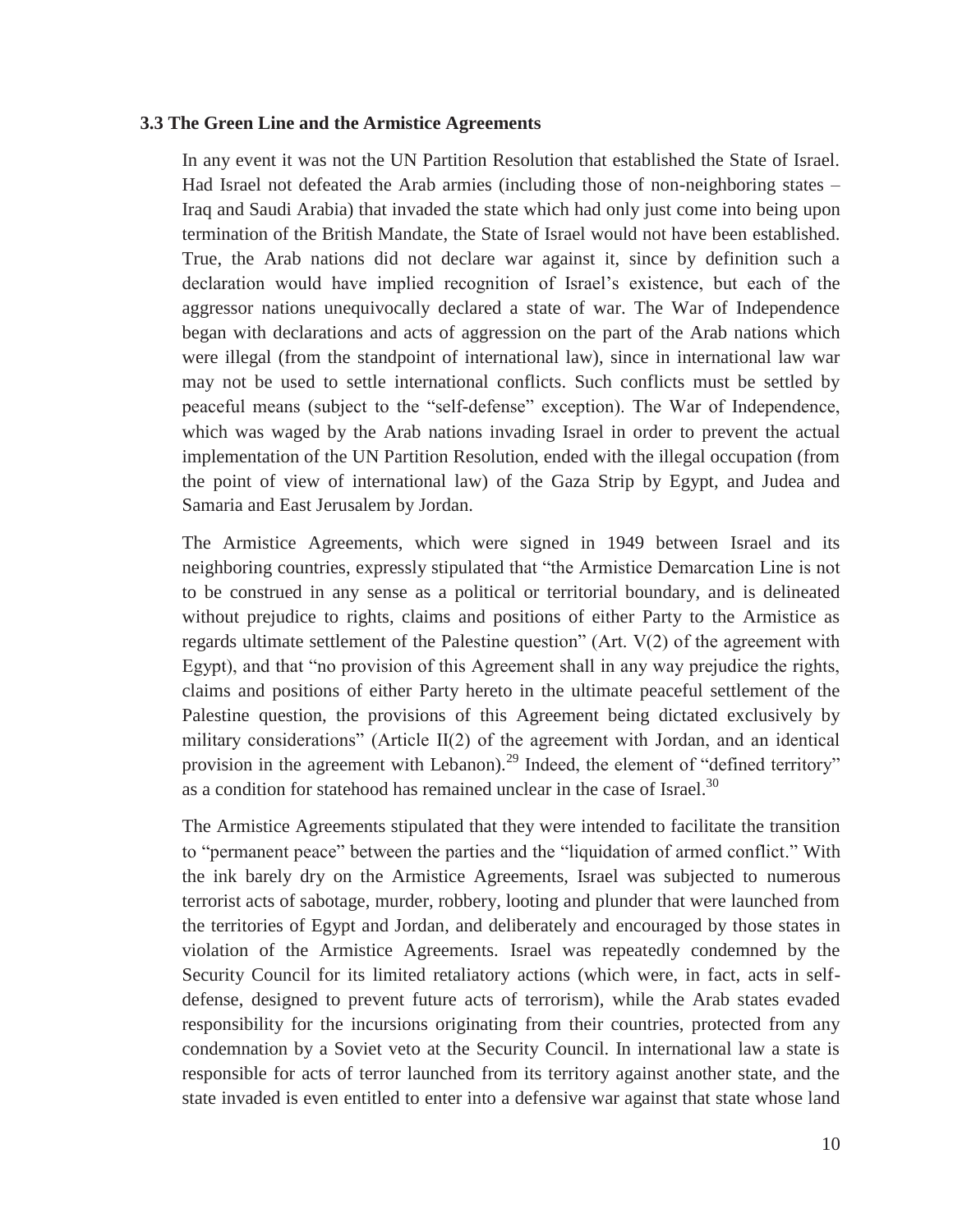is being used as a base. In addition, in violation of international law, Egypt occupied the island of Tiran at the mouth of the Gulf of Aqaba and imposed a naval blockade of the Straits of Tiran, $31$  thus preventing Israeli shipping from reaching Eilat, the Israeli port at the head of the gulf (Egypt had already closed the Suez Canal to ships travelling to Israel or coming from it, another blatant violation of international law). These activities caused Israel to join France and Britain in the Sinai Operation (October 25 – November 5, 1956), in the course of which Israel captured the Sinai Peninsula, from which it withdrew later on, as the United Nations deployed its Emergency Force (UNEF) in the Sinai Peninsula.

#### **3.4 Security Council Resolutions 242 and 338**

In 1967 Egypt embarked on a series of steps that indicated its intention of going to war against Israel. In May 1967 Egyptian President Gamal Abdel-Nasser mobilized and sent troops to the Sinai Peninsula and closed off the Straits of Tiran to the passage of ships flying the Israeli flag and ships flying other flags carrying strategic cargoes, in violation of international law. This was in addition to the previous gross breach of closing the Suez Canal for many years, a canal which was meant to be open to the free passage of ships of all nationalities.<sup>32</sup> Only a few days after the Egyptian troops had been deployed in Sinai, then UN Secretary General U Thant, acting upon the request of President Nasser, withdrew UNEF from the Sinai Peninsula without first consulting the UN organs, in particular the General Assembly, exactly when the force was needed to prevent the escalation and deterioration of a war situation.<sup>33</sup> On 30 May 1967 Egypt entered into a mutual defense alliance with Jordan, which was later extended to include Iraq. A defense alliance with Syria had already been in place since November 1966. Jordanian King Hussein, too, signed an agreement with Egypt, placing his forces under overall Egyptian command. President Nasser accompanied these acts with declarations that left no room for doubt as to his plans to wipe out Israel. Israel's diplomatic endeavors to halt the aggression and remove the threats to its existence failed.

In international law, no nation is obliged to sit by passively and await an actual enemy attack on its territory. It is the nation acting belligerently towards its neighbors and declaring its intention to annihilate them which in international law is considered the aggressive party and the one in breach of the law.<sup>34</sup> On 5 June 1967, after several weeks of full mobilization of the Israel Army reserves that paralyzed the Israeli economy, Israel was ultimately forced to take defensive measures, as it was entitled to do under the United Nations Charter, with a preemptive strike against the Egyptian Air Force, destroying its fleet of aircraft on the ground. Jordan and Syria, with no provocation whatsoever from Israel, joined Egypt in attacking Israel on that same day. Troops supporting the Arab attack arrived from Iraq, Algeria and Kuwait. The Six-Day War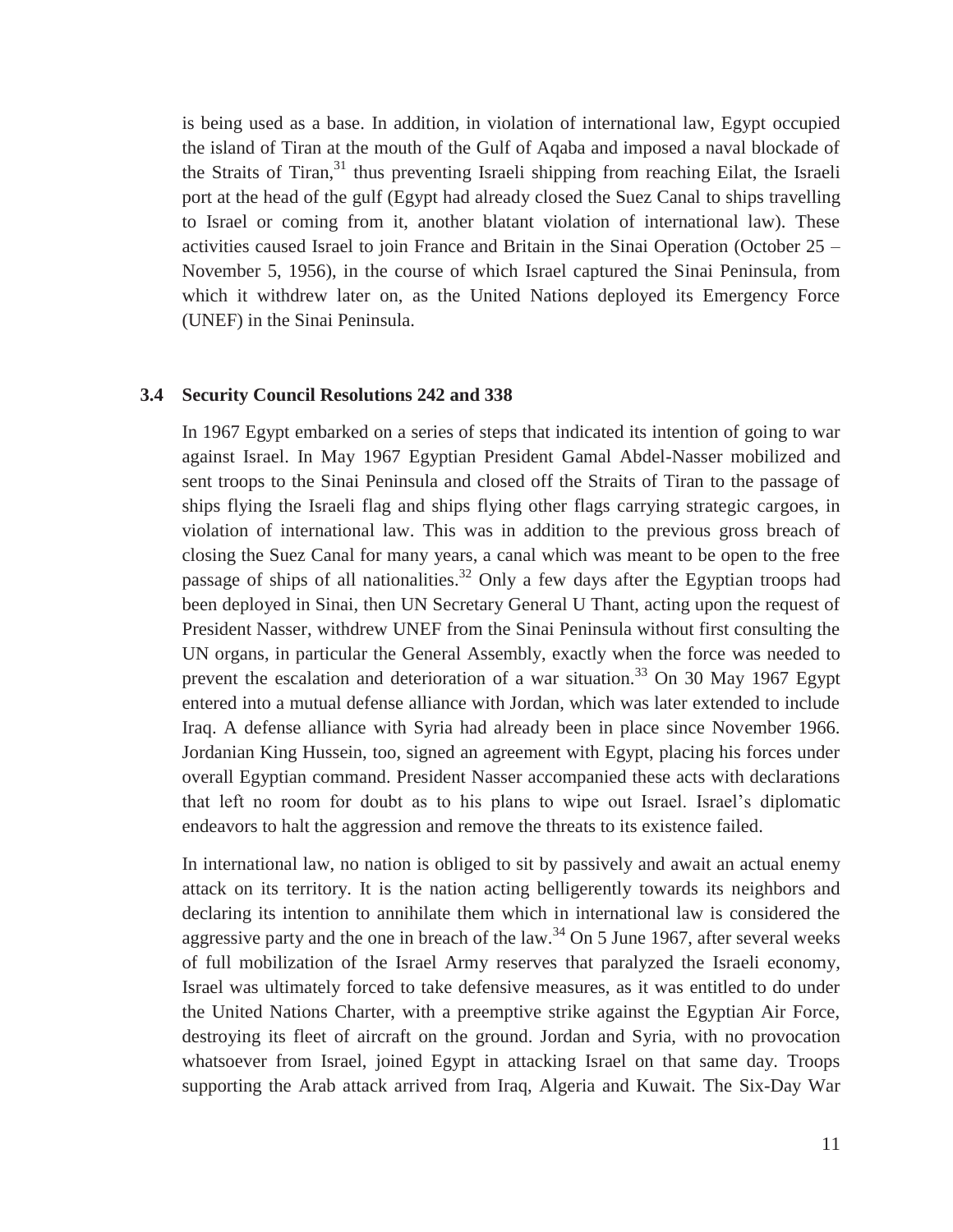ended with Israel's victory. The Sinai Peninsula, the Golan Heights, the Gaza Strip, Judea and Samaria [the West Bank], and the Old City of Jerusalem came under Israeli control.

UN Resolution 242, passed in the wake of the Six-Day War (on 22 November 1967), <sup>35</sup> was aimed at establishing the guidelines for a "peaceful and accepted settlement" to be agreed by "the States concerned." Accordingly, the Resolution provided:

the fulfillment of [United Nations] Charter principles requires the establishment of a just and lasting peace in the Middle East which should include the application of . . . withdrawal of Israeli armed forces [not necessarily "all armed forces"] from territories [not necessarily "the territories" or "all the territories"] occupied in the recent conflict. . . [the] termination of all claims or states of belligerency and respect for and acknowledgment of the sovereignty, territorial integrity and political independence of every State in the area and their right to live in peace within secure and recognized boundaries free from threats or acts of force.

The text and interpretation of the Resolution have been analyzed at length, $36$  with the following conclusions: (a) The United Nations has a number of official languages, but only two working languages – English and French. The working language used by the overwhelming majority of member states, and all of those which were party to the conflict (Israel and the Arab states) at the time that Resolution 242 was drafted, was English. Hence, pursuant to the case law of the International Court of Justice, it follows that the Resolution should be construed on the basis of the English text. There is no doubt that the reference in the English text is to the withdrawal of armed forces (not *all* forces) from territories (not *the* territories or *all the* territories), as could perhaps have been concluded from the translations of the English text into some of the other languages. In particular, the Spanish text states "*all the Israeli armed forces*" ["todas las fuerzas armadas Israelis"], but the translation into Spanish came after the official version in the working language and no conclusions can be drawn from it; (b) The adoption of the final text by the Security Council was preceded by negotiations and arguments (all carried out in English) over its formulation, following which the British proposal was adopted, evidencing that the words were not chosen inadvertently but after weighing every word carefully; (c) At the meeting of the United Nations  $1895<sup>th</sup>$ plenary meeting of the General Assembly on 3 November 1970, the representative of France remarked that "in order to avoid reviving an old quarrel, this part of Resolution 242 (1967) must be quoted in exactly the same terms as those that were adopted, the English text in the original English, the French text in the original French version," etc. It has been noted that this is probably the most authoritative confirmation one could have that the French text was intended to convey exactly the same meaning as the English and not *vice versa*. 37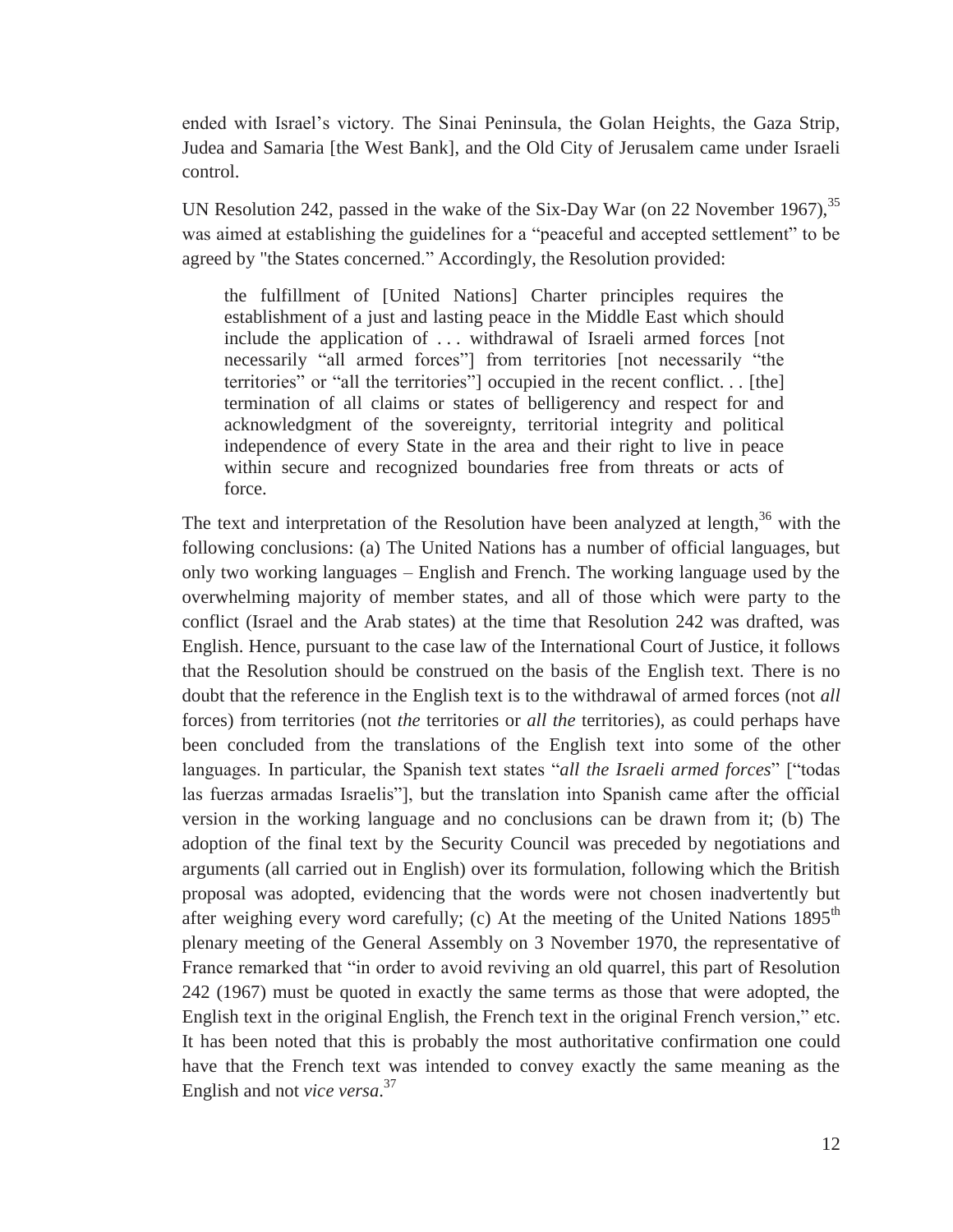The preamble to Resolution 242 states that the Security Council emphasizes the inadmissibility of the acquisition of territory by war, and it has rightly been pointed out that this sentence in itself does not say much, that, in fact, it says no more than the established international law rule, that only a formal agreement, and more particularly after a war, usually a treaty of peace, is competent to transfer territory from one country to another.<sup>38</sup> In particular, if the acquisition of territory by war is inadmissible, then Egypt also had no right to sovereignty over the Gaza Strip and Jordan had no right to sovereignty over Judea and Samaria and Jerusalem, after invading and occupying those territories in the war of 1948.

Security Council Resolution 338, which was adopted during the Yom Kippur War (on 23 October 1973),<sup>39</sup> in which Egypt and Syria attacked Israel without provocation from Israel, calls for the implementation of Resolution 242 of 1967, and stipulates that "immediately and concurrently with the cease-fire, negotiations shall start between the parties concerned under appropriate auspices aimed at establishing a just and durable peace in the Middle East." Although not expressly stated in the resolutions, there is no doubt that they were adopted pursuant to Chapter VI of the United Nations Charter, which empowers the Security Council to make non-binding recommendations regarding the peaceful settlement of disputes (as distinct from the Security Council's powers to adopt binding resolutions and enforcement action under Chapter VII to deal with threats to international peace and security, such as those adopted against Iraq in connection with the Gulf War).

#### **3.5 Severing the Ties between Jordan and the West Bank**

In 1988 King Hussein declared that Jordan had severed its legal and administrative ties to the West Bank.

#### **3.6 The Peace Agreements with Egypt and Jordan**

Under the Peace Agreement signed between Israel and Egypt in 1979 (further to the Camp David Accords), sovereignty of the Sinai Peninsula reverted to Egypt, and an international border between Egypt and Israel was established.<sup>40</sup> An international border between Israel and Jordan was established in the Peace Agreement signed by both countries in 1994.<sup>41</sup> Israel has no international border with Syria and Lebanon. Such a border can be established only by agreement between Israel and each of those countries.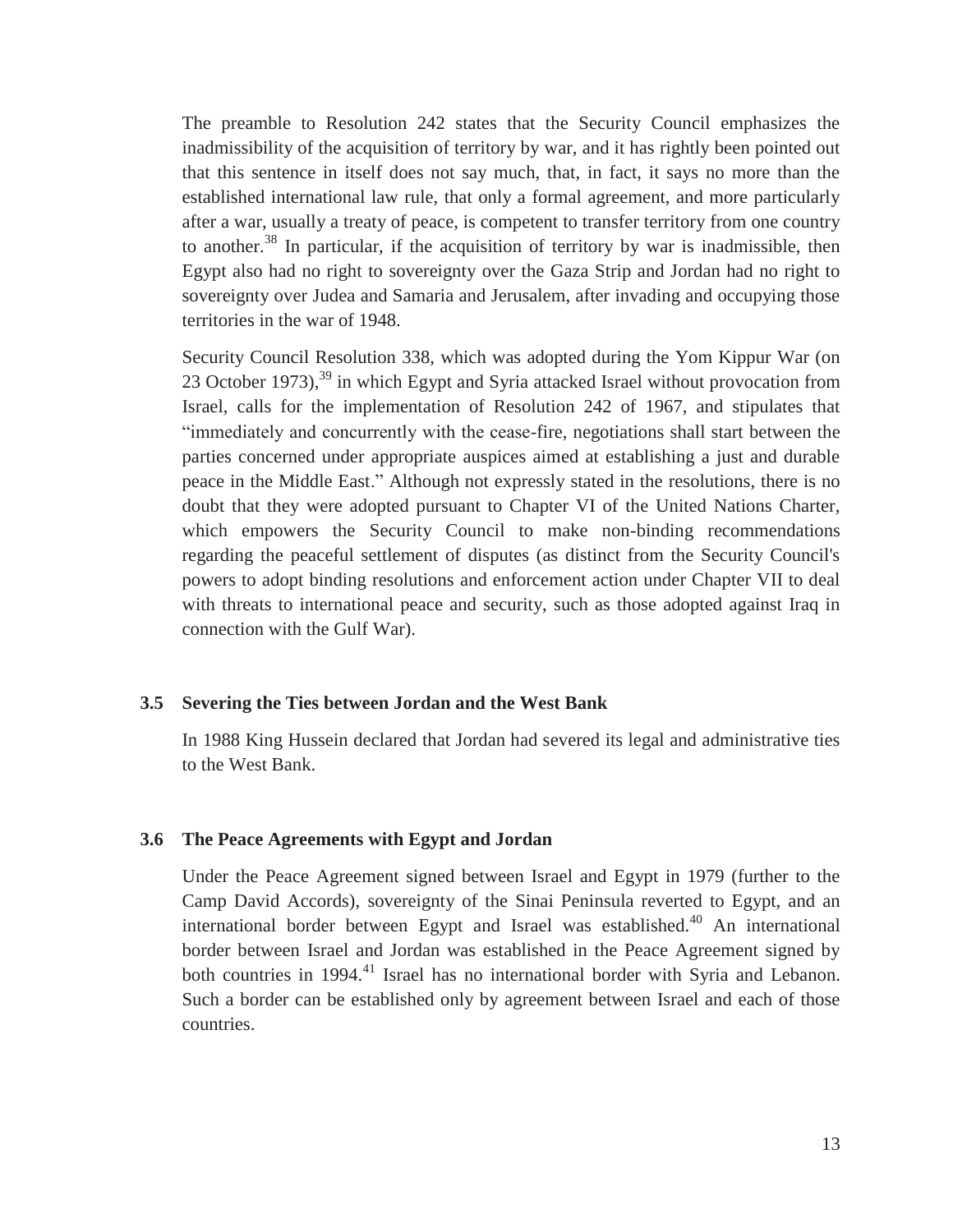#### **3.7 The Agreements with the Palestine Liberation Organization (PLO)**

On 13 September 1993 the PLO signed a Declaration of Principles,  $42$  stating that Resolutions 242 and 338 would provide the basis for negotiations with Israel. It should be noted that throughout the negotiations leading up to the Declaration of Principles, the Israeli government believed that the Declaration would be signed with a Palestinian group from Judea and Samaria, which formed part of the Jordanian-Palestinian delegation at the talks, and not with the PLO (or, as it was known at the time, PLO-Tunis, since its representatives were resident not in Judea and Samaria but in Tunis). It was only on the morning of the actual day of signing that Yasser Arafat announced that if the PLO was not the other party to the Declaration it would not be signed at all. This threat persuaded the Israeli prime minister at the time, Yitzhak Rabin, to concede in this matter so that the Declaration could be signed on that day after all.<sup>43</sup>

Following that Declaration, on 4 May 1994, the Agreement on the Gaza Strip and the Jericho Area ("Gaza-Jericho Agreement") was signed, transferring control of Jericho and the Arab towns in the Gaza Strip to the Palestinian Authority (PA). Overall security in the territory (as distinct from internal security in the areas handed over to the PA) remained under Israeli control, as did control of Israeli settlements in the Gaza Strip, the roads leading to them from Israeli territory, and the Philadelphi Corridor – a narrow strip of land between the Gaza Strip and Egypt.

The Israeli-Palestinian Interim Agreement on the West Bank and the Gaza Strip, signed on 28 September 1995 for a period of five years from the date of signature of the Gaza-Jericho Agreement, provided that the West Bank and the Gaza Strip would be transferred to the Palestinian Authority (PA) gradually, including state lands (Art. 16 of Annex III to the Interim Agreement).<sup>44</sup> After signing the Interim Agreement, Israel handed over broad powers – in both civil and security matters – to the PA in extensive areas in the West Bank, in which the Arab population was concentrated. As aforementioned, in every area transferred to the PA, powers over state lands were likewise transferred for an interim period of five years. However, the Interim Agreement did not apply at all to issues reserved for the negotiations on the permanent status agreement, including Jerusalem and the Yesha settlements (Art. XXXI(5) of the Interim Agreement). Furthermore, both parties agreed that the outcome of negotiations on the permanent status would not be prejudiced by the Interim Agreement, and neither party would be deemed to have renounced or waived any of its existing rights, claims or positions by virtue of having entered into the Agreement (Art. XXXI(6) of the Interim Agreement). The interim period elapsed long ago, but a permanent status agreement has not yet been concluded.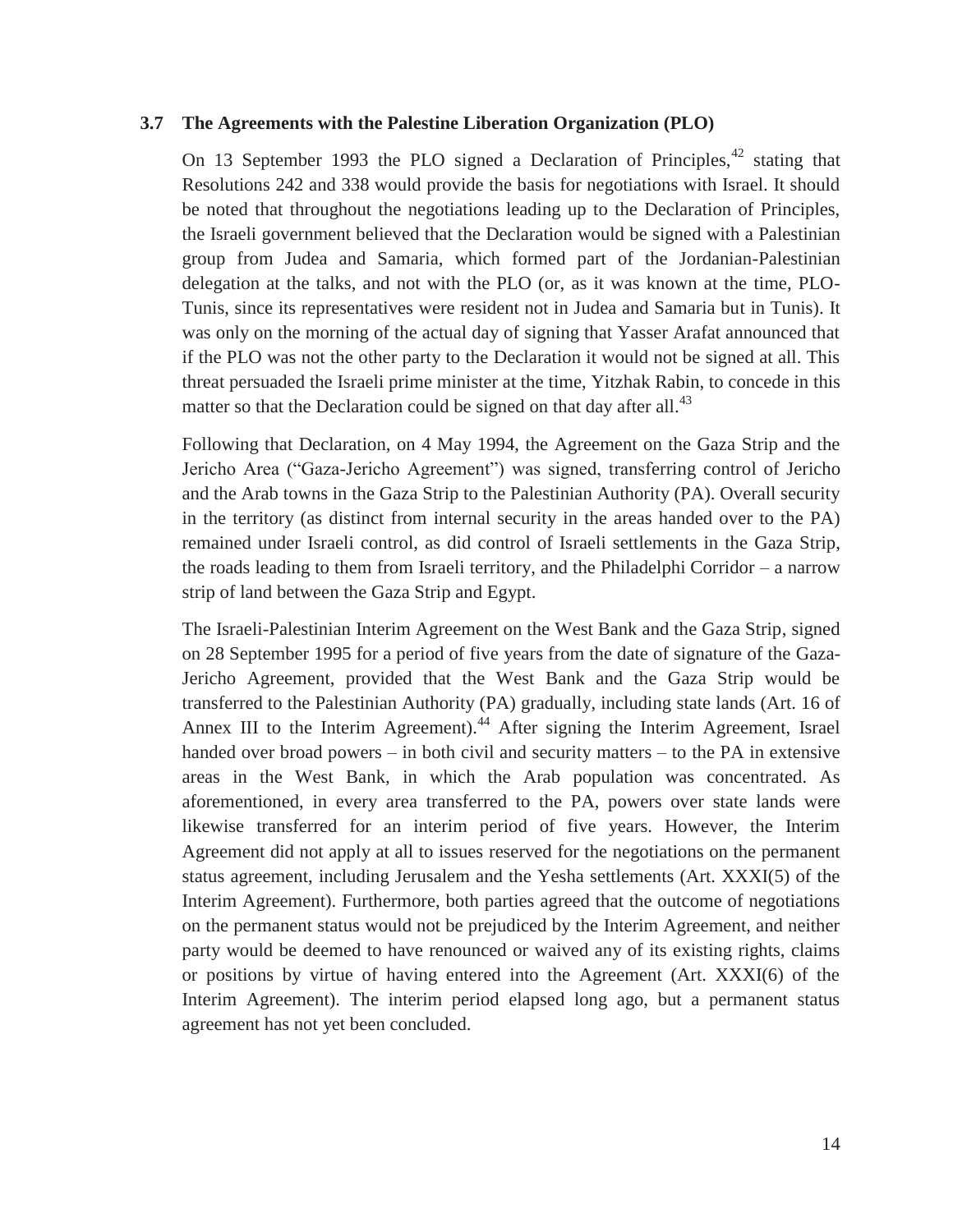#### **3.8 Israel's Unilateral Withdrawal from the Gaza Strip (the Disengagement Program)**

On 6 June 2004, the Israeli government adopted a decision on Israel's unilateral disengagement plan from the Gaza Strip. The decision was passed by the *Knesset* in the Disengagement Plan Implementation Law, 5765-2005, and in August-September of 2005 Israel withdrew unilaterally from the Gaza Strip. In January 2006, the Islamic Hamas movement won the elections to the Palestinian Legislative Council. Several rounds of confrontations between PLO activists and Hamas in the Gaza Strip ended with Hamas gaining control over the Strip in June 2007, after taking over military installations that had previously been under PLO control, followed by the execution of officers of the PLO security forces. In response, PA leader Abu Mazen dismissed the Palestinian Unity Government. Since then, control of Arab towns in the West Bank has been in the hands of Fatah (the largest PLO faction), while Hamas controls the Gaza Strip. A number of reconciliation agreements have been declared between Fatah and Hamas, but none so far has reached the point of being able to establish a united Palestinian leadership.

Israel's withdrawal from the Gaza Strip did not contribute to peace between the parties either. The disengagement has been followed by the firing of thousands of rockets from the Gaza Strip at Israel, forcing Israel to take military action in the Gaza Strip twice – first in Operation Cast Lead in 2008, followed by Operation Pillar of Defense (in the Hebrew original, "Pillar of Cloud," after Exodus 13:21) in 2012.

#### **3.9 The Palestinian Authority's Status in the United Nations**

On 23 September 2011, PA leader Abu Mazen applied to the Secretary General of the United Nations for Palestine to be recognized by the UN as a member state, whose territory would include "all Palestinian territories occupied by Israel in 1967."

The very fact of applying to the UN Secretary General was a breach of international law, since it contravened the Interim Agreement signed with Israel in 1995. Article XXXI(7) of that Agreement provided that "neither side shall initiate or take any step that will change the status of the West Bank and the Gaza Strip pending the outcome of the permanent status negotiations."

In international law, there is a distinction between an entity's status as a state and membership of the United Nations. Thus, for instance, Switzerland, a sovereign state, was for many years not a member of the UN. On the other hand, there are entities which were members before they attained full independence, such as India, which was a founding member of the United Nations in 1945, two years before gaining full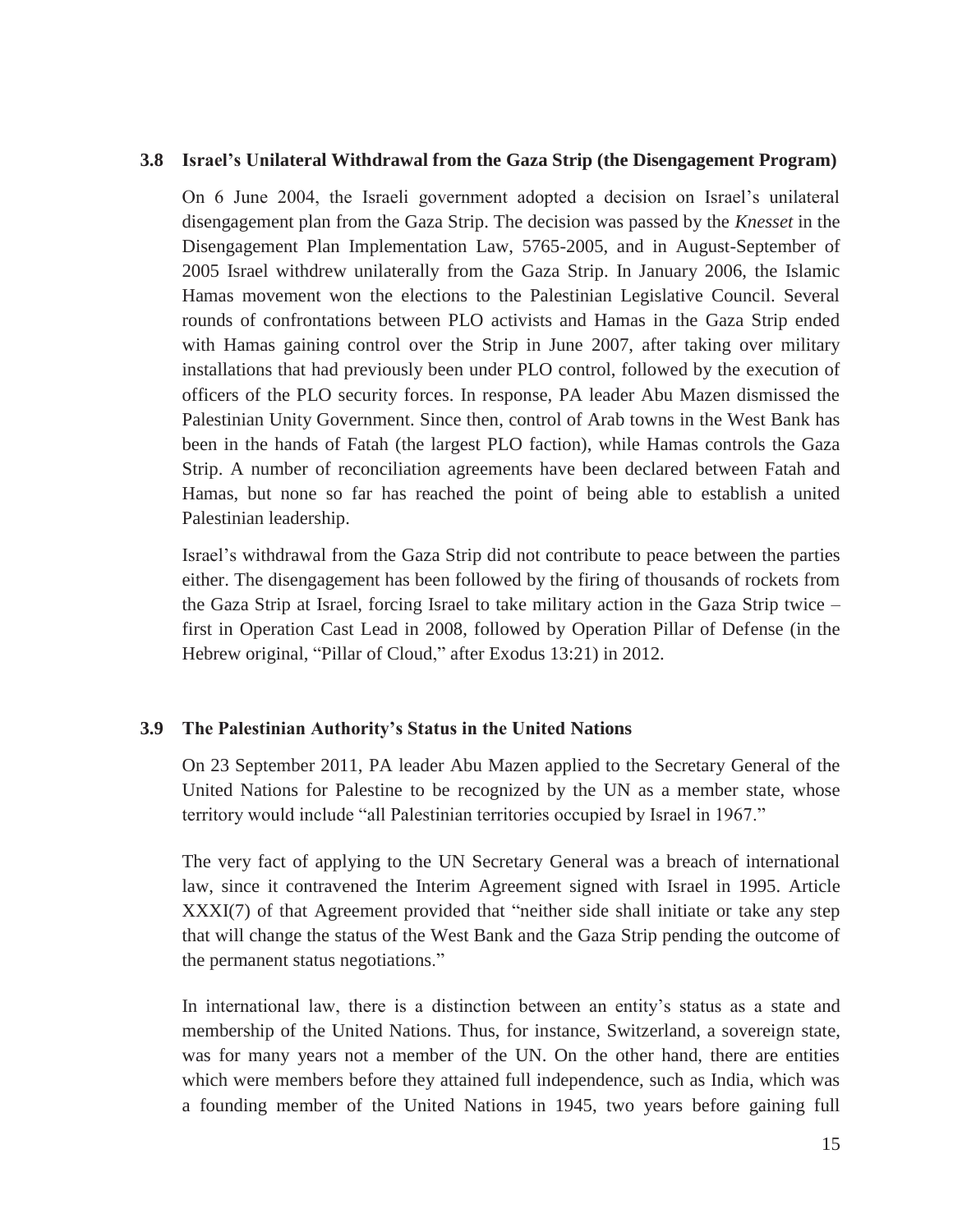independence from British rule. It is noteworthy that the UN itself is not a state and recognition may be granted only by other states and governments. The conditions for the existence of a state are determined objectively in international law, while membership of the United Nations is addressed in the United Nations Charter.

In international law, the objective conditions for the existence of a state are those determined in the Montevideo Convention on the Rights and Duties of States, 1933: (1) a permanent population; (2) a defined territory; (3) an effective government; and (4) the capacity to enter into international relations with other states.

As for the Palestinian Authority, those conditions have not yet been fulfilled. The territory of the Arab state must be determined in an agreement with Israel; the territories in question are currently under dual government – that of the PLO in the West Bank and of Hamas in the Gaza Strip, and the status of many residents is that of eternal refugees who do not consider themselves permanent residents of those territories. They claim the right of return for themselves to Israeli territory within the Green Line. To date the PA has refused to recognize Israel's right to exist as the state of the Jewish nation.

The conditions for membership of the United Nations are stipulated in Articles 3-6 of the United Nations Charter. Pursuant to Article 4(1): "Membership in the United Nations is open to all other peace-loving states<sup> $45$ </sup> which accept the obligations contained in the present Charter and, in the judgment of the Organization, are able and willing to carry out these obligations."

A precondition for admission to the United Nations is a Security Council recommendation in support of membership. Under Article 27(3) of the UN Charter, Security Council resolutions on all substantive matters require the affirmative votes of nine member states, including the agreement of all permanent members of the Security Council (since the permanent members of the Security Council have the power to veto a Council decision). Once a Security Council recommendation is adopted, the question of membership passes to the General Assembly. Since admission to the United Nations is an "important question" under Article 18(2) of the UN Charter, the decision on admitting a new member state must be made "by a two-thirds majority of members present and voting." Each of the 193 member states has one vote and no state has the power of veto.

The United Nations has also certain types of observer status for entities which are not members of the organization. All observers, of whatever type, may participate in General Assembly debates but may not vote. Among them are "non-member observer States," such as the Vatican/the Holy See, or Switzerland (from 1946 to 2002); entities which are not states and which have permanent observer status in the organization, such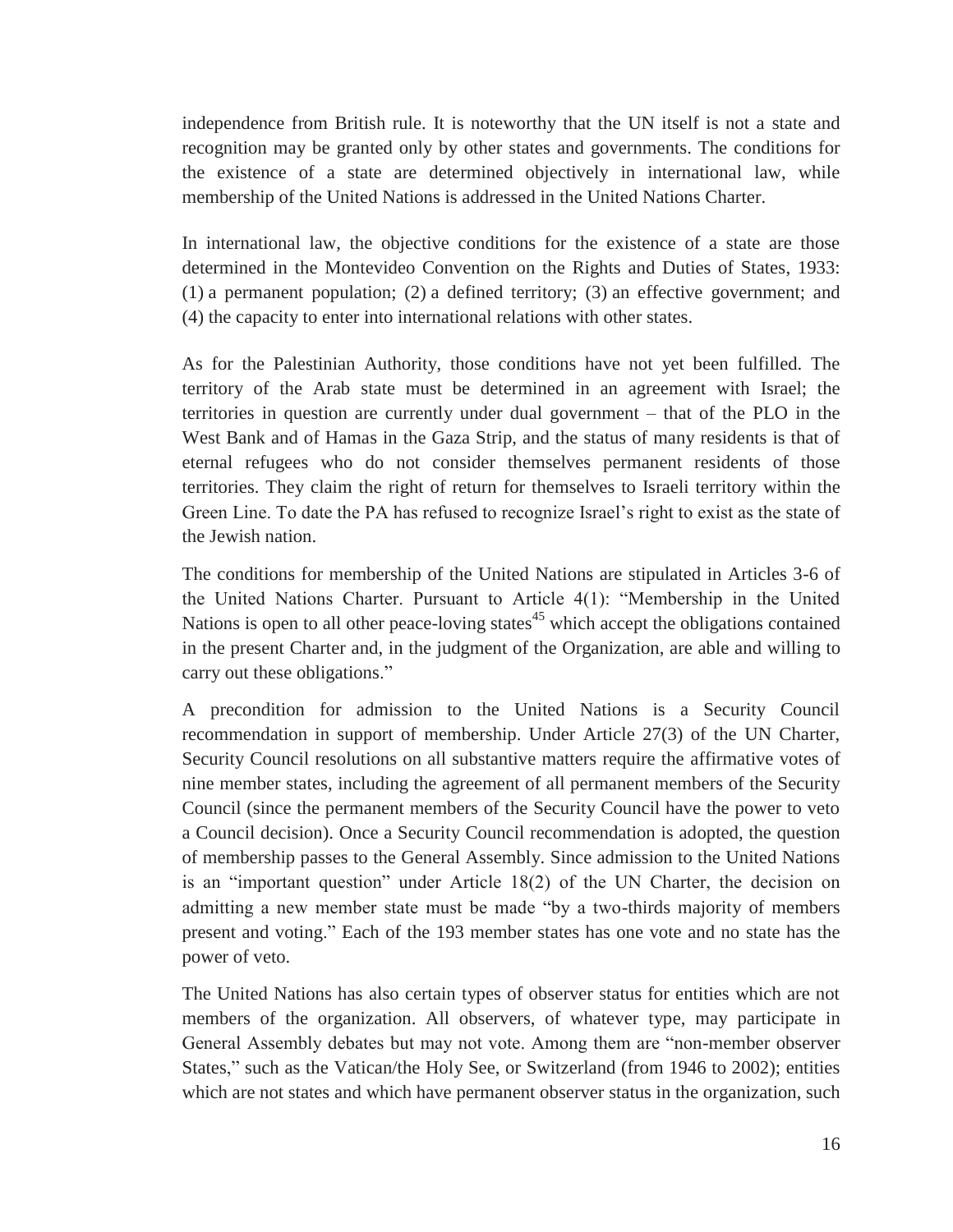as that held by the Palestinian Authority from 1974 to 2012; regional organizations authorized by their member states to have observer status, such as the European Union; inter-governmental regional organizations, such as the Arab League, the Organization of the Black Sea Economic Cooperation (BSEC), the Council of Europe, etc.; and other entities which maintain permanent offices at the United Nations, such as the International Committee of the Red Cross (ICRC).

On 11 November 2011, the Security Council approved a report by a special committee of the Council, stating that it was unable to make a unanimous recommendation to the Security Council concerning the Palestinian Authority's application for admission as a UN member.<sup>46</sup> The United States announced that it would veto any decision to support the application. Two other permanent members, France and Great Britain, said that they would abstain in the event of a vote. Alongside the states that supported the application, there was also a group of states that considered that the PA did not meet the conditions required by the UN Charter, i.e., that it was not "peace-loving," that it would not accept the obligations of member states under the UN Charter, and that it would not be capable of, or willing to, fulfill those obligations.

In order for a Security Council vote to be held, one out of its 15 member states must request that a vote be taken. However, after the report had been approved by the Council, the PA decided not to push for a Security Council vote, but to go directly to the General Assembly which, although not empowered to grant membership in the organization, can upgrade the PA's status to that of a non-member observer state.

On 29 November 2012, exactly on the  $65<sup>th</sup>$  Anniversary of the General Assembly's Partition Resolution of 29 November 1947, the General Assembly, by a large majority (138 members in favor, 9 against and 41 abstentions), adopted a resolution to "accord to Palestine non-member observer State status in the United Nations."47 It is noteworthy that even the nations which supported the upgrade included some, such as New Zealand, that pointed out that whether Palestine is a state is a separate question, and that it can only be a state *de facto* with Israel's agreement.

The United Nations Palestine website carries texts of the Palestine National Charters of 1964 and 1968.48 Article 9 of the Palestine National Charter of 1968 determines that "armed struggle is the only way to liberate Palestine." It further states that "this is the overall strategy, not merely a tactical phase. The Palestinian Arab people assert their absolute determination and firm resolution to continue their armed struggle and to work for an armed popular revolution for the liberation of their country and their return to it. They also assert their right to normal life in Palestine and to exercise their right to selfdetermination and sovereignty over it." Other articles of the Charter determine that "the partition of Palestine. . . and the establishment of the state of Israel are entirely illegal" (Art. 19), and that "the Balfour Declaration, the Palestine Mandate, and everything that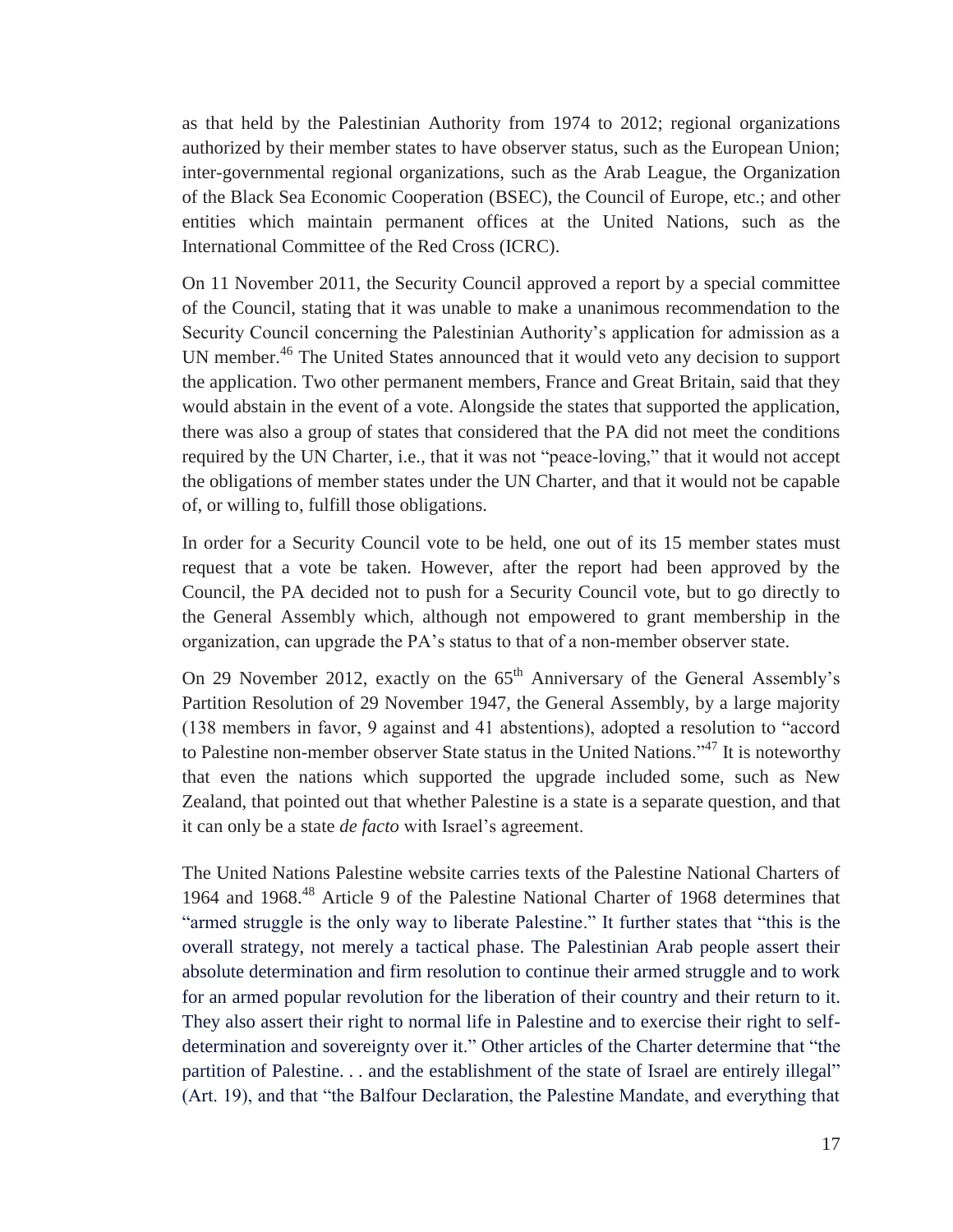has been based on them, are deemed null and void" (Art. 20). Only "the Jews who had normally resided in Palestine until the beginning of the Zionist invasion are considered Palestinians" (Art. 6). "The Palestinians are those Arab nationals who, until 1947, normally resided in Palestine regardless of whether they were evicted from it or stayed there. Anyone born, after that date, of a Palestinian father – whether in Palestine or outside it – is also a Palestinian" (Art. 5).

According to another document on the United Nations Palestine website,<sup>49</sup> on 26 April 1996 the Palestine National Council convened to discuss an amendment to the Charter and adopted the following decisions: (a) to abrogate the provisions of the Palestine National Charter that contradict the letters exchanged between Chairman Yasser Arafat and Prime Minister Yitzhak Rabin of 9 and 10 September 1993; (b) to mandate the legal committee of the PLO to present a new text of the Palestine National Charter. The decision was adopted by the required two-thirds majority.

The same document states that on 22 January 1998, Chairman Yasser Arafat sent a letter to President Bill Clinton of the United States to the effect that as a result of the 1996 decisions, "Articles 6-10, 15, 19-23, and 30 [of the Charter] have been nullified, and the parts in Articles 1-5, 11-14, 16-l8, 25-27 and 29 that are inconsistent with PLO commitments to recognize and live in peace side by side with Israel have also been nullified." At the end of the letter Arafat assured President Clinton that "all the provisions of the Covenant that were inconsistent with the commitments of September 9/10, 1993 to Prime Minister Rabin, have been nullified."<sup>50</sup>

That document states further that on 7 December 1998, the PLO Executive Committee reaffirmed the contents of the letter. On 10 December 1998, the Central Council of the PLO met in Gaza and also decided to reaffirm the letter. Finally, on 14 December 1998, at the invitation of Chairman Yasser Arafat, the speaker of the Palestinian National Council (PNC), and the speaker of the Palestinian Council, members of the PNC, as well as members of the Central Council, the Council, Palestinian heads of ministries "and other personalities convened a meeting in Gaza [at which the participants] reaffirmed, by a show of hands, their support for the peace process and the abovementioned decisions . . . regarding the Charter.<sup>"51</sup>

The problem is that to this day no new charter has been drawn up. Nor has a legal committee been set up to rewrite one. In fact, on the contrary, statements by Arab leaders indicate that the PLO Charter remains in force.<sup>52</sup> On 2 February 2001 Salim Za'noun, Speaker of the PNC, published a manifesto in Cairo declaring that the PLO Charter is still in effect, because the PNC had not yet convened to ratify the amendments that had previously been proposed and, in particular, because no legal committee had been set up to formulate such required amendment.<sup>53</sup> At the  $6<sup>th</sup>$  General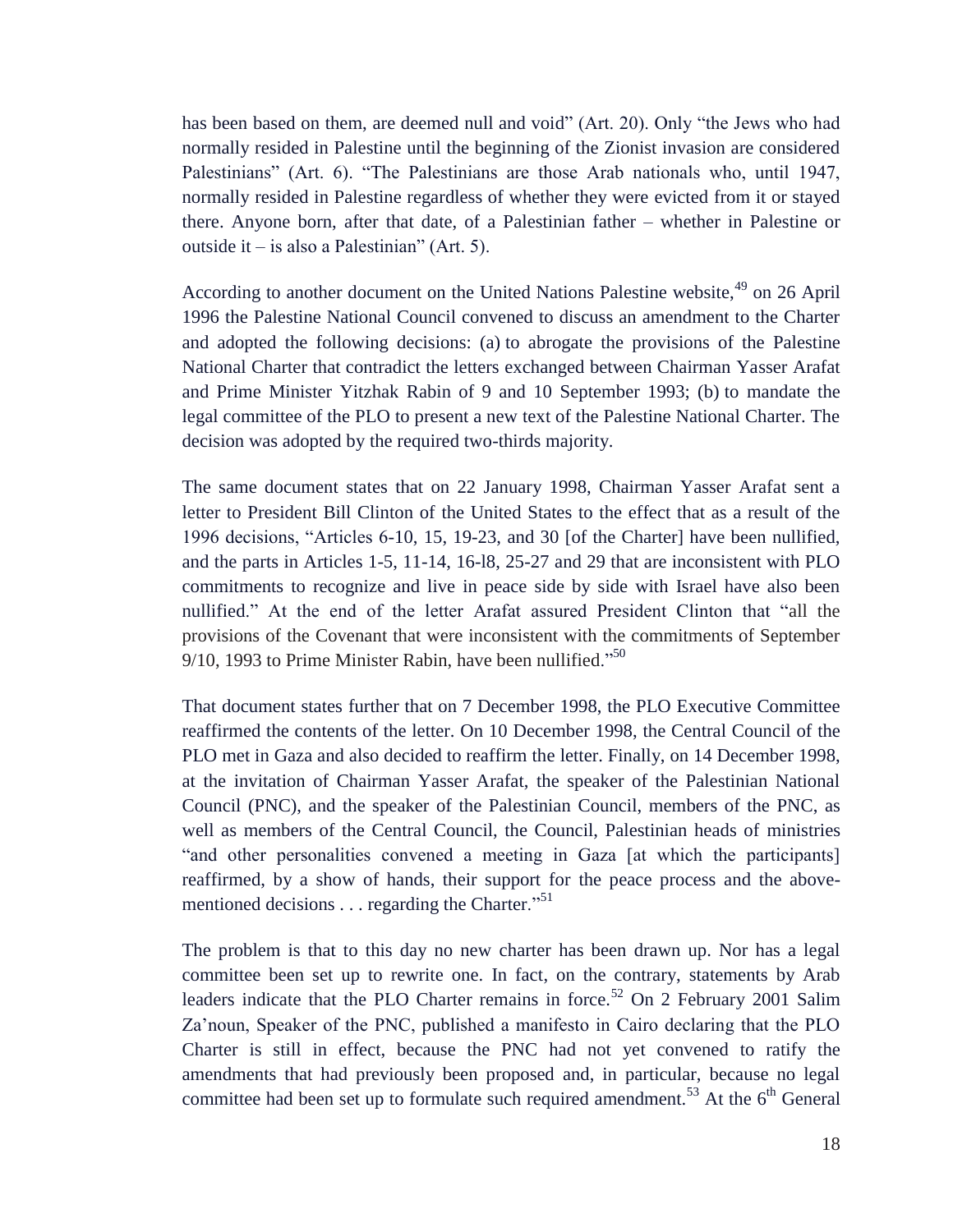Conference of the PLO in  $2009$ ,<sup>54</sup> Abu Mazen declared that the PLO Charter of 1968 constituted part of the identity of the Palestine Liberation Organization and formed the basis of the organization's political program; his words raise serious concerns that the Charter was never abrogated and that Arafat's assertions and declarations were false.

#### **4. THE STATUS OF THE WEST BANK IN INTERNATIONAL LAW**

#### **4.1 The Israeli Position**

The West Bank and Gaza were all part of British Mandate territory until 1948. In the War of Independence Egypt invaded and occupied (in violation of international law) the Gaza Strip, and Jordan – the West Bank. Egypt has not claimed title to the Gaza Strip. Jordan, on the other hand, purported to annex the West Bank in 1950, but the annexation was not recognized in international law. Only Great Britain (subject to a reservation regarding East Jerusalem) and Pakistan recognized the annexation attempt, which was also opposed vehemently by all Arab states.<sup>55</sup> In May 1950, Egypt, joined by Syria, Saudi Arabia and Lebanon, demanded the expulsion of Jordan from the Arab League on these grounds.<sup>56</sup> Eventually, a compromise was reached and on 12 June 1950 the Arab League declared that Jordan was holding the territory as a "trustee."<sup>57</sup>

In 1967, following the Six-Day War, the territories, which had originally been designated as part of the Jewish national home according to the Mandate document, reverted to Israeli control. Prominent international jurists opined that Israel was in lawful control of those territories, that no other state could show better title than Israel thereto, and that these territories were not "occupied" in international law.<sup>58</sup> Indeed, Israel was entitled to declare that it has applied its sovereignty thereto.

In effect, because of political and other considerations, Israel applied its sovereignty only to East Jerusalem and the Old City. This was done by the application of Israeli law, jurisdiction and administration by the government to these areas by virtue of Amendment No. 11 to the Law and Administration Ordinance, 5708-1948, which was adopted by the Knesset on 27 June 1967.<sup>59</sup> In this matter, Israel acted in the same way it did after the War of Independence, applying its jurisdiction, by virtue of the Area of Jurisdiction and Powers Ordinance,  $5708-1948$ , <sup>60</sup> to all Eretz Israel territories that were held by the Israel Defense Forces (IDF), whether within or beyond the boundary lines designated for the State of Israel by the United Nations Partition Resolution of 29 November 1947, among them large parts of the south and the Negev, as well as the Jerusalem Corridor, Acre, Nazareth, Jaffa, Lod, Ramle, Ashdod, Ashkelon, Beer Sheva and West Jerusalem. Israel's guiding perception since its establishment, expressed in this Ordinance, was that Israel does not "annex" territories that were part of the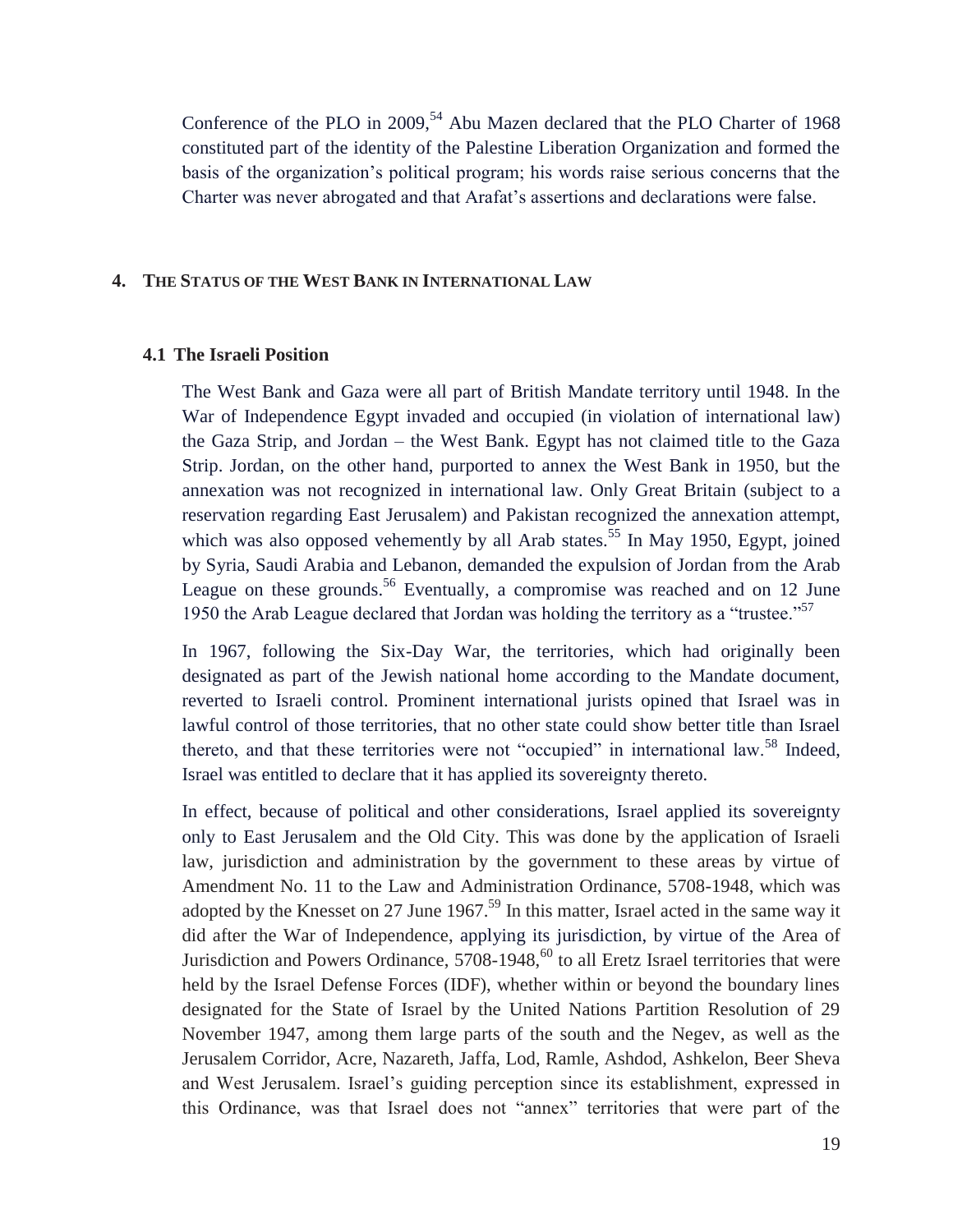Mandate for Palestine prior to 1948, since it does not consider itself an occupying state therein.

On the same date, 27 June 1967, Israel also enacted the Protection of Holy Places Law, 5727-1967, which assured protection of these sites from desecration and any other violation, and freedom of access for "members of the different religions to the places sacred to them or their feelings."<sup>61</sup> On 30 July 1980 the Knesset enacted Basic Law: Jerusalem Capital of Israel, which stipulates that "Jerusalem, complete and united, is the capital of Israel."<sup>62</sup>

Regarding the remaining areas of Yesha, the official position designates them as "disputed territories" to which Israel has a priority claim of right. Since they were not taken from any other sovereign state, the Hague Regulations 1899/1907 and the Fourth Geneva Convention do not apply to them.<sup>63</sup> However, Israel chose voluntarily to observe and abide by the humanitarian provisions of the Geneva Convention.<sup>64</sup> On 13 July 1987, Israel announced its position in a letter to the International Committee of the Red Cross (ICRC), as follows:

Israel maintains that in view of the *sui generis* status of Judea, Samaria and the Gaza Strip, the *de jure* applicability of the Fourth Convention to these areas is doubtful. Israel prefers to leave aside the legal questions of the status of these areas and has decided, since 1967, to act *de facto* in accordance with the humanitarian provisions of the Convention.<sup>65</sup>

Israel further decided to subject the acts of its military government to the judicial review of the Supreme Court, sitting as the High Court of Justice. Accordingly, the state has never contested the *locus standi* in its responses to petitions filed by alien enemies who were inhabitants of the territories not under Israeli sovereignty.<sup>66</sup> The Court has also accepted petitions from NGOs, petitioning the Court on behalf of the residents. The Supreme Court has treated all acts of State officials in Judea, Samaria and the Gaza Strip, whether legislative or administrative, as subject to Section 15 of the Basic Law: The Judiciary. This law subjects all state and local officials to the judicial review of the Supreme Court sitting as the High Court of Justice, including jurisdiction to issue orders in the nature of *habeas corpus*. 67 In this respect, all military commanders, including the Chief of Staff, have been regarded as state officials. The judicial review is conducted by the Court under both Israeli constitutional and administrative law, as well as the norms of international law, with respect to which the Court's skillful familiarity with international law – customary international law, conventions, commentaries and literature – has been noted. The Court has kept verifying, in lengthy *obiter dicta*, that the acts of state officials were in compliance with the Fourth Geneva Convention, ensuring that if a convention were applicable, the act would be in conformity therewith.<sup>68</sup> Consequently, even though the Fourth Geneva Convention, according to its language, does not apply in Yesha, it has nonetheless been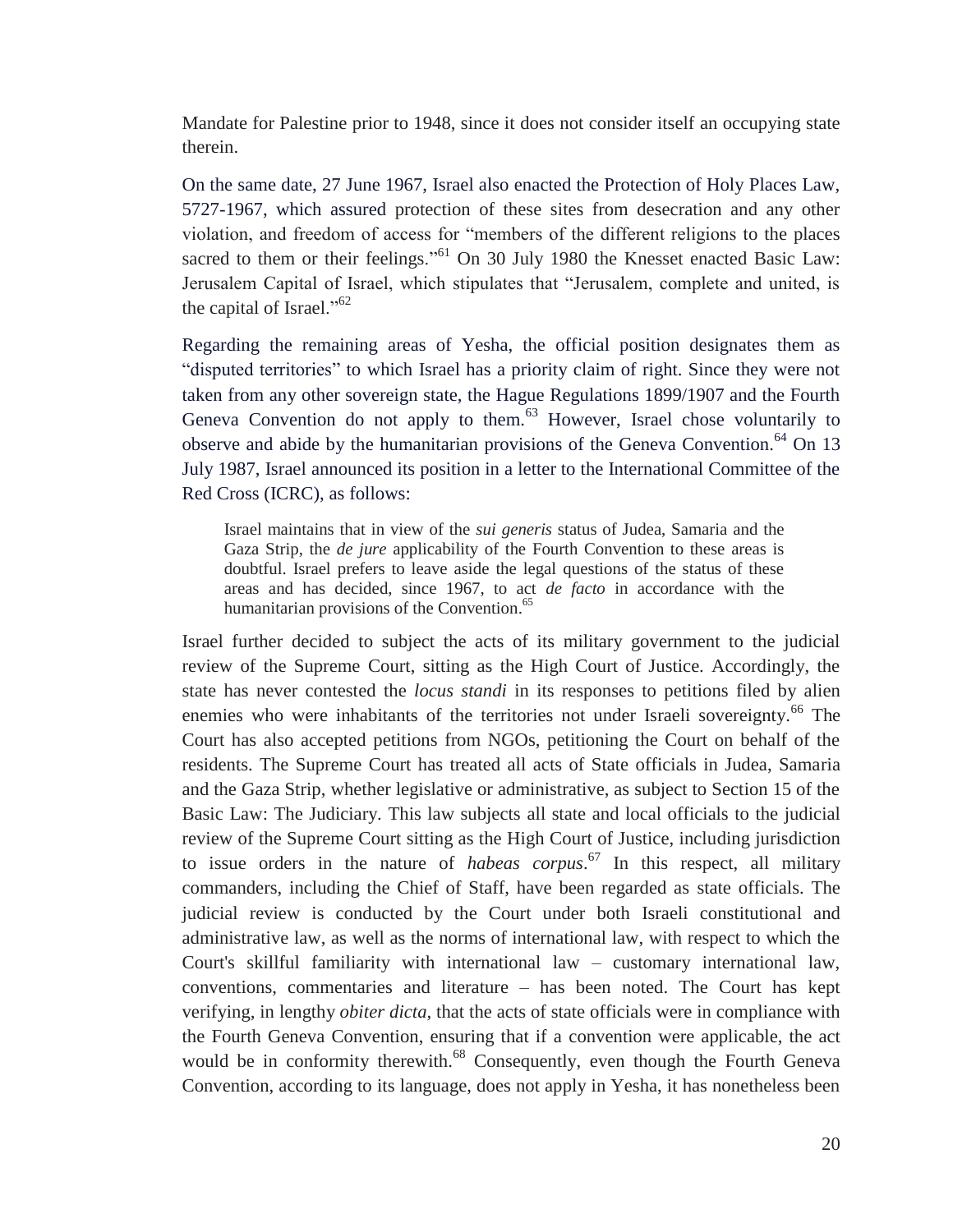applied in practice by the Israeli Supreme Court at an unprecedented level, compared to any instance, past and present, of belligerent occupation.<sup>69</sup>

Israel's position regarding the non-applicability of the Hague Regulations is legally founded. The Hague Regulations, which were first enacted in 1899 as an Annex to the Hague Convention (II), and later updated and amended in 1907 as an Annex to the Hague Convention (IV) respecting the Laws and Customs of War on Land, were designed to safeguard the interests of the states that were contracting parties to the Hague Convention. Since Jordan's annexation of Jerusalem and the West Bank in 1950 did not gain international recognition and Jordan's occupation was achieved by illegal use of force, not in self-defense, i.e., in contravention of international law, Jordan was not a legitimate sovereign power in that territory. The Regulations concerning occupied territories (Regulations 42-56) apply, according to the text of the Convention, to territories seized from a legitimate sovereign. Therefore, Israel's position that the provisions of the Regulations do not apply to the West Bank is well-founded.<sup>70</sup>

The status of the West Bank and Gaza raises a further surprising paradox, if one insists that they are "occupied territories." The peace treaties that Israel signed with Egypt in 1979 and with Jordan in 1994 did not determine sovereignty over the West Bank and Gaza. However, in international law "occupied territories" are those under "belligerent occupation." Where the parties – in the present case Israel, Jordan and Egypt – are no longer belligerent, the question arises of how those territories can continue to be considered subject to "belligerent occupation" following the peace agreements with Jordan and Egypt. $71$ 

Regarding the applicability of the Fourth Geneva Convention relative to the Protection of Civilian Persons in Time of War, there are differences of opinion. Part I, Article 2 of the Convention reads:

In addition to the provisions which shall be implemented in peace-time, the present Convention shall apply to all cases of declared war or of any other armed conflict which may arise between two or more of the High Contracting Parties, even if the state of war is not recognized by one of them.

The Convention shall also apply to all cases of partial or total occupation of the territory of a High Contracting Party, even if the said occupation meets with no armed resistance.

The second paragraph may be interpreted in two ways: further to the first paragraph addressing the applicability of the Convention in cases of war, paragraph 2 determines the applicability of the Convention to "cases of partial or total occupation of the territory of a High Contracting Party," regardless of whether the country whose territory was occupied met the occupation with armed resistance.<sup>72</sup> Alternatively, the second paragraph conditions the restriction of the application of the Convention to all cases of partial or total occupation of the territory of a High Contracting Party, *only* if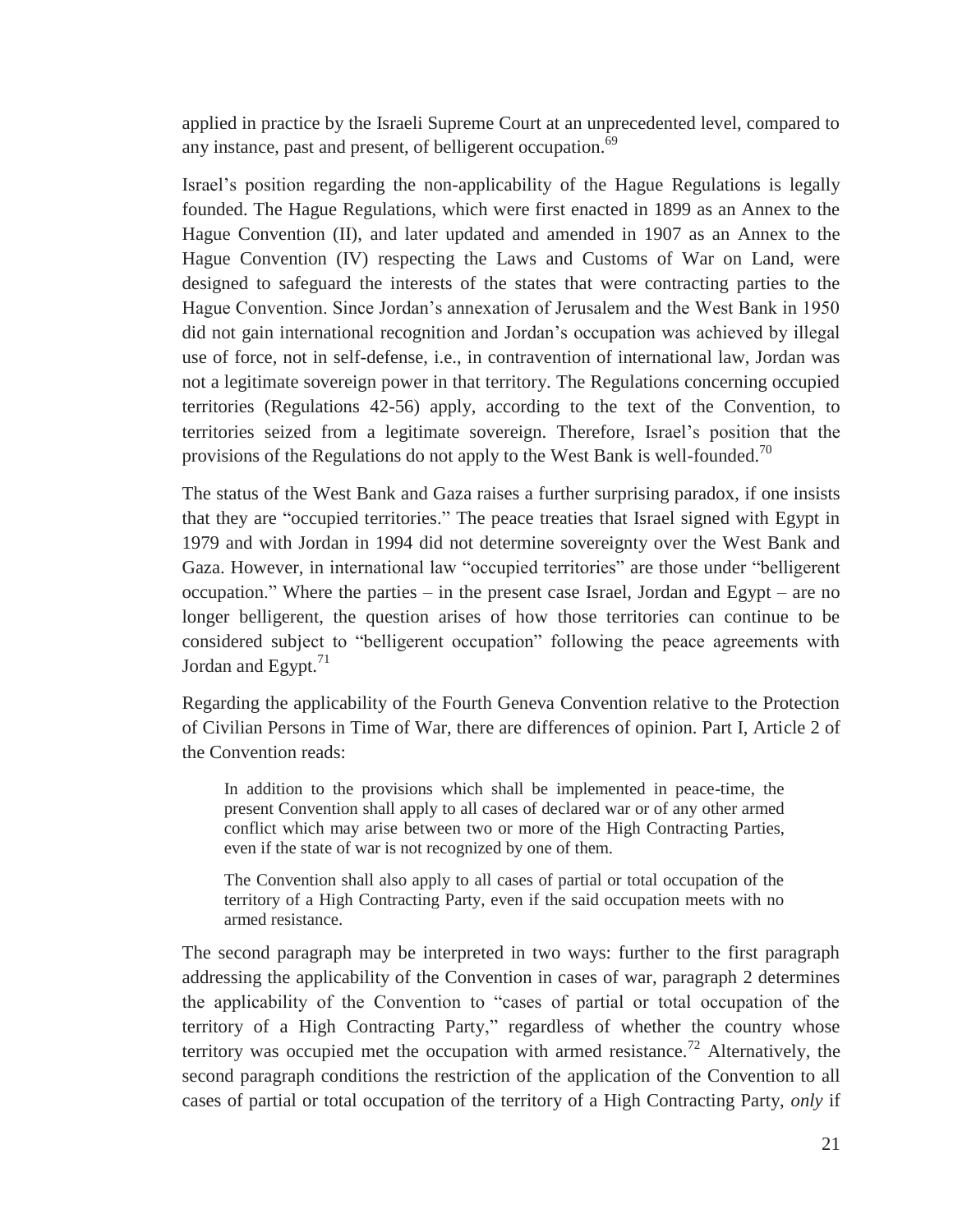the said occupation meets with no armed resistance, as was the case, e.g., in the occupation of Denmark by Germany in World War II. In all other cases of occupation, it does not matter whether or not the occupied territory belonged to a High Contracting Party. The 1958 Commentary of the International Red Cross denotes that this paragraph does not make its scope of application clearly, but supports the second interpretation.<sup>13</sup>

The second interpretation is subject to criticism. It has been pertinently pointed out that limiting the second paragraph solely to cases where there is no resistance leads to a nonsensical interpretation: why should the applicability of the Convention be limited to occupation by a contracting party only in this case, as distinct from other instances of occupation where there is, *prima facie*, no need to fulfill this requirement?<sup>74</sup>

In fact, as is further clarified below, the first interpretation is compatible with the text of the Convention, the context and the object and purpose of the Convention. For this reason, it is the one which is compatible with the rules of the Vienna Convention on the Law of Treaties, 1969 (the provisions of which are considered customary international law). Article 31, entitled "General Rule of Interpretation," provides that "A treaty shall be interpreted in good faith in accordance with the ordinary meaning to be given to the terms of the treaty in their context and in the light of its object and purpose."

Article 2 of the Fourth Geneva Convention addresses its scope of application: Paragraph 1 covers the protection of civilian persons "*in cases of declared war* . . . *between* . . . *the High Contracting Parties*, even if the state of war is not recognized by one of them." Paragraph 2 covers the protection of civilians in "cases of . . . occupation of the territory of a High Contracting Party, even if the said occupation meets with no armed resistance." Paragraph 3 states that, even if "one of the Powers in conflict may not be a party to the present Convention, the Powers who are parties thereto shall remain bound by it in their mutual relations." The text of Paragraph 2 thus distinguishes between two principal circumstances: protection in time of war and protection in time of occupation of the territory of a High Contracting Party by another High Contracting Party.

This interpretation is also more compatible with the context than the alternative interpretation. Part II of the Convention addresses primarily the general protection of populations against certain consequences of war, and its provisions cover protection in time of war. Part III covers the status and treatment of protected persons, and its subsections include provisions that cover protection in time of war, provisions "common to the territories of the parties to the conflict and to occupied territories," and provisions applicable only during occupation. The context therefore implies a distinction between provisions applicable in time of war and those applicable to occupation, rather than a distinction between provisions that are applicable in time of war and occupation, and those which apply only to occupation that has met with no armed resistance.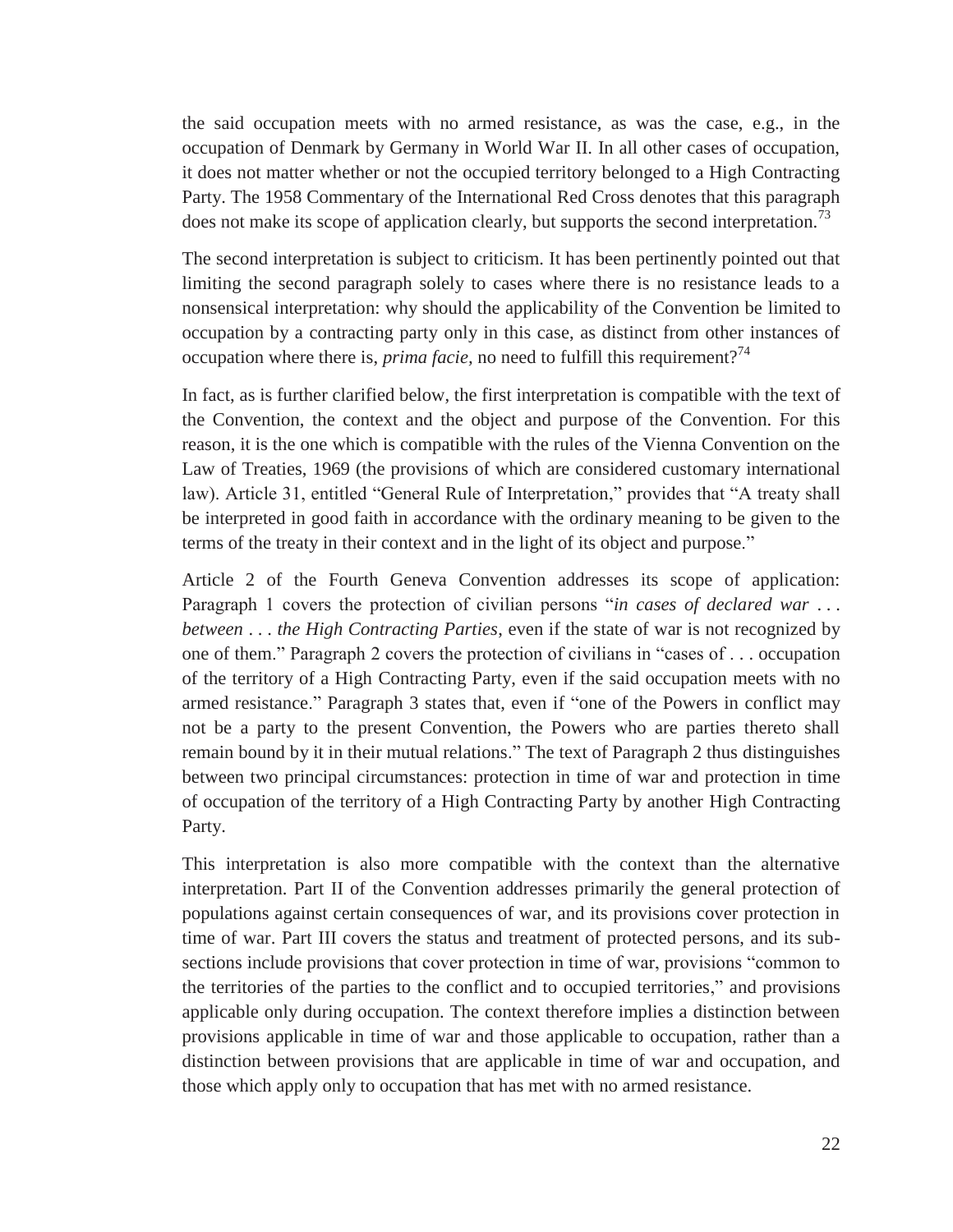Regarding the object and purpose, the Convention draws a distinction between two situations of occupation: one where land was seized from a lawful sovereign, and another where it was seized from a state which had itself illegally invaded that territory. Let us assume for a moment that Turkey would attempt to occupy all of Cyprus today, but fail to do so, and instead Cyprus would liberate Northern Cyprus from Turkish rule. Is it conceivable that Cyprus would be obliged to apply to land, which belonged to it initially, the provisions of the Geneva Convention applying to occupied territories, to retain the legal order instituted there by Turkey and not settle Greek Cypriots in the territory?<sup>75</sup> The provisions of the Geneva Convention concerning the occupying party's obligations were not meant to cover this situation, according to the object and purpose of the Convention. They were meant to apply only to the occupation of territory belonging to a lawful sovereign power.

On the face of it, since Israel does apply in practice the provisions of the Geneva Convention to West Bank residents, the distinction in interpretation makes no difference, but this is not quite true. Since the Convention excludes from its protection nationals of the occupying power,<sup>76</sup> its provisions do not fit, because of its onesidedness, the case of territories to which the occupier has a well-founded claim of right. When Dinstein first opined that the territories were occupied under international law,<sup>77</sup> he considered that "within the framework of the right of possession Israel can make great achievements: build and plant, pave and settle. In short, there is room for practical Zionism, a Zionism that realizes dreams, even at a time when the lights of political Zionism are dimmed." However, this is not quite accurate. The provisions of the Geneva Convention do not provide protection to Jewish settlers seeking to realize the rights of Israel in the Yesha territories,<sup>78</sup> but only to the Palestinian Arab residents of those territories. As above-mentioned, the provisions of the Convention do not fit at all the situation in which the occupying power has a rightful claim to sovereignty over the territory. Israel's position, that it does not recognize the applicability of the Convention, but merely applies its humanitarian provisions in practice to the Arab residents of Yesha, is the appropriate response to the need to protect the human rights of the Arab population in the pertinent situation, in which the land was not seized from a foreign lawful sovereign.

A study analyzing cases of occupation of territories since World War II indicates that the occupying states refused to apply the international law rules applicable to belligerent occupation, justifying their non-application on various grounds: an assertion of ownership over the occupied territory; the occupation of the territory followed an invitation of the indigenous government; the intervention was needed to repress gross and systematic violations of human rights or to facilitate self-determination; the occupant did not have in mind the permanent and exclusive control of the occupied territory.79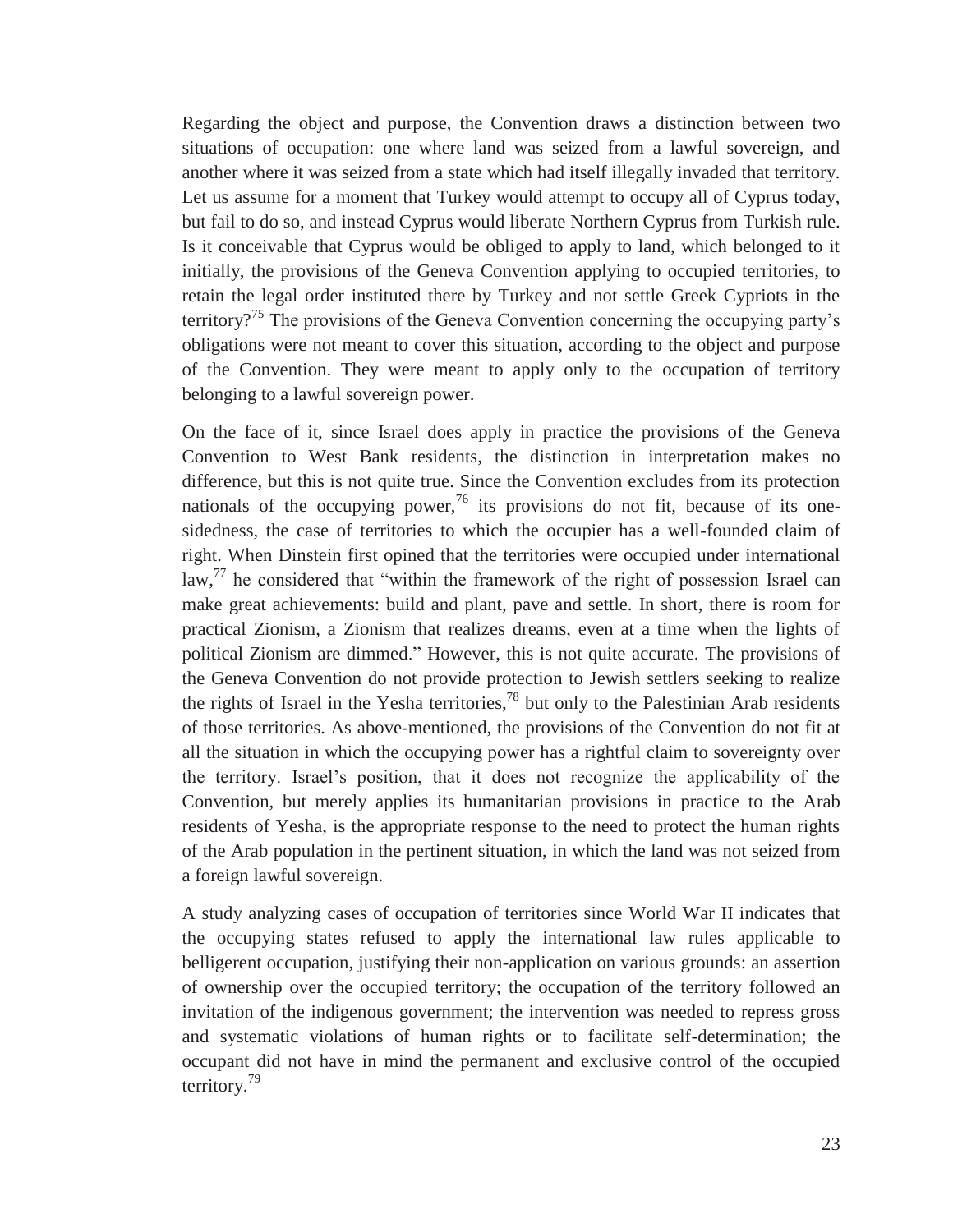The occupation of Iraq in 2003-2005 is distinctive in that the Security Council adopted Resolution 1483 (2003),  $80$  providing the American-led coalition with powers that the Coalition Provisional Authority (CPA) considered to be sufficient to transform the Iraqi political, military and legal system, by measures that go far beyond those which are deemed acceptable under the international law of occupation. The occupying powers considered that, had they been bound by the norms of the law of occupation, the objectives of the occupation would have been thwarted from the outset, and they would not have been able to transform Iraq into a democracy which respects basic human rights, since under occupation laws the occupying power is obliged to maintain the legal status as at the time of occupation. $81$  The question whether the Security Council is competent to authorize an occupying power to take measures not permitted under the international law of occupation is outside the scope of this study. Another pertinent question, outside the scope of this study, concerns the viability and desirability of such measures being imposed on the indigenous population without its proper cooperation in the transformation process.

Regarding the status of the territory, it is notable that in any event the Fourth Geneva Convention does not address territories but persons entitled to protection. It does not determine anything at all regarding sovereign rights in the territory, nor does it stipulate a deadline for ending the occupation.82 Likewise, the Hague Regulations do not set a deadline for ending the occupation. The opinion that the occupying power must enter into serious negotiations to end the occupation, an obligation which has additional implications for the measures which may or may not be undertaken, above and beyond what is stated in the Convention, $83$  is unsupported.

#### **4.2 The Security Council's Position on Jerusalem**

The Security Council responded to Israel's actions in Resolution 252 (1968), which states that "all legislative and administrative measures and actions taken by Israel . . . which tend to change the legal status of Jerusalem are invalid and cannot change that status,"<sup>84</sup> and in Resolution 478 (1980), which "censures in the strongest terms the enactment by Israel of [the] Basic Law on Jerusalem," declared Israel's actions and the Basic Law "null and void" and "reaffirmed [the Security Council's] determination . . . to secure the full implementation of its resolutions in this matter by Israel."<sup>85</sup> The nonrecognition of Jerusalem as the capital of Israel in international law is reflected, *inter alia*, in the fact that foreign countries do not have their embassies in Jerusalem. From the point of view of international law, Israel's sovereignty over East Jerusalem is not recognized. This fact, however, has no effect regarding the final status of Jerusalem, which can only be determined in a peace treaty between the parties to the conflict.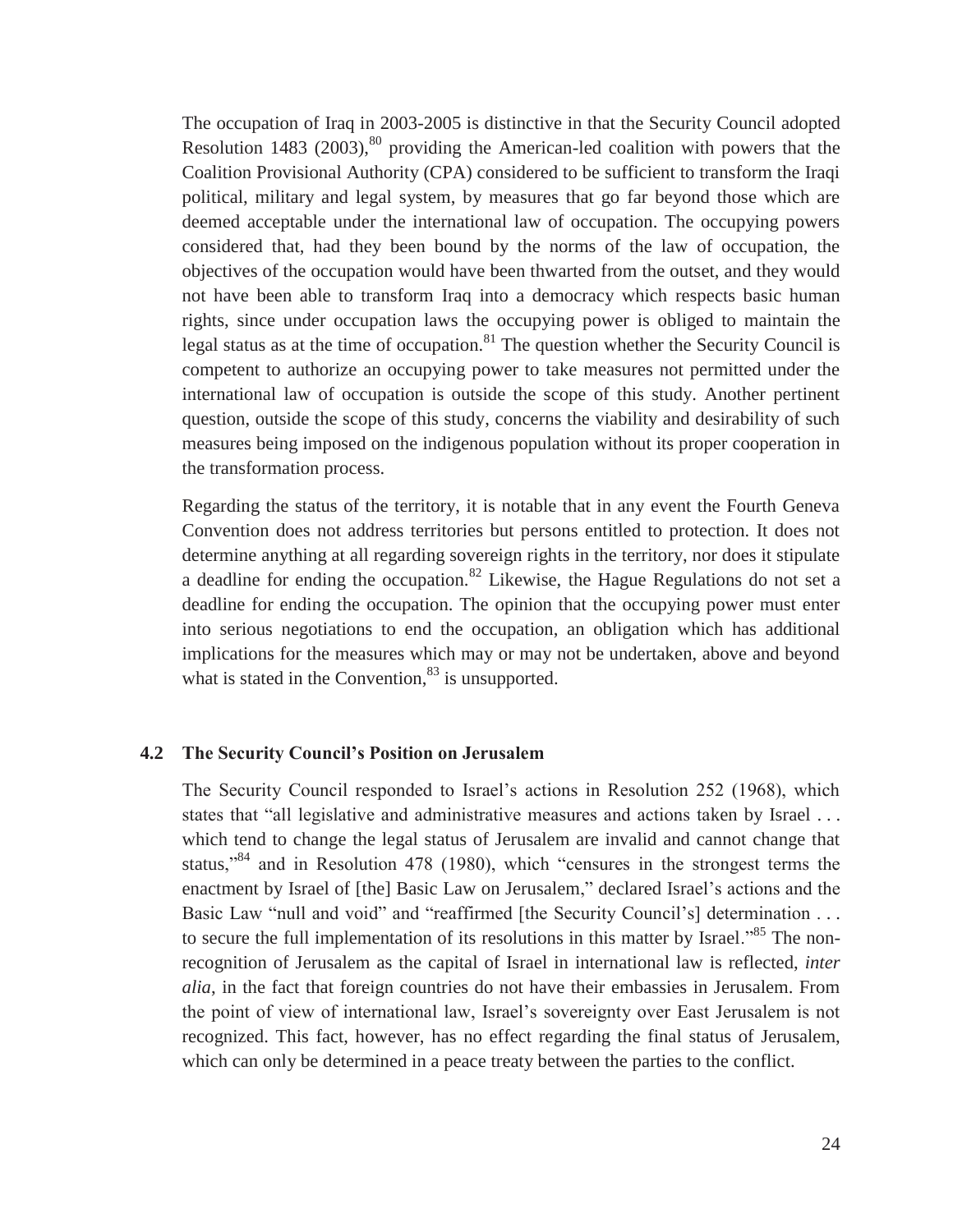#### **4.3 The ICJ Advisory Opinion on the Separation Barrier**

On 8 December 2003, the General Assembly adopted a resolution to apply to the International Court of Justice in The Hague for the urgent provision of an Advisory Opinion on the following question: "What are the legal consequences arising from the construction of the wall being built by Israel, the occupying Power, in the Occupied Palestinian Territory, including in and around East Jerusalem, as described in the report of the Secretary General, considering the rules and principles of international law, including the Fourth Geneva Convention of 1949, and relevant Security Council and General Assembly resolutions?" The resolution bears the title: "Illegal Israeli actions in Occupied East Jerusalem and the rest of the Occupied Palestinian Territory."<sup>86</sup> Israel submitted arguments only regarding the jurisdiction of the Court. In Israel's opinion (and in the opinion of Australia, Canada, the EU Member States, and the USA), the Court should have exercised its discretion and declined to give an Advisory Opinion in this matter. Israel submitted that it is inconceivable "that a court of law, seized of a request for an opinion on Israel's actions in constructing the fence – a non-violent measure designed to prevent precisely the kind of attack that we are at this very moment witnessing – could think it proper to enter into the question in isolation from consideration of the carnage that is being visited on Israeli civilians by its principal interlocutor before the Court in these proceedings." Israel noted in its submissions that in the forty months immediately preceding its submissions, Palestinian terror attacks had left 916 people dead and over 5,000 injured, many critically. The fact that the resolution of the 10<sup>th</sup> Emergency Special Session of the General Assembly requesting the advisory opinion is absolutely silent on the matter is a travesty, reflecting the gravest prejudice and imbalance within the General Assembly.

The EU, via Ireland, holding the presidency at that time, argued that it was inappropriate for the Court to give an opinion in this matter, since the opinion would not help the parties resolve their highly-political dispute by negotiations. France, in a separate document, also underscored that this request for an advisory opinion could set a dangerous precedent, inciting states to seek a vote by the General Assembly to refer to the Court disputes over which the Court would not have contentious jurisdiction. France noted that, since the Court's power to give an advisory opinion is discretionary, it left it to the Court to determine in its wisdom whether it should exercise its powers in the present case. The Russian Federation emphasized that negotiations are the only way to achieve a peaceful and just settlement of the conflict; hence, regardless of whether or not the Court will exercise its discretion to give the opinion, it should take care not to write an opinion that would hamper, or create additional obstacles for, the negotiation process. Norway considered it inappropriate for the Court to give an opinion in this case, since applying the Court's jurisdiction would not help resolve the dispute. The Czech Republic considered that it was inappropriate for the Court to give an advisory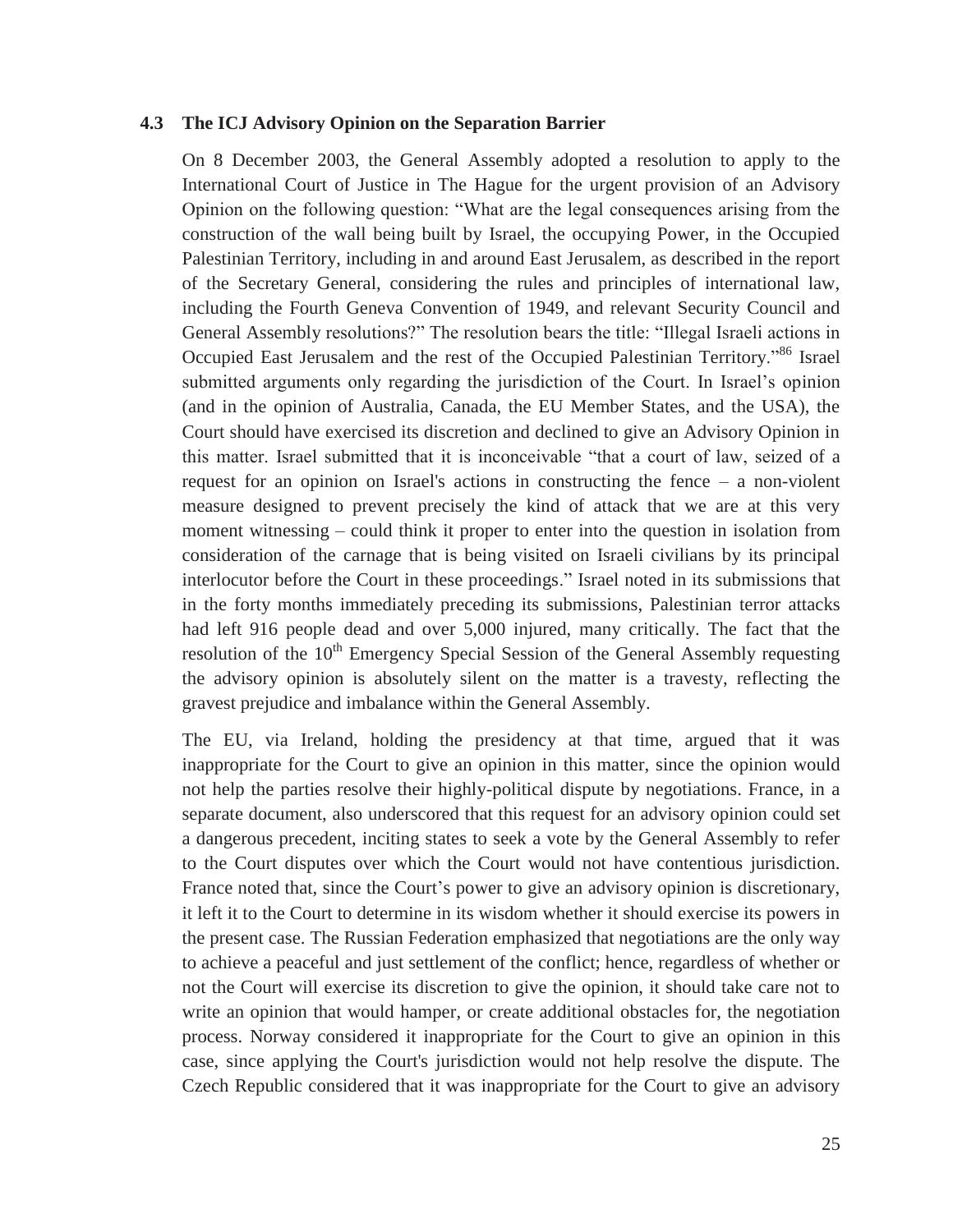opinion, since the question raised was political rather than legal. Japan, too, expressed its view that applying the jurisdiction of the Court would not contribute to resolving the dispute, which could only be settled by means of negotiations between the parties.

It is noted that the Court has jurisdiction to give an advisory opinion at the request of international organizations. The purpose of the opinion, however, is not to resolve a dispute between parties, but to advise the applicant body regarding the legal situation. Jurisdiction is at the Court's discretion and it is not obliged to apply it. In a previous case, the Court itself had stated that giving an opinion, against the background of a dispute, without the consent of the state in question, may be incompatible with the judicial character of the Court.<sup>87</sup> However, *in casu*, notwithstanding the objections of all the above-mentioned states, the Court decided by a majority vote to issue the Advisory Opinion.

Moreover, one of the International Court judges who sat on the bench in this matter, Judge Dr. Nabil Elaraby of Egypt, said in an interview to an Egyptian newspaper in August 2001, two months before he joined the Court, that even if Israel was granted the possibility of presenting its arguments to the Court, they would be found devoid of merit and lacking credibility. Israel's application to have Judge Elaraby disqualified was dismissed by a majority of 13 judges to  $1.^88$  Only Judge Buergenthal, in a dissenting opinion, found it improper for a judge to express views bearing on the credibility and validity of arguments likely to be presented by the interested parties to the case, in a manner likely to affect its outcome. The ICJ decision to exercise jurisdiction and give an advisory point has been criticized sharply in Judge Buergenthal's declaration, published with the Advisory Opinion, and in the separate opinions of a number of judges. In Buergenthal's view, "the absence in this case of the requisite information and evidence vitiates the Court's findings on the merits." In her separate opinion, Judge Higgins raised doubts as to the propriety of the exercise of jurisdiction in this case (paras. 2ff.). Judge Higgins considered that the question before the Court reflected "one element within a multifaceted dispute" (para. 14). She noted that "the larger intractable problem (of which the wall may be seen as an element) cannot be regarded as one in which one party alone has already been classified by a court as the legal wrongdoer; where it is for it alone to act to restore a situation of legality; and where from the perspective of legal obligation there is nothing remaining for the other 'party' to do" (para. 3) [the quotation marks appear in the original, since the other party to the conflict is not a state, and therefore not considered a "party" proper]. Furthermore, as noted by Judge Higgins (paras. 12ff.), in contrast to previous cases, the object of the General Assembly, in requesting the Court's opinion, was not to secure advice on the Assembly's decolonization duties, but later, on the basis of the opinion, to exercise powers over the dispute. In refraining from addressing this matter at all, the Court has revised, rather than applied, the existing case law.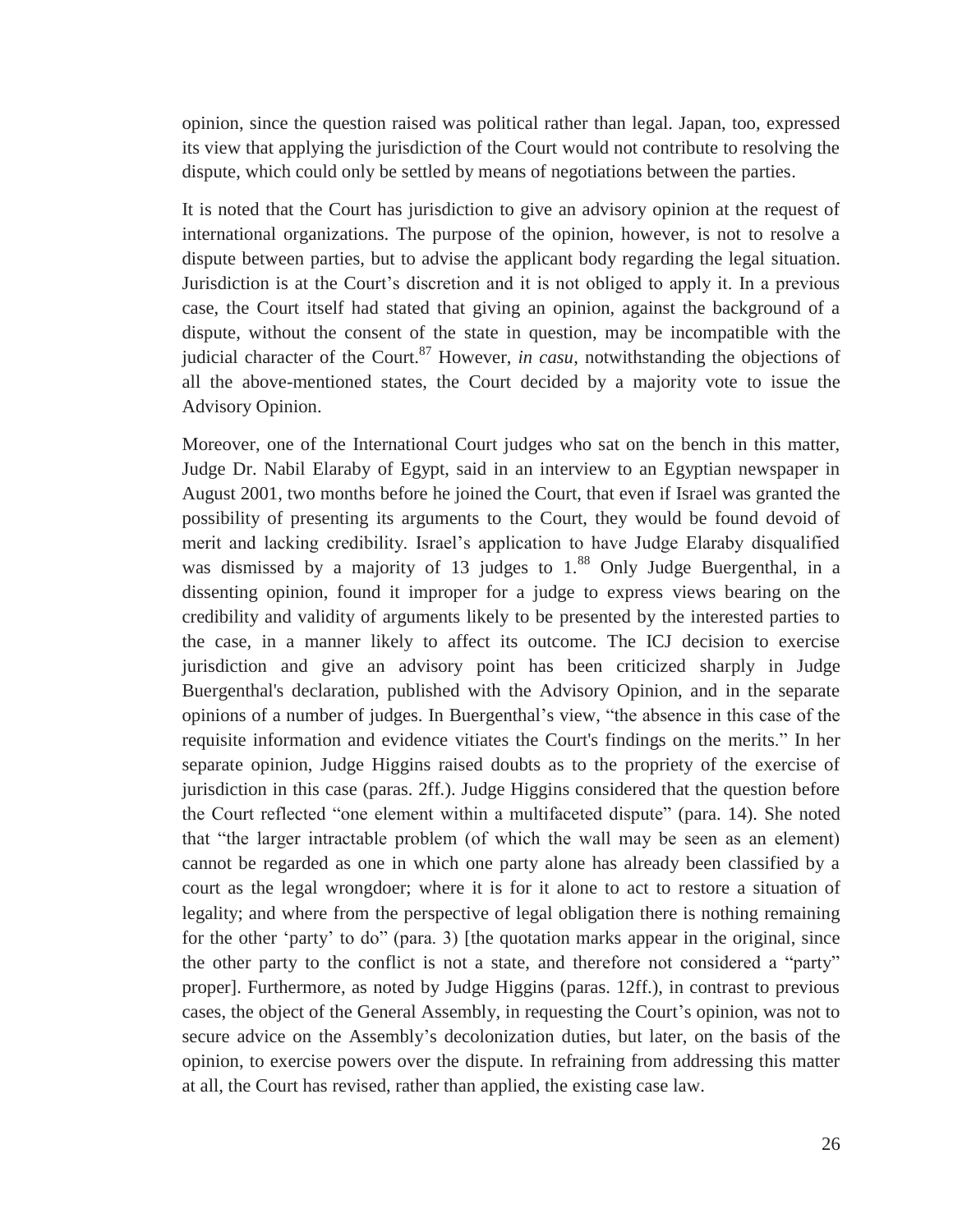Even though in its Advisory Opinion in the *Western Sahara* case,<sup>89</sup> the ICJ held that to give an advisory opinion would be "incompatible with the Court's judicial character," inter alia, when "the circumstances disclose that to give a reply would have the effect of circumventing the principle that a State is not obliged to allow its disputes to be submitted to judicial settlement without its consent" (ibid., para. 33), the court has, however, been reluctant to find that such circumstances were present in later cases.<sup>90</sup>

The reason given by the Court for overriding the principle of consent to judicial settlement and for exercising its discretion to assume jurisdiction in the case of the "Wall," that "the opinion is requested on a question which is of particularly acute concern to the United Nations" (ICJ Advisory Opinion on the Wall, para. 50), has been referred to as a "striking innovation, extending the powers of the majority in the General Assembly and curtailing the freedom of choice belonging to States in the field of settlement of disputes."91

In the *Max Planck Encyclopedia of Public International Law*, it has been pertinently recommended that "the difficulties arising in cases where the request for an opinion was related to a pending dispute could be avoided if the Court were required to decline to give an opinion unless the parties to the dispute agreed in advance to accept it as binding." $^{92}$ 

On the merits, the ICJ's starting point has been that the West Bank territories are Occupied Palestinian Territory. Admittedly, this term was used in the text of the General Assembly's request for an Advisory Opinion. However, the General Assembly is a political body,  $93$  and the ICJ should not have considered itself exempt from assessing whether the term was accurate.

A study examining the UN attitude to the Yesha territories found that the General Assembly had refrained from calling them Occupied Jordanian Territory or Occupied Egyptian Territory, because all other states (with two exceptions) did not recognize the Jordanian occupation and Egypt has never claimed sovereignty over the Gaza Strip.<sup>94</sup> The problem of terminology was resolved by the General Assembly referring to the Yesha territories from 1967 to 1973 as Occupied Arab Territory, or just Occupied Territory. In 1973 the General Assembly referred to the "right of the Arab States and *peoples* whose territories are under foreign occupation" (emphasis added  $-$  TE).<sup>95</sup> By 1977 the reference had become "Palestinian and other Arab territories occupied since 1967, $\frac{196}{7}$  and in 1979 the Security Council employed the same terminology.<sup>97</sup>

Instead of examining the issue in depth, the Court made do with a general determination that the Fourth Geneva Convention applies to any occupied territory where there is an armed conflict between two or more contracting states. Israel and Jordan were contracting states to the Convention at the time when the armed conflict broke out in 1967. The Court therefore concluded that the "Fourth Geneva Convention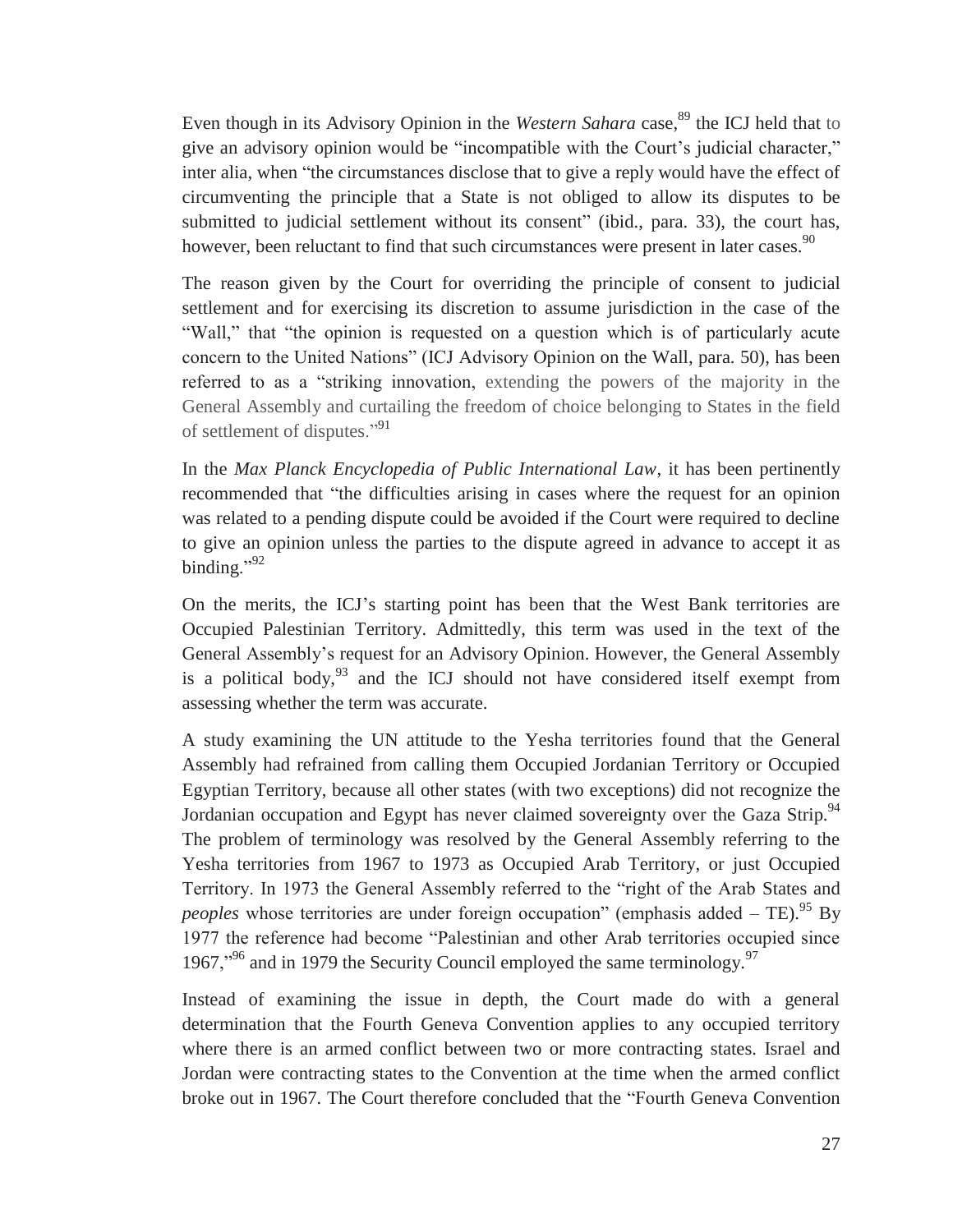is applicable in any occupied territory in the event of an armed conflict arising between two or more High Contracting Parties. Israel and Jordan were parties to that Convention when the 1967 armed conflict broke out. The Court accordingly finds that that Convention is applicable in the Palestinian territories which before the conflict lay to the east of the Green Line and which, during that conflict, were occupied by Israel, there being no need for any enquiry into the *precise* prior status of those territories" (emphasis added  $- TE$ ).<sup>98</sup> The Hague Regulations also apply as customary international law in occupied territories.<sup>99</sup>

The Court's conclusions are based on what the Court calls a "brief analysis" of the historical background to the status of the Occupied Palestinian Territory (paras. 70-77 of the Advisory Opinion), an analysis which is so imprecise that Judge Higgins, in her separate opinion, referred to the presentation of the facts by the Court as a "history" (in inverted commas) which, in her opinion, is "neither balanced nor satisfactory."

According to the Court (para. 70), "[a]t the end of the First World War, a class 'A' Mandate for Palestine was entrusted to Great Britain . . . in the interest of the inhabitants of the territory." The Court refers in this respect to its Advisory Opinion in the matter of the International Status of South West Africa. But this analysis is inaccurate. It will be recalled that Palestine was entrusted to Great Britain as a Mandate in the interest of the Jewish people, which at the time did not constitute a majority of the local population in the territory,  $100$  a fact which distinguished this Mandate from all other mandates granted at that time.

The next milestone in the historical description of the Court is the General Assembly's Partition Plan of 29 November 1947 (para. 71 of the Advisory Opinion). The Court states that Israel proclaimed its independence on the strength of the General Assembly Resolution. This point, too, as demonstrated above, is not at all accurate. The Court refers to the Armistice Agreements between Israel and the neighboring states, which determined the armistice demarcation line (the "Green Line"). But the Court fails to mention what was stated unequivocally in the Agreements themselves about this line, namely, that it would not be considered a political or territorial boundary.<sup>101</sup> As far as the Court is concerned, the Green Line had to all intents and purposes become an international border, even if the Court does not state this explicitly, but just by way of drawing a distinction between Israel's actions to the west of the Green Line, which are apparently legitimate, and those beyond the Green Line which, in the Court's opinion, are in breach of international law.<sup>102</sup>

The Court makes no reference whatsoever to the invasion and occupation of the Yesha territories by Jordan in the War of Independence, which was illegal under international law, nor is a single mention made of Jordan's attempted illegal annexation, which was also not recognized in international law. In a separate opinion, Judge Kooijmans states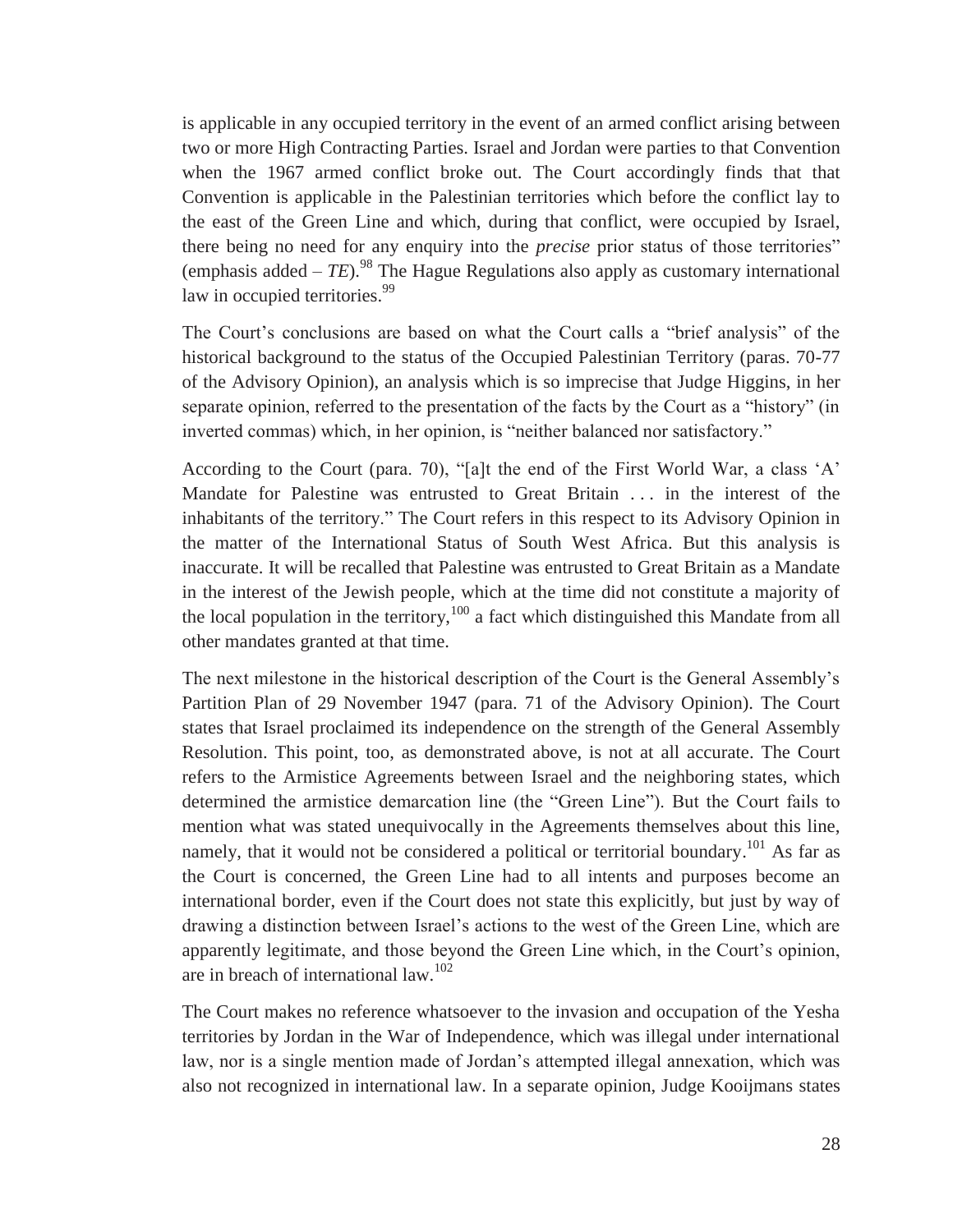that, in his opinion, the Court should have addressed this matter, since it would have reinforced the Palestinian position. In his opinion (paras. 8-9), as soon as Jordan claimed sovereignty over the West Bank, that was sufficient to fulfill the precondition prescribed in the Fourth Geneva Convention, that in 1967 Israel seized the territory from a High Contracting Party, regardless of whether or not Jordan's claim was wellfounded in international law. Apparently, Judge Kooijmanns' opinion has not been adopted (and rightly so) by the other judges, who preferred to overlook the Jordanian invasion altogether.

From the Armistice Agreements (para. 72), the Court leaps straight to the Six-Day War (para. 73), without mentioning how that war broke out. From there it moves on to Security Council Resolution 242 (para. 74), here, too, ignoring the fact that the Resolution did not require Israel to withdraw from all the territories it had occupied during the war, and that this Resolution was not drafted absentmindedly, but very carefully, following lengthy discussions and negotiations. Paragraph 75 of the Advisory Opinion addresses Security Council resolutions that condemned the measures taken by Israel with a view to changing the status of the City of Jerusalem immediately after the war and later on – with the adoption of Basic Law: Jerusalem. Paragraph 76 refers to the peace treaty with Jordan, fixing the boundary with Israel, "without prejudice to the status of any territories that came under Israeli military government control in 1967." Paragraph 77 refers briefly to the fact that a number of agreements were signed with the PLO. Regarding these agreements, it states only that they required Israel to "transfer to Palestinian authorities certain powers and responsibilities." Such transfers did take place but, as a result of subsequent events (which the Court does not specify at all), "they remained partial and limited."

The "historical" background, presented by the Court in its Advisory Opinion, is disconnected from history. But the Court could not have reached its conclusions in any other way. It was only on the basis of this "history," while overlooking the real history, that it was possible to depict Israel as an occupying power, lacking any legitimate claim of right of its own in the West Bank, and to depict the "Green Line" as being actually identical to an international boundary (a determination that contravenes the peace treaty between Israel and Jordan and the agreements between Israel and the PLO, since it effectively predetermines the outcome of the negotiations, while the agreements expressly stipulate that they in no way predetermine the outcome of the negotiations on the permanent status of the West Bank). The West Bank has thus become, in the eyes of the Court, "Occupied Palestinian Territory" since the time of the British Mandate, the place where the Palestinian people would attain self-determination. In this respect, it is noteworthy that the original PLO Charter of 1964 provided that the PLO "does not exercise any territorial sovereignty over the West Bank in the Hashemite Kingdom of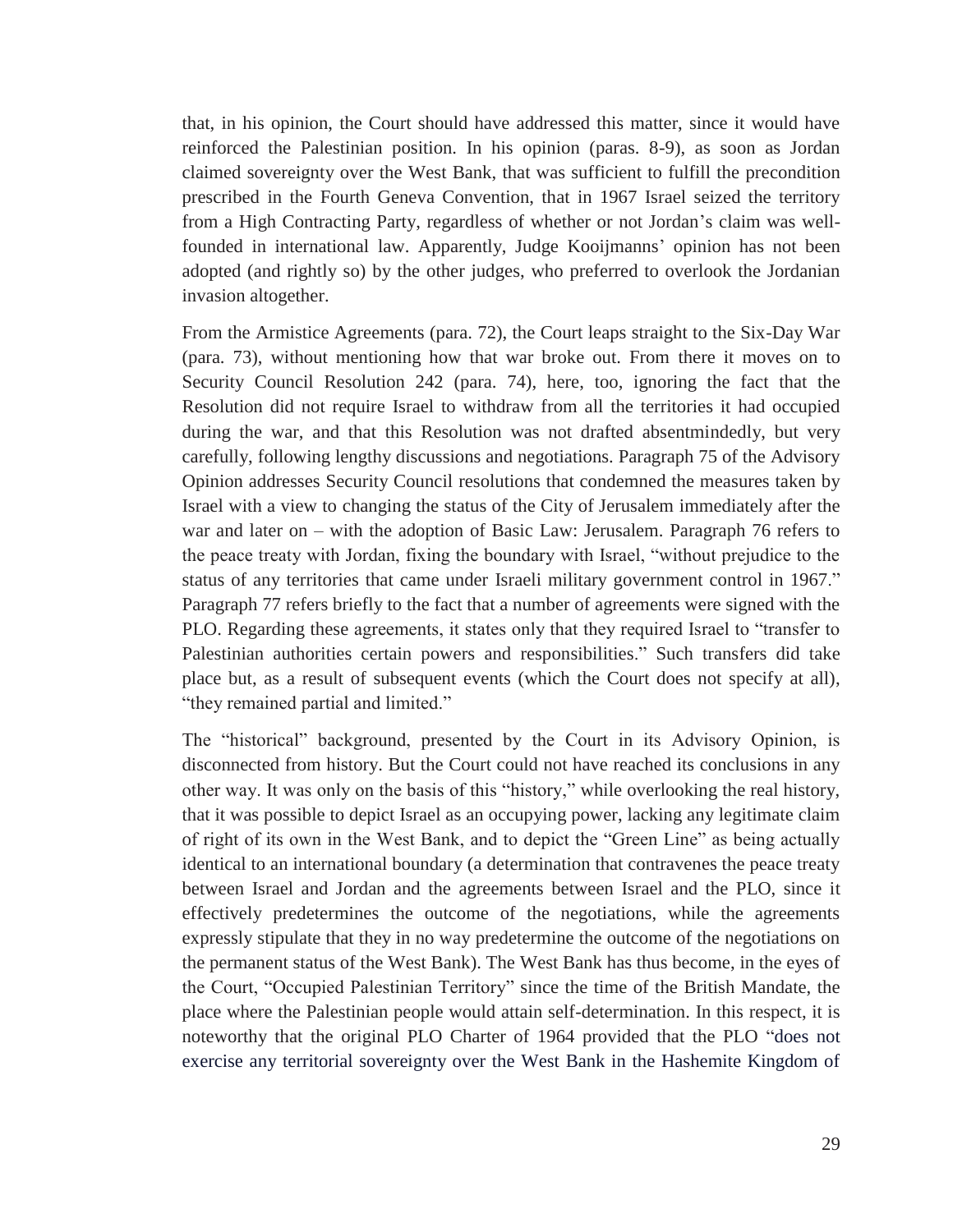Jordan, on the Gaza Strip or in the Himmah Area" (Art. 24). This provision was deleted from the PLO Charter when its 1968 version was adopted.

Finally, the Court holds that Israel does not even have the right to self-defense against that non-state entity, even though – as pointed out in the Declaration of Judge Buergenthal and in the separate opinion of Judge Higgins – the United Nations Charter, "in affirming the inherent right of self-defense, does not make its exercise dependent upon an armed attack by another State" (Buergenthal's declaration, para. 6) and that, moreover, the Security Council itself adopted a resolution immediately following the terrorist attack of Al-Qaeda in the USA on 11 September 2001, recognizing the right of states to defend themselves against terrorist attacks and to combat terrorism.

#### **4.4 Interim Summary**

General Assembly resolutions are non-binding recommendations. Nor are the Security Council resolutions in the matter of the Israel-Arab conflict binding on the parties. In any event, Security Council Resolutions 242 and 338 do not mandate the establishment of a separate Arab state in Jerusalem, the West Bank and the Gaza Strip. Nor did the Interim Agreements signed by Israel and the PLO decide the question of sovereignty over those territories. Israel's unilateral withdrawal from the Gaza Strip in August-September 2005, further to the Government of Israel's Disengagement Program, did not resolve the question of sovereignty, and neither did the General Assembly's upgrade of Palestine's status in the United Nations to that of a Non-Member Observer State. The International Court of Justice's Advisory Opinion changes nothing in this matter. The opinion was written on a basis that was, with respect, both factually and legally unsound. In any event, like any advisory opinion of the Court, it is not binding. In the legal situation obtaining in this matter, only a permanent status agreement can determine the questions of sovereignty over the West Bank and the Gaza Strip.

#### **5. THE SETTLEMENTS IN INTERNATIONAL LAW**

#### **5.1 The West Bank Settlements**

As explained above, Israel is not a foreign occupying power in the West Bank.<sup>103</sup> Consequently, there is no obstacle to the establishment of civilian Jewish settlements on state lands,<sup>104</sup> whether at the initiative of the state or the Jewish settlers themselves. As far as private property is concerned, Israel is entitled to expropriate private property (in consideration for payment) for various public purposes, according to accepted criteria in law-abiding democratic nations.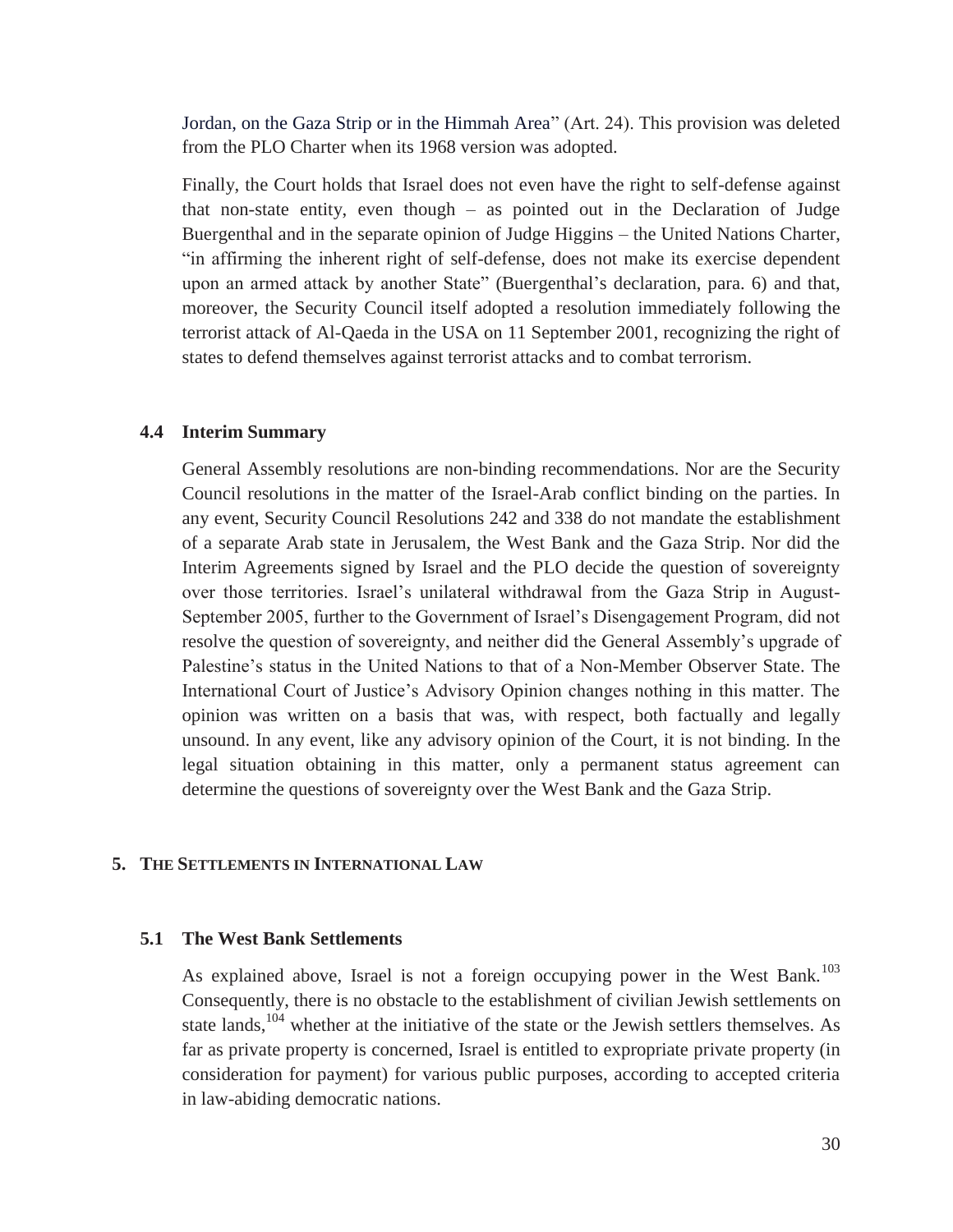#### **5.2 The Rules of International Law Regarding Occupied Territories**

Even if Israel were an alien occupying power in Yesha, Jewish settlement there would still be permissible under international law. Pursuant to the sixth paragraph of Article 49 of the Fourth Geneva Convention (to which Israel is a High Contracting Party), an occupying power "shall not deport or transfer parts of its own civilian population into the territory it occupies."105 According to the Commentary of the International Committee of the Red Cross (ICRC), this paragraph was intended to "prevent a practice adopted during the Second World War by certain Powers, which transferred portions of their own population to occupied territory for political and racial reasons or in order, as they claimed, to colonize those territories. Such transfers worsened the economic situation of the native population and endangered their separate existence as a race."<sup>106</sup> It is noted that a breach of this prohibition was not considered to be a grave breach of the Convention. Additional Protocol I, added to the Geneva Convention in 1977, provides (Art. 85(4)) that a breach of the prohibition would be considered a grave breach.<sup>107</sup> Israel is not a High Contracting Party to the Protocol.

However, the voluntary settlement of citizens of the occupying power in the occupied territory (not on private land) is permissible, otherwise there would be no meaning to the term "transfer," which the provision forbids.<sup>108</sup> The purchase of land by citizens of the occupying power in occupied territories is likewise not forbidden.<sup>109</sup> Nor is there any obstacle to the occupying power taking active steps to settle its citizens in civilian settlements in the occupied territory, if the settlement is justified for security reasons, and is established in a strategic location.<sup>110</sup> It is not necessary for the army to need the land to provide for its needs. The anticipation that, if it is left in the owner's possession, acts of sabotage will originate therefrom, suffices.

Regarding state-owned land, Hague Regulation 55 provides that the occupying state is only an administrator and usufructuary of "public buildings, real estate, forests, and agricultural estates belonging to the hostile State, and situated in the occupied country." The occupying state must safeguard the capital of these properties (subject to regular wear and tear). Ownership of the property is not transferred to it, but it may enjoy the benefits thereof. *Inter alia*, the occupying state may also let, lease or cultivate the  $land.<sup>111</sup>$ 

The situation is different for private property. According to Hague Regulation 46, the occupying state must respect private property and may not confiscate such property, i.e., expropriate it without compensation for an illegal purpose.<sup>112</sup> But the occupying state may take temporary possession of privately owned land, against consideration, in order to establish civilian settlements that serve its security needs.<sup>113</sup>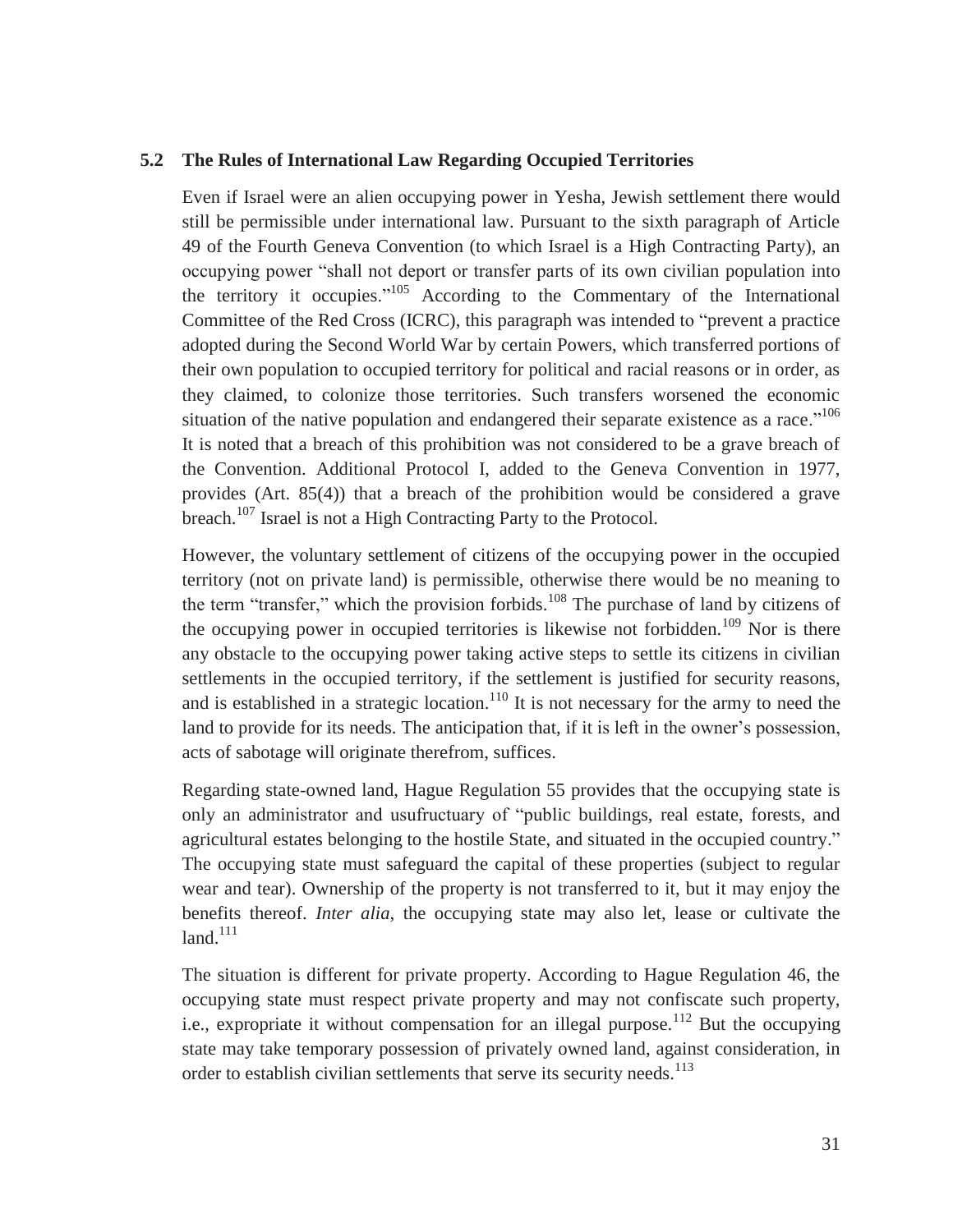As aforementioned, with respect to Yesha, Israel was not obliged, under international law, to apply either the Hague Regulations or the Fourth Geneva Convention. However, in the cases deliberated in Israeli courts the state declared that, although not legally obliged to apply these rules in Yesha, it will nevertheless apply the humanitarian provisions included therein. The Court accepted the state's position without deciding this issue on its merits. This is the background against which one must read the decisions of the Israel Supreme Court in the cases deliberated before it.

The Court ruled that private lands may be seized (against consideration) for the purpose of civilian settlements only where the need for such a settlement is necessary for security reasons, whereas the expropriation of private land for settlement purposes not motivated by security needs is prohibited (e.g., the "Elon Moreh" case).<sup>114</sup> In another case, the Court authorized the seizure of land despite the petitioner's claim that "both the areas of Tubas and of Ramallah are calm and quiet and there is nothing to fear." The Court's response (per Justice Witkon) stated that,<sup>115</sup>

There is no better cure for a malady than its prevention at onset, and it is better to discover and thwart a terror act before it has been committed. . . . One does not have to be a military and security expert to realize that terrorist elements operate more easily in an area inhabited only by a population that is indifferent or is sympathetic towards the enemy than in an area where there are also persons likely to look out for them and to report any suspicious movement to the authorities. Among the latter, terrorists will find no hideout, assistance or supplies.

In other cases the Supreme Court declined to address the legality of Jewish settlements beyond the Green Line, since their status would be determined definitively in the peace treaty, when such is signed, and "until then it is the duty of the respondent [*in casu*, the Commander of the Israel Defense Forces (IDF) in the Gaza Strip] to protect the civilian population (Arab and Jewish) in the area under its military control."<sup>116</sup>

Article 49, paragraph 6, of the Fourth Geneva Convention stipulates that "the Occupying Power shall not deport or transfer parts of its own civilian population." Israel has never forcibly uprooted its civilians, or transferred large numbers of them, to Yesha territories. Israel has only allowed people to settle of their own free will on land which is not privately owned. In some cases Israel allowed its citizens who, either themselves or their parents, owned land in the Yesha territory or in East Jerusalem before 1948, and had been expelled or dispossessed by Jordan, to return to their land after 1967. The Geneva Convention does not apply at all to such settlement. Israel did not attempt to confiscate the land or uproot the local population out of political or racial motivation, nor has it sought to alter the demographic nature of the area.<sup>117</sup>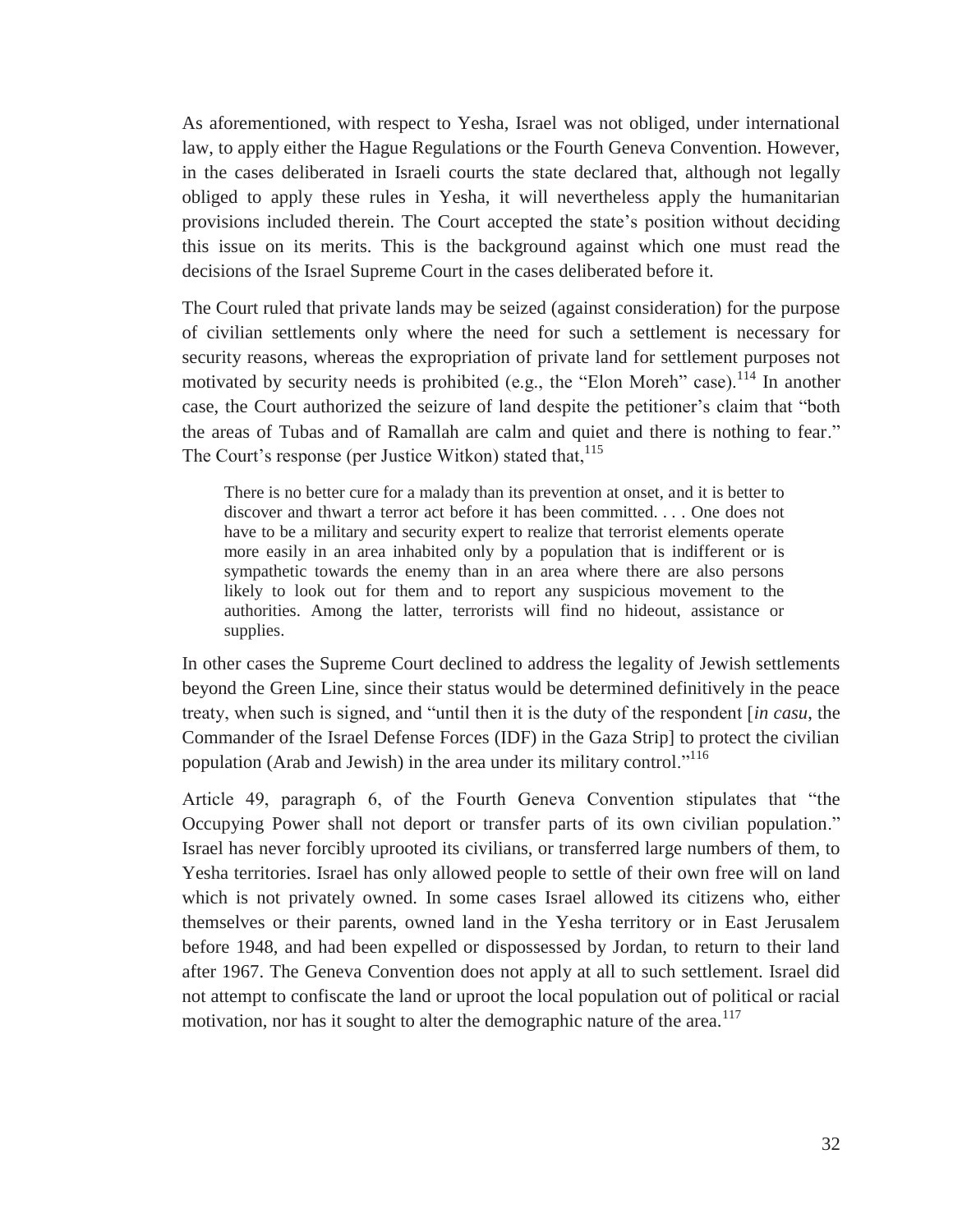#### **5.3 The Agreements with the PLO**

The Interim Agreement between Israel and the PLO, signed on 28 September 1995, does not cover the matters that will be negotiated with respect to permanent status, including Jerusalem and the Yesha settlements (Art. XXXI(5) of the Interim Agreement). Moreover, the Interim Agreement states that "neither Party shall be deemed, by virtue of having entered into this Agreement, to have renounced or waived any of its existing rights, claims or positions" (Art. XXXI(6)). It is true that Article XXXI(7) determines that "neither side shall initiate or take any step that will change the status of the West Bank and the Gaza Strip pending the outcome of the permanent status negotiations." However, had this provision been capable of preventing the establishment of new settlements, then it would have rendered paragraph (6) devoid of meaning and therefore redundant. The Palestinian Authority has not applied such an interpretation to its own acts, since such an interpretation would have prevented the Arab population, too, from undertaking any building on the territories handed over to the Palestinian Authority under the Interim Agreement. It has been further pointed out that, during the course of the negotiations on the Interim Agreement in 1995, the Palestinian delegation requested that a "side letter" be attached, the text of which would be agreed upon, whereby Israel would commit to restricting settlement construction in Area C during the process of implementation of the agreement and the ensuing negotiations. However, ultimately, the Palestinian leadership withdrew its request for such a side letter.<sup>118</sup> Hence, nothing in the Interim Agreement affects the settlements. It is permissible to expand the existing ones and also to establish new settlements.

Indeed, the Edmund Levy Committee Report<sup>119</sup> determines that the legality of the presence of the settlements derives from the historic, indigenous and legal rights of the Jewish people to settle in those areas, validated in international documents recognized and accepted by the international community.

#### **5.4 Comparative Perspectives**

Since World War II a number of wars have taken place, resulting in settlement in territories occupied during the war. A study examining such incidences revealed not a single case where the settlers were required to evacuate their homes after those territories reverted to the State whose territory had been occupied, not even where the occupying State encouraged the emigration of its residents so as to influence the demography of the occupied territory, in contravention of the provisions of the Fourth Geneva Convention.<sup>120</sup> Within the present limited framework, I shall briefly address two examples – (a) the status of ethnic Russians who were resettled by the Soviet Union in the Baltic States after World War II, when the Baltic States regained independence; and (b) how international law addressed claims for restitution brought by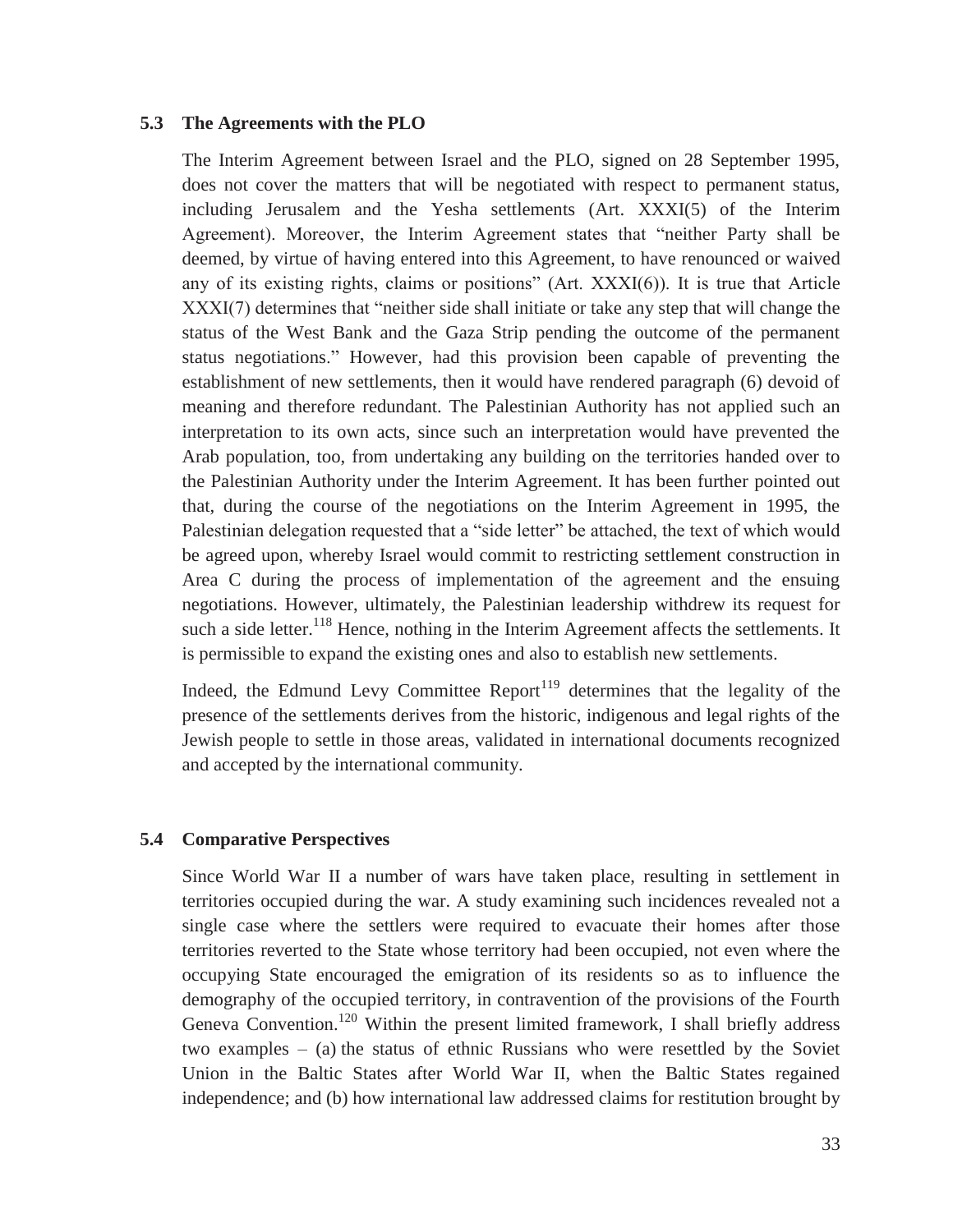Greek Cypriot refugees who had been expelled from, and dispossessed of, their homes and property in Northern Cyprus after the territory had been occupied by Turkey in 1974, followed by the establishment of the Turkish Republic of Northern Cyprus, which has never been recognized in international law.

#### *a. The status of ethnic Russians in the Baltic States.*

In 1944, towards the end of World War II, the Soviet Union occupied the Baltic States of Lithuania, Latvia and Estonia. Stalin and his successors forcibly moved some half a million ethnic residents of the Baltic States to Siberia, while resettling hundreds of thousands of Russian citizens in those States, in a manner which greatly altered their demography, in particular in Estonia, where the number of ethnic Estonians dropped to ca. 60 percent by 1989, when Estonia was liberated from the Soviet Union, and Latvia, where ethnic Latvians represented only slightly over half of the population at the time of Latvia's liberation from the Soviet Union. In this case there appears to have been a fundamental breach of Article 49 of the Fourth Geneva Convention, but the Soviet Union claimed that the annexation of the Baltic States took place with their agreement, hence the Geneva Convention did not apply.

When the Soviet Union was dismantled, independent Lithuania granted citizenship also to its Russian residents, whose overall numbers did not affect the composition of the population. By contrast, Latvia and Estonia adopted a very different attitude. The ethnic Russians, who before the war had had no connection with those countries, were not granted either citizenship or civil rights. When Latvia and Estonia joined the European Union, not only did the EU not demand that the ethnic Russians must leave and return to Russia, but it demanded that Latvia and Estonia should amend their citizenship laws to make it easier for the ethnic Russians to become citizens of those countries and ensure full protection of their human rights and fundamental freedoms.

#### *b. The claims of Greek Cypriots regarding the homes in Northern Cyprus which they were forced to leave following the Turkish occupation.*

After hundreds of years of Ottoman rule, followed by British colonial rule, Cyprus attained independence in 1960, following an international agreement between Great Britain, Greece and Turkey. The majority of the population was Greek Cypriot, with a significant Turkish Cypriot minority (approximately one-fifth). The Constitution of independent Cyprus provided for participation of the two national communities in the central government, the legislature, the judiciary, the public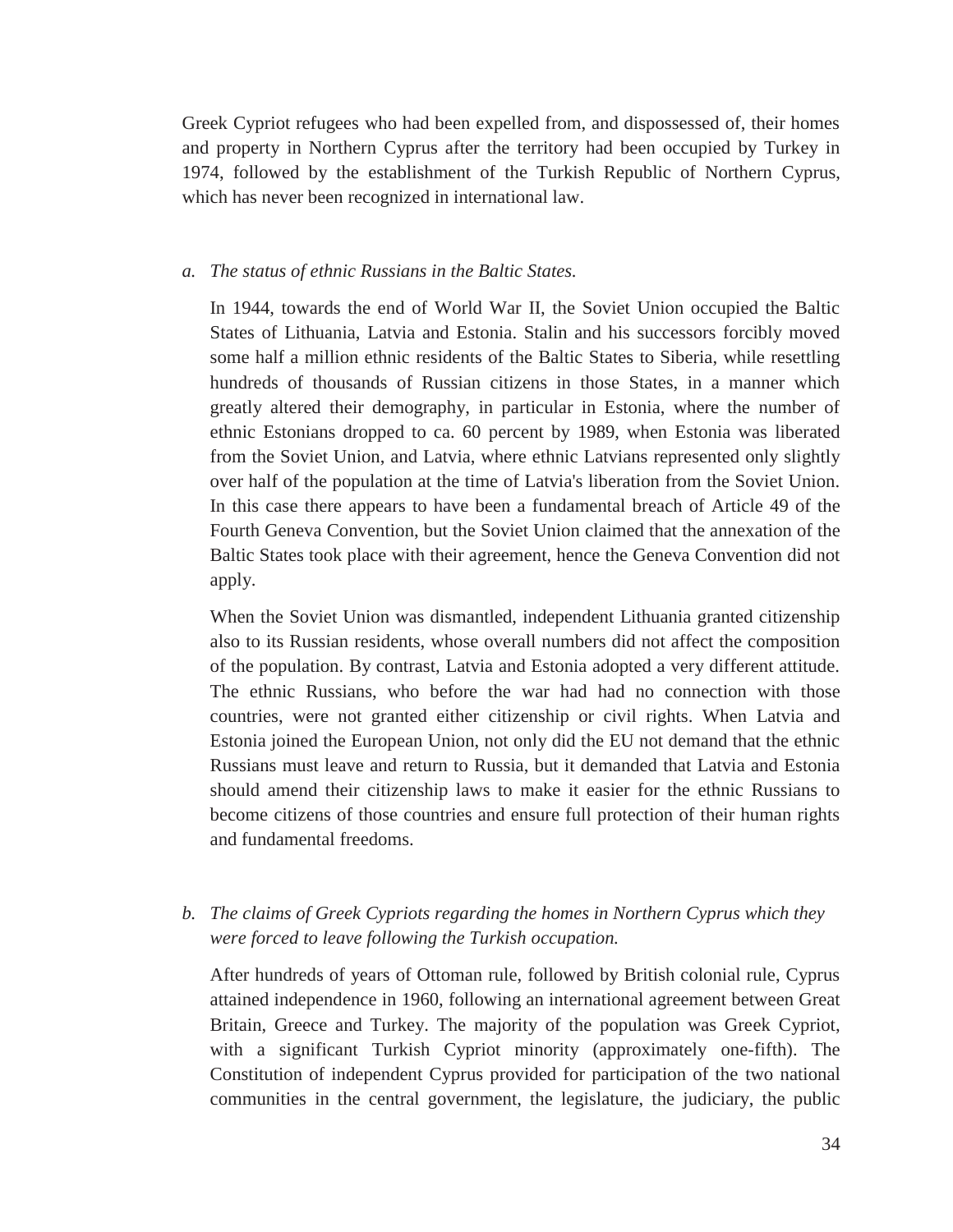service and the army. The parliament, the administration, and the public service were to be composed of 70 percent Greek Cypriots and 30 percent Turkish Cypriots. This arrangement was short-lived and accompanied by harsh ethnic clashes, spurred also by the mother countries, Greece and Turkey.

In 1974, after a failed attempt by nationalist Greek Cypriots, supported by the Greek military government, to incorporate Cyprus into Greece (*enosis*), Turkey invaded Cyprus, occupied more than a third of the island and established the Turkish Republic of Northern Cyprus (TRNC). At the time of the occupation, some 200,000 Greek Cypriots, who had hitherto lived in the area occupied by the Turks, were forced to leave. At the same time, some 80,000 Turkish Cypriots fled their homes in the Greek part of the island. Turkey continues to occupy that area to this day. About half of the residents of the region are Turkish immigrants settled there by the Turkish government. The TRNC has only been recognized by Turkey. The Turkish settlement in Northern Cyprus was undertaken in breach of the Geneva Convention.

Greek Cypriots have submitted a large number of applications to the European Court of Human Rights in Strasbourg, demanding the return of their homes. All states which are Contracting Parties to the European Convention on Human Rights and Fundamental Freedoms, 1950, must respect the right of every citizen to "the peaceful enjoyment of his possessions" (Art. I of Protocol No. 1 to the Convention) and "respect for . . . his home" (Art. 8 of the Convention). Greece and Turkey are Contracting States. The European Court of Human Rights has held Turkey responsible for the acts and omissions of the authorities within the TRNC in numerous cases, because of its full and effective control in that territory. Accordingly, the Court held that it was competent to decide the Greek Cypriot applications.

In an application that was heard on the merits in 1996, the *Loizidou* case,<sup>121</sup> the Court ruled that the Greek Cypriots, who were forced to leave their homes in 1974, were the legal owners of the property that remained in the territory occupied by Turkey. Furthermore, since the occupation Turkey has been responsible for the continuing violation of their rights under the European Convention. The TRNC's allegations that it had expropriated the property were dismissed; since the Turkish Republic of Northern Cyprus has not been recognized in international law, such expropriation was likewise not recognized. Therefore, the applicant's right to enjoy her possessions had been violated.

By contrast, the Court ruled that there was no violation of the applicant's right to respect for her home, pursuant to Article 8 of the Convention. In 1972, the claimant married and moved to Nicosia, in a neighborhood which became, two years later,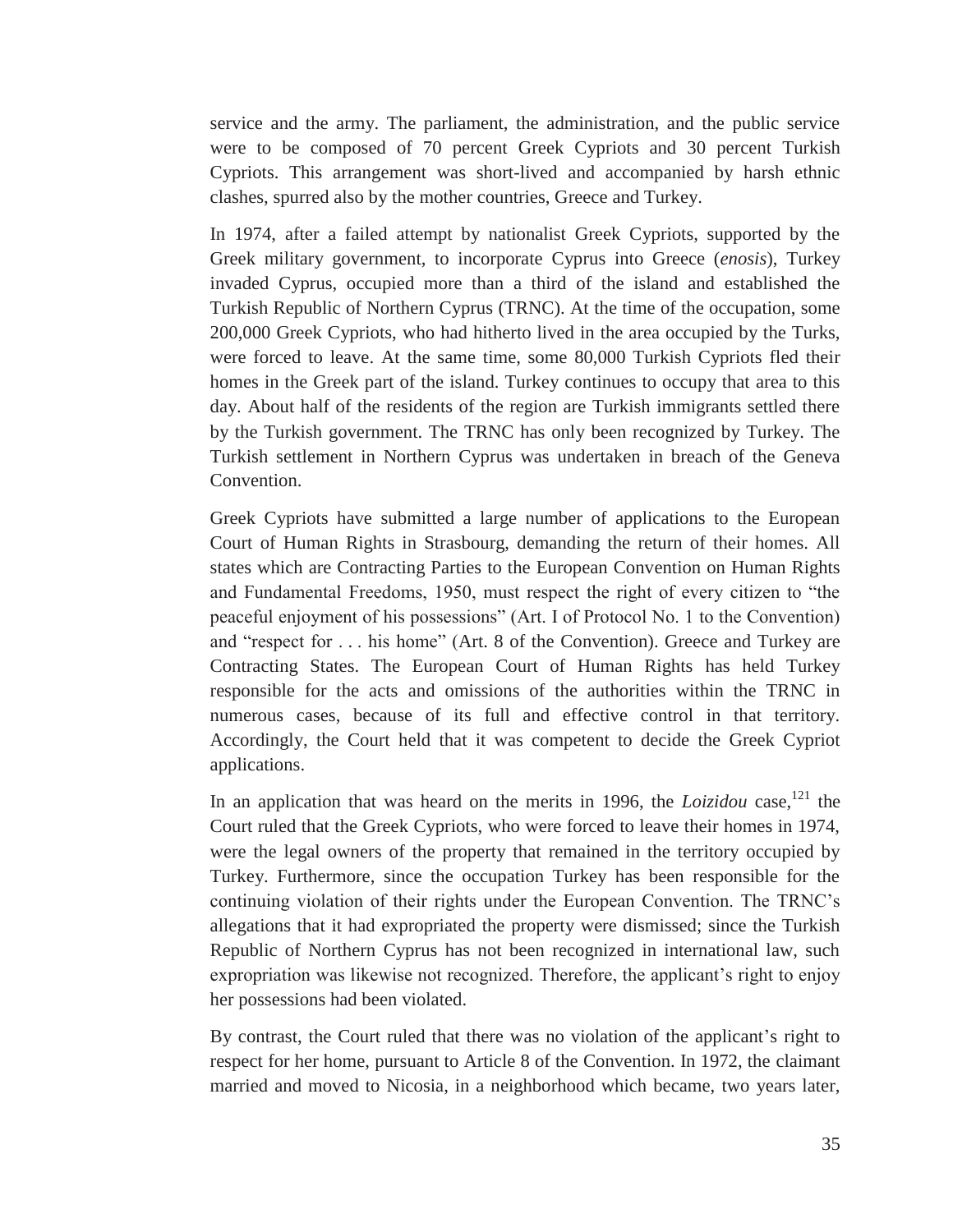part of the Greek side of the island. Even if she intended to return to her family home on the Turkish side, such intention is not protected under the Convention. "Home" is the place where a person actually lives, not the place where he grew up, or the place that had been the family home for generations (para. 66 of the Court's decision). Regarding the relief to which Mrs. Loizidou was entitled, the Court ruled that the parties should negotiate an agreed settlement within the six months subsequent to the ruling, and notify the Court of any agreement that they may reach.

In 2005, following a decision of the European Court of Human Rights, Turkey established the Immovable Property Commission in Northern Cyprus (IPC); the Commission's purpose is to "establish an effective domestic solution" for claims of Greek Cypriots who had been forced to leave their property in Northern Cyprus. In 2010, in the case of *Demopoulos*, 122 the European Court of Human Rights heard applications of Greek Cypriots who claimed that the remedies provided by the IPC – that is, compensation – are wholly inadequate, since they effectively prevent them from reclaiming possession of their property and homes. According to the applicants, financial relief should be awarded only in rare instances where it is materially impossible to restitute their homes (e.g., if the house had been destroyed). In any other event, the appropriate remedy is the *de facto* restitution of their homes. The Turkish government submitted that the restitution of private property is not possible if the property has been transferred to other private persons, or is located in military areas, or is being used for a public purpose – roads, schools, hospitals, or serves some other public interest.

The European Court of Human Rights considered, as a starting point, the fact that "some thirty-five years have elapsed since the applicants lost possession of their property in northern Cyprus in 1974. Generations have passed. The local population has not remained static. Turkish Cypriots who inhabited the north have migrated elsewhere; Turkish-Cypriot refugees from the south have settled in the north; Turkish settlers from Turkey have arrived in large numbers and established their homes. Much Greek-Cypriot property has changed hands at least once, whether by sale, donation or inheritance" (para. 84). The Court dismissed (paras. 92ff.) the applicants' arguments that the failure to restitute their property *in specie* retroactively legitimizes illegal Turkish acts.

The Court further added (para. 116) that to order Turkey to effect restitution in every case, save those in which it is physically impossible (e.g., if the actual property no longer exists), would risk being arbitrary and injudicious. Some thirtyfive years after the applicants, or their predecessors in title, had left their property, Turkey must also take into account all the legal and practical factors that prevent restitution, primarily the rights acquired in the intervening period by third parties. The European Court of Human Rights cannot be expected to interpret and apply the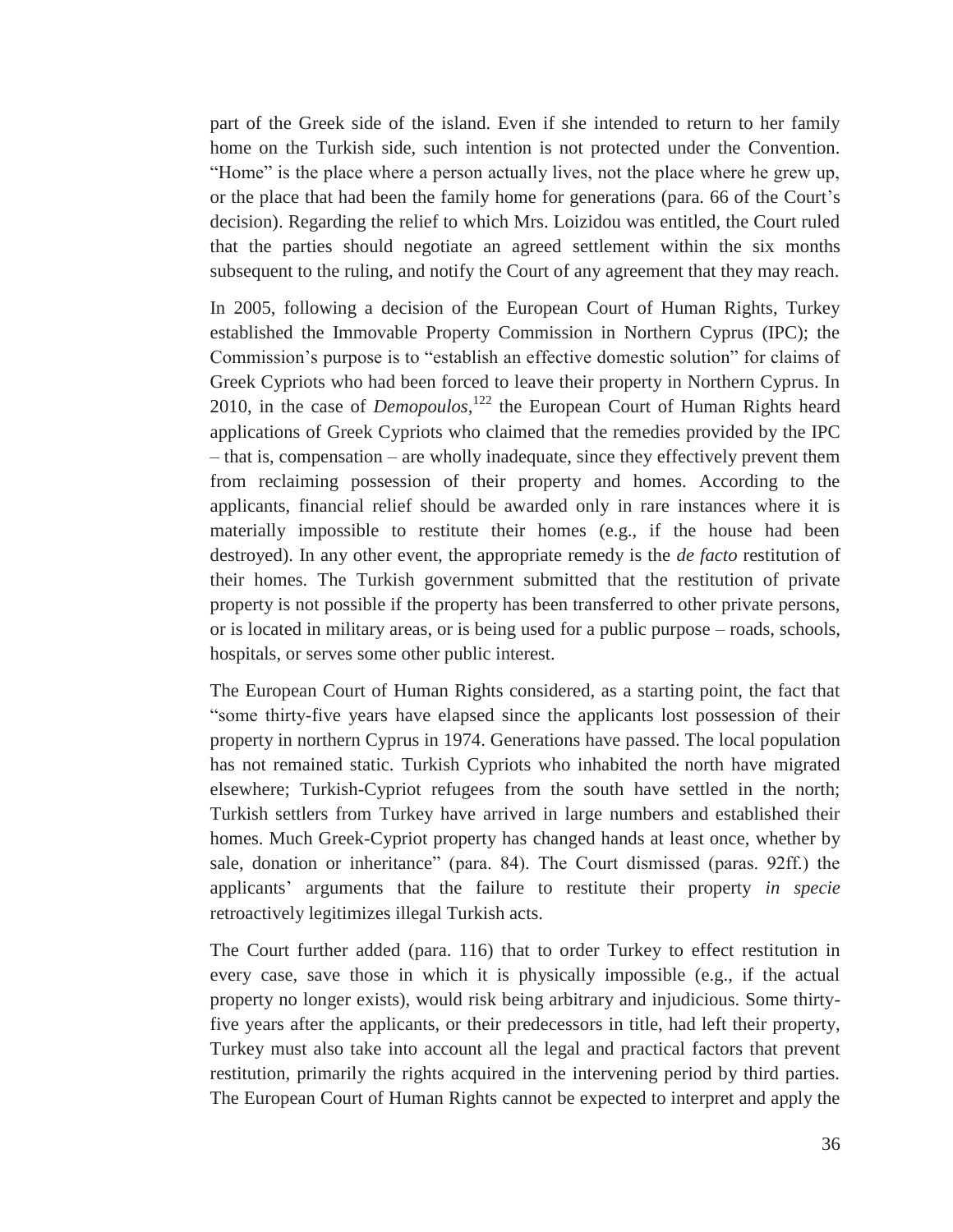rules of the Convention in a manner that would impose an unconditional obligation on a government to embark on the forcible eviction and rehousing of potentially large numbers of men, women and children even with the aim of vindicating the rights of victims of violations of the Convention but, at the same time, creating disproportionate new wrongs.

The Court reiterated its determination that it is the duty of the States to respect the right of every citizen to his home, meaning only a real home with which the person has "a concrete tie in existence at this moment in time," not just "'family roots,' which is a vague and emotive concept." Thus, for instance, regarding the claim of one applicant to restitution of her home, the Court ruled (para. 137) that "the Applicant was very young at the time she ceased to live in the then family home in 1974 . . . .For almost her entire life, the applicant has been living with her family elsewhere. The fact that she might inherit a share in the title of that property in the future is a hypothetical and speculative element, not a concrete tie in existence at this moment in time. The Court accordingly does not find that the facts of the case are such as to disclose any present interference [by Turkey] with the applicant's right to respect for her home."

To summarize, the European Court ruled that all the spplicants must first exhaust their domestic remedies before the Immovable Property Commission of Northern Cyprus, the Court having been satisfied that the IPC's composition meets the requirements of independence and impartiality, and that it carries out its functions according to legislation, which seeks to provide a mechanism of redress and which has been interpreted so as to comply with international law, including the Convention, providing an accessible and effective framework of redress. The Court noted that the applicants are not compelled to appear before the IPC. They may choose to await a political solution when the international dispute over Cyprus is settled peacefully.

#### **6. THE ISSUE OF THE PALESTINIAN PEOPLE'S SELF-DETERMINATION**

#### **6.1 Defining the Palestinian People**

According to the International Court of Justice in The Hague, only the Palestinian people have the right to self-determination in all areas of Judea and Samaria beyond the Green Line. The Palestinians themselves claim a right to self-determination in the whole territory of the British Mandate for Palestine. Since Palestinians are a majority of the population in the land to the east of the Jordan River, ruled by a Bedouin minority, it is reasonable to expect that this territory should be included in the claim. This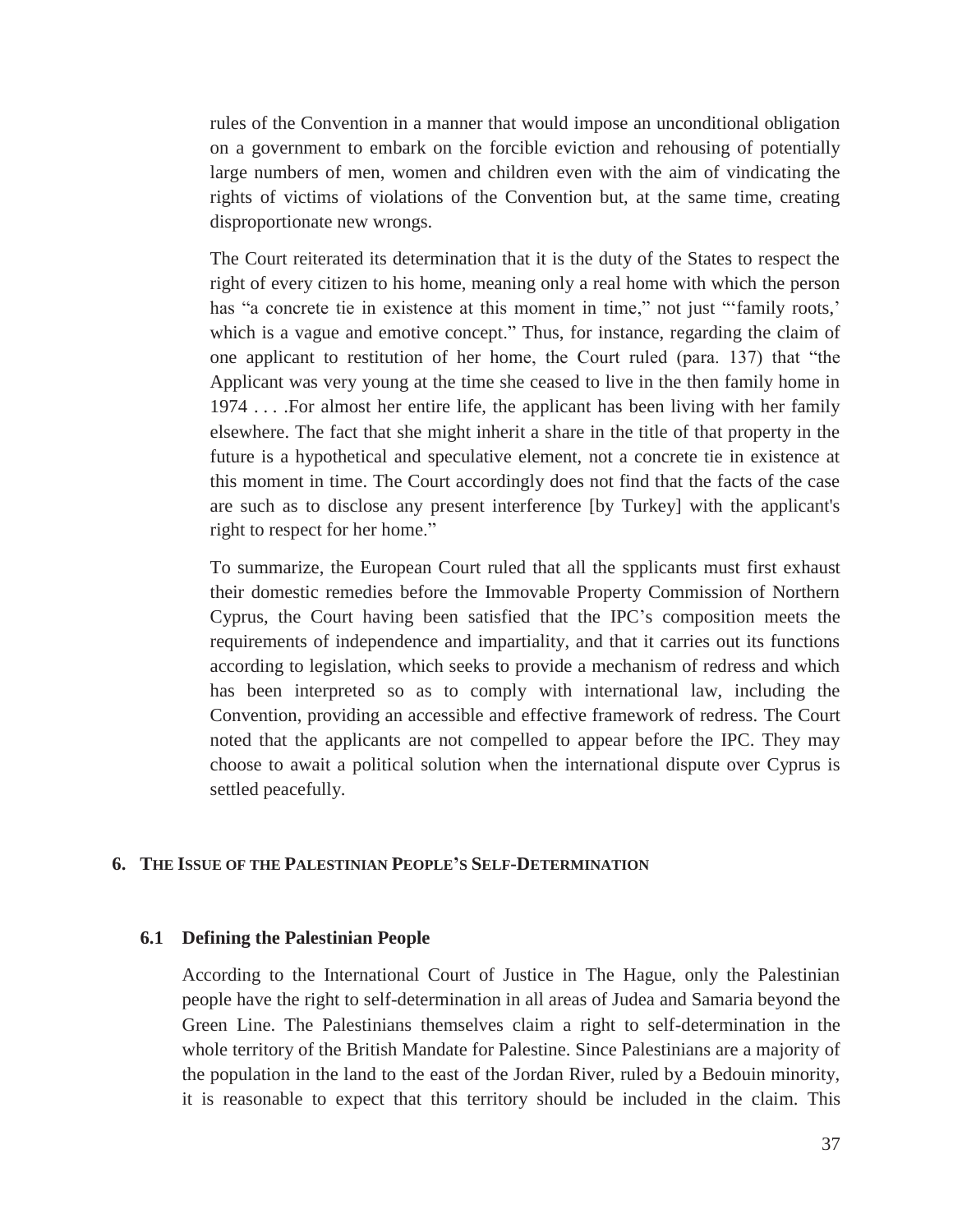conclusion may also be implied from the text of the Palestinian National Charter of 1968, Articles 1 and 2, whereby "Palestine, in its entirety, with the boundaries it had during the British Mandate," is "an indivisible territorial unit," "the homeland of the Arab Palestinian people," as it will be recalled that "the territories lying between the Jordan and the eastern boundary of Palestine" were part of the Mandate territory, with respect to which the Mandatory had the right to suspend, or withhold, the application of certain provisions of the Mandate, in view of existing local conditions (Art. 25, Mandate document). Once the West Bank comes under Palestinian rule, the existing local conditions would seem to require the inclusion of these territories in that Palestinian state.

In the context of the Land of Israel which lies to the west of the Jordan river, the question arises whether the claim to self-determination refers: (1) only to Arabs currently living in the West Bank and Gaza (Yesha) territories; or (2) to the West Bank and Gaza (Yesha) Arabs, as well as any person defined as a refugee since 1948, according to the rules laid down in this matter by the United Nations Relief and Works Agency for Palestine Refugees in the Near East (UNRWA), established by the UN after the War of Independence specifically to "carry out direct relief and works programs for Palestine refugees"; or (3) should Arabs with Israeli citizenship within the Green Line also be included in the definition? There is a further question of whether the claim to self-determination is made only with respect to Judea and Samaria and Gaza, or extends to all of Eretz Israel to the west of the Jordan River.

Since the implications of this question are of great significance to Israel's right to defend itself, and even to its very existence, a close examination of this issue is highly important. To that end, the meaning of each of the different options must be clarified and understood. The second and third options in particular require an analysis of the refugee question since 1948; a proper understanding of the PLO position, according to the organization's documents currently published on the United Nations Palestine website; and an evaluation of the implications of the Arab Spring for the Middle East and the current status in Iraq, Syria, Lebanon, Egypt, Libya and Tunisia, as well as in Judea and Samaria and the Gaza Strip themselves.

#### **6.2 Self-Determination for Arabs in the West Bank and Gaza Only**

Discussions of the existence of a right to self-determination for people in a certain region usually refer to a people living in that region. To date, the only exception has been the Jewish people. Because of the Jewish people's historical ties with Eretz Israel, dating back thousands of years, ties which were never severed even after the Jewish people were forcibly exiled and lost their sovereignty over the land, the League of Nations determined in the Mandate Document that the land would be administered by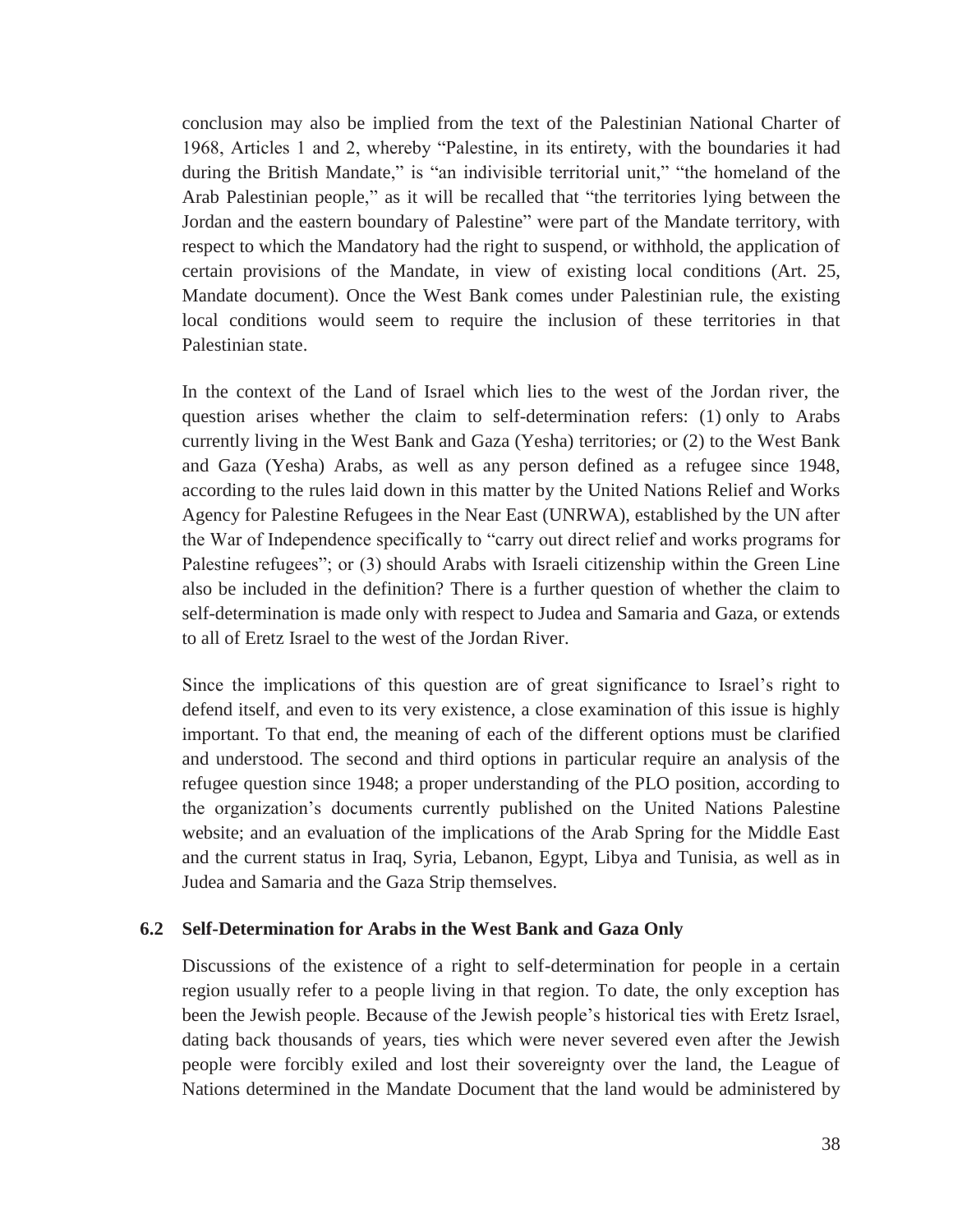the British Mandatory for the purpose of reconstituting the national homeland for the Jewish people, even though the majority of the Jewish people did not live in the country at the time the Mandate was given. All other mandates established by the League of Nations were given for the benefit of peoples living on their own land under colonial rule. Similarly, when the International Court of Justice refers to the Palestinians' right to self-determination, it seems to refer, at least on the face of it, to the Palestinian Arabs living in Judea, Samaria and Gaza today.

However, an examination of the various documents dealing with the Palestinians and their claim to self-determination reveals that the Palestinians themselves do not consider that the recognition of a right to self-determination of the residents of Judea, Samaria and Gaza will conclude their national claims. On the contrary, they appear to view their position as parallel to the Jewish people. Article 1 of the PLO Charter of 1968 determines that "the Palestinian people are an integral part of the Arab nation."

The parallel is inappropriate. Whereas the Jewish people has only one country in the world where it can realize its right to self-determination, the Palestinians form the majority of the population of Jordan, whose territory constitutes ca. 76 percent of the overall territory originally allocated to the British Mandate for Palestine and only later, after the Mandate had been approved by the League of Nations, was ultimately carved out of the Jewish national homeland by the British Mandatory to establish an Arab state. The Arab nation as a whole has over 20 states. Indeed, Article 1 of the Palestinian National Charter provides further that "Palestine is the homeland of the Arab Palestinian people; it is an indivisible part of the Arab homeland and the Palestinian people are an integral part of the Arab nation." There is no parallel here to the Jewish people, which suffered in exile for thousands of years because it had not a single land of its own.

#### **6.3 Self-Determination for Arabs in the West Bank and Gaza and for All Palestinian Refugees since the War of Independence**

The possibility that the scope of the claim to self-determination extends also to the claim of all Arab refugees since the War of Independence to self-determination in the territory of Palestine that lies to the west of the Jordan River requires an examination of the origins of the refugee problem.

Following the War of Independence, Israel absorbed some 600,000 Jews from Arab nations and a similar number of Arabs<sup>123</sup> left areas of Israel within the Green Line. Throughout history wars have produced refugees and population exchanges, and this case was no different than others. What makes the Israeli-Arab conflict novel is the outright refusal of the Arab nations to absorb and integrate the Arab refugees, despite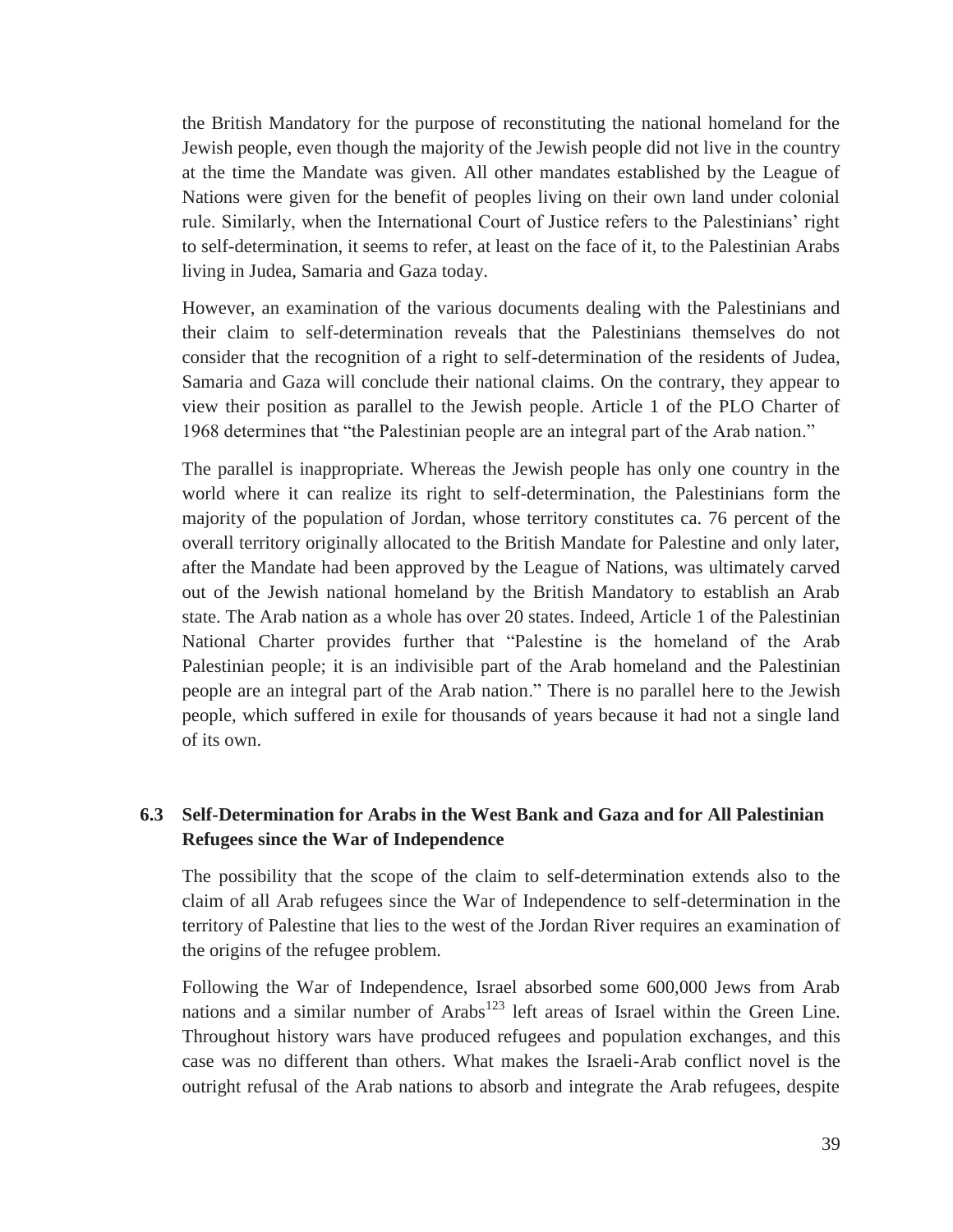their vast territories and rich oil resources. Even in Jordan, where Palestinians are the majority population, they suffer from discrimination by comparison with the ruling Bedouin minority.<sup>124</sup> For its part, Israel absorbed Jewish refugees without receiving any compensation for the property which they had to leave behind in the Arab states, and with no assistance from international organizations. Had the Arab nations used only the property that the Jewish refugees had left behind and that the Arab states had seized.<sup>125</sup> they would have been able to resolve, without any difficulty, the problem of the Arab refugees whom, according to their own declarations, they considered to be their brethren.

UN Security Council Resolution 242 declared the necessity "for achieving a just settlement of the refugee problem." Yet it made no mention of the Palestinian refugees. This was no chance omission. The Resolution was drafted in recognition of the fact that there were refugees on both sides. Indeed, when discussing a just settlement to bring about the end to the dispute, it is impossible to ignore the fact that the War of Independence produced both Jewish and Arab refugees.

In recent years a claim is frequently heard that the Palestinians are a separate people, thus there was no exchange of population following the War of Independence. However, there is no "Palestinian" language and no specific "Palestinian" culture. The Palestinians are Arabs, indistinguishable from Jordanians, Syrians, Lebanese, Iraqis and others.

A declaration by Jamal al-Husseini, representative of the Arab Higher Committee to the United Nations Ad Hoc Committee on the Palestinian Question, which debated the question of Palestine in 1947, makes this point clearly (even though it ignores the lack of unity and rivalries between the Arab factions, detailed in Section 6.5 *infra*):

One other consideration of fundamental importance to the Arab world was that of racial homogeneity. The Arabs lived in a vast territory stretching from the Mediterranean to the Indian Ocean, spoke one language, had the same history, tradition and aspirations. Their unity was a solid foundation for peace in one of the most central and sensitive areas of the world. It was illogical, therefore, that the United Nations should associate itself with the introduction of an alien body into that established homogeneity, a course which could only produce new Balkans.<sup>126</sup>

Likewise, the testimony given in 1937 by the Secretary General of the Arab Higher Committee in Mandatory Palestine, Auni Abdul Hadi, to the British Royal Commission (the Peel Commission): $^{127}$ 

There is no such country as Palestine! 'Palestine'' is a term the Zionists invented! There is no Palestine in the Bible. Our country was for centuries part of Syria.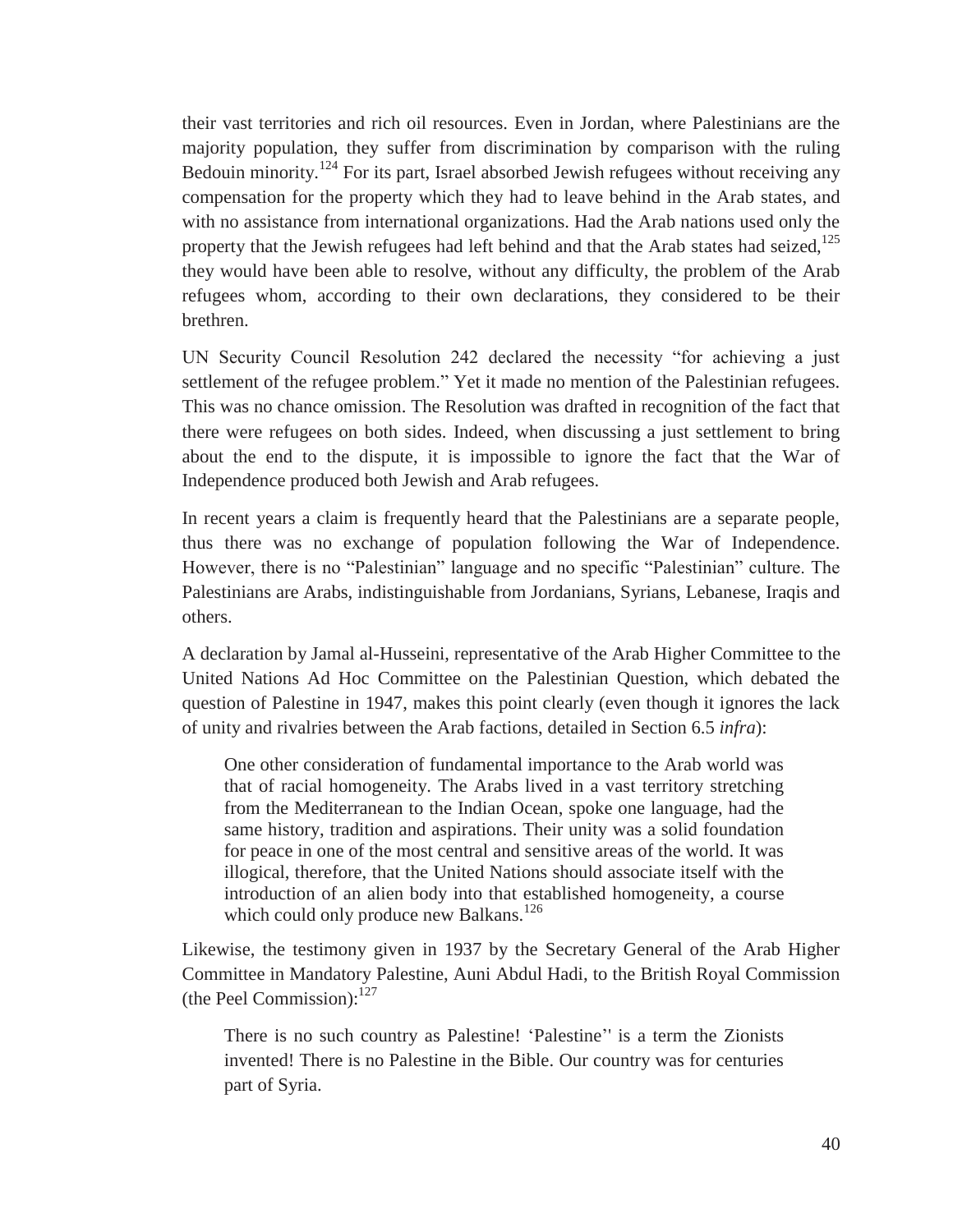Prior to 1967 the Palestinians who lived in Judea, Samaria and the Gaza Strip did not demand a separate right to self-determination.

However, regardless of whether or not the Palestinians have a right to selfdetermination, in any event there is no other example in history of a refugee problem being perpetuated for so many years, since in the regular course of affairs every country absorbed those refugees who shared ethnic roots with its population.

Other differences relate to the definition of the Palestinian refugees and their treatment by the UN.<sup>128</sup> The UN Refugee Agency takes care of refugees from all over the world. Only with respect to the Palestinian refugees a special UN agency was created, namely the United Nations Relief and Works Agency for Palestine Refugees in the Near East (UNRWA), which deals solely with Palestinian refugees and has at its disposal much greater resources than those available to the UN Refugee Agency. UNRWA employs many people, for the most part themselves designated as refugees, who earn their livelihood at the Agency, in contrast to the situation obtaining at the UN Refugee Agency which, in order to prevent the perpetuation of refugee status, does not employ local refugees in resolving the problem.

Furthermore, whereas refugees are generally defined as people who lived permanently in a certain location and were forced to leave as a result of war or persecution or natural disaster, Palestinian refugees are defined as people who lived in Palestine for at least two years prior to the conflict of 1948, i.e., between June 1946 and May 1948, and lost their home and livelihood as a result of the Israeli-Arab conflict. A study investigating the date of arrival of Arab residents to Eretz Israel<sup>129</sup> indicates that their numbers increased substantially following the waves of Jewish immigration, which created employment opportunities that had not previously existed in the country.<sup>130</sup> Reports by the Director of UNRWA in 1951 and  $1960^{131}$  denote that UNRWA exercised great flexibility in defining people as refugees, so as to include people who, although they may have lost property in Israel, did have a home, because they only worked in Israel before the war, but their home was in an area that was not within the Green Line. Also included in their number were Bedouins who customarily led a nomadic lifestyle between different areas and had no permanent abode in Israel within the Green Line. Moreover, numbers of refugees were artificially swelled further due to a failure to report deaths and the false registration of people as refugees in order to boost support.

One outcome of these differences is that, whereas people who became refugees as a result of other conflicts around the world were obliged to be rehabilitated, the problem of the Palestinian refugees was perpetuated and in effect their numbers have continued to grow over the years. Unlike refugees who are taken care of by the UN Refugee Agency, whose descendants are not considered refugees, and if they acquire citizenship of some other country are themselves not considered refugees, all generations of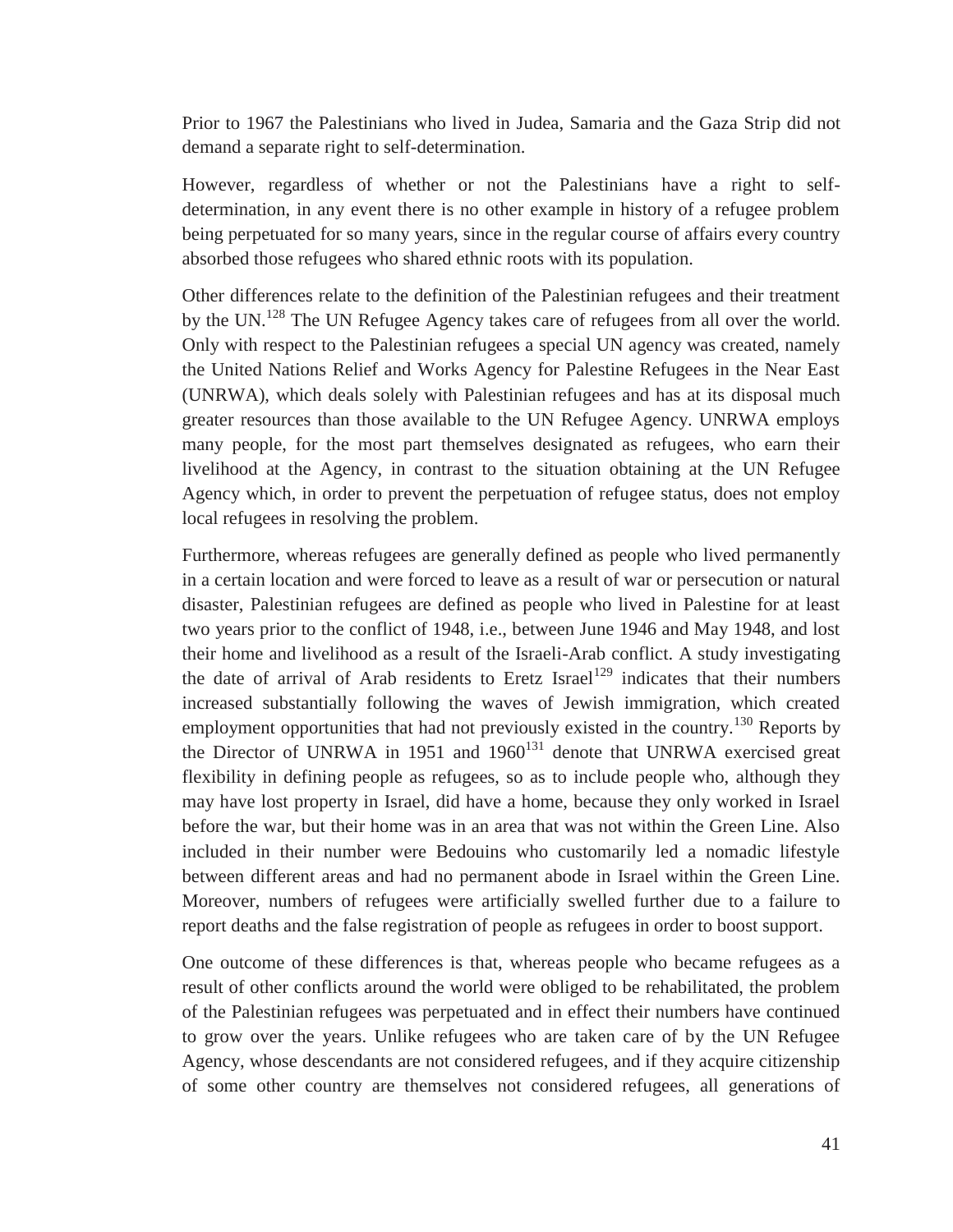descendants of Palestinian refugees are also designated as refugees, including those who have acquired citizenship of another country, as is the case with Palestinian refugees in Jordan, who continue to be designated as refugees by UNRWA.<sup>132</sup> According to UNRWA data, registered Palestinian refugees currently number around 5 million.<sup>133</sup> It is noted that in 2009 Jordan revoked the citizenship of thousands of Palestinian refugees who had received Jordanian citizenship, allegedly as a complement to Jordan's withdrawal from the West Bank in 1988. 134

#### **6.4 Israeli Arabs within the Green Line**

May Israeli Arabs, who are citizens of Israel living within the Green Line (comprising approximately 20 percent of Israel's population), also claim a right to selfdetermination? And if so, where? The PLO has a clear stance on this matter. As aforementioned,135 the United Nations Palestine website contains the texts of the Palestinian National Charters of 1964 and 1968. According to the Charter, "the Palestinian Arab people assert their right to normal life in Palestine and to exercise their right to self-determination and sovereignty over it." Palestinians are "those Arab nationals who, until 1947, normally resided in Palestine regardless of whether they were evicted from it or have stayed there. Anyone born, after that date, of a Palestinian father – whether inside Palestine or outside it – is also a Palestinian." The partition of Palestine and the establishment of the State of Israel are considered to be entirely illegal. "The Balfour Declaration, the Mandate for Palestine and everything that has been based upon them are deemed null and void. Claims of historical or religious ties of Jews with Palestine are incompatible with the facts of history and the true conception of what constitutes statehood. Judaism, being a religion, is not an independent nationality. Nor do Jews constitute a single nation with an identity of its own; they are citizens of the states to which they belong." Only the Jews who "had normally resided in Palestine until the beginning of the Zionist invasion will be considered Palestinians." Contrary to the obligations which the PLO had undertaken under the Interim Agreement, the PLO has not drafted a new charter to comply with its obligations. Nor did the Palestine National Council establish the legislative committee which was supposed to draft the articles of the new charter.

Furthermore, to date no Palestinian leader has recognized the right of the Jewish people to self-determination in Eretz Israel. The "Geneva Initiative – a Model for an Israeli-Palestinian Permanent Status Agreement" [as the paper is entitled in Hebrew – TE] (November 2003), sent by mail to all Israeli residents, and presented in its opening page, authored by the well-known Israeli writer, David Grossman, as containing "material and unprecedented achievements in the relationship of the two peoples," refers to the Palestinian people, on the one hand, and the Israeli people, on the other.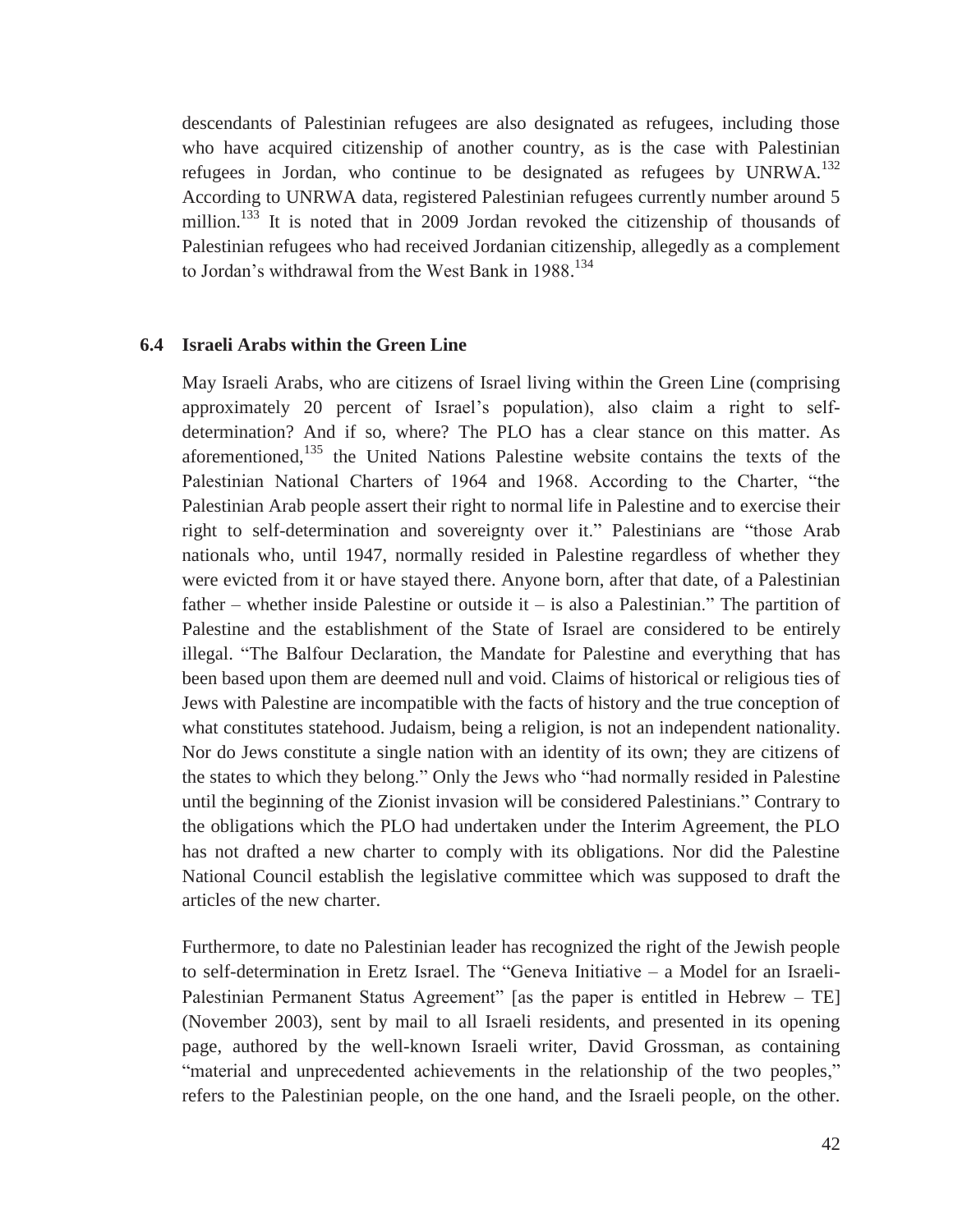The Jewish people are referred to only once, in the Preamble, which also declares the recognition of their right to a state. However, nowhere in the document is there any mention of the Jewish right to self-determination in Israel, and there is also no reference to Israel being recognized as the state of the Jewish people. Under the Geneva Model Agreement (Art. 2(4)), "the Parties recognize Palestine and Israel as the homelands of their respective peoples. The Parties are committed not to interfere in each other's internal affairs," that is, the Palestinian people, on the one hand, and the "Israeli" people, on the other.

Under Article 4(5), "the State of Israel shall be responsible for resettling the Israelis residing in Palestinian sovereign territory outside this territory," i.e., there are to be no Jews at all on territory under Palestinian control. There is no parallel provision regarding the territory under Israeli control. Only Palestinian refugees shall be entitled to compensation for both their property and their refugeehood under the Model Agreement (Art. 7(3), 7(9) and 7(10)).

The Model Agreement stipulates (Art.  $7(10)$ ) that a "Refugeehood Fund" is to be established under the supervision of an international commission, to be set up for that purpose and to which Israel is to be a contributing party (the international community is likewise called upon to contribute – naturally, in a non-binding manner). Funds will be disbursed for "communal development and commemoration of the refugee experience." Funds are to be received and administered by the beneficiary refugee communities, which will themselves determine the use of the money (Art. 7(10)).

The Geneva Initiative makes no reference to the Jewish refugees, nor to those who were expelled from their homes in the Old City, Hebron, Gush Etzion and other areas, in the War of Independence, whose property was later declared by Jordan to be "property of the Zionist enemy." Israel will be entitled to deduct from its contribution to the international fund only "the value of the Israeli fixed assets that shall remain intact in former settlements and [be] transferred to the state of Palestine . . . taking into account assessment of damage caused by the settlements" (Art.  $7(9)(e)$ ).

Regarding the rights of Arab refugees, the Geneva Initiative determines that they are free to choose whether to remain in their present host countries, in which case Israel must compensate those countries (Art. 7(11)(f)); move to the State of Palestine; or choose permanent residency in Israel, which will absorb refugees according to a number that will consider, as a basis, "the average of the total numbers submitted by the different third countries to the International Commission" (Art.  $7(4)(e)(III)$ ). Although this provision is vague and does not stipulate an exact number, and ostensibly Israel may exercise discretion regarding the number, nonetheless, the basis for its calculation is stated in the Model Agreement.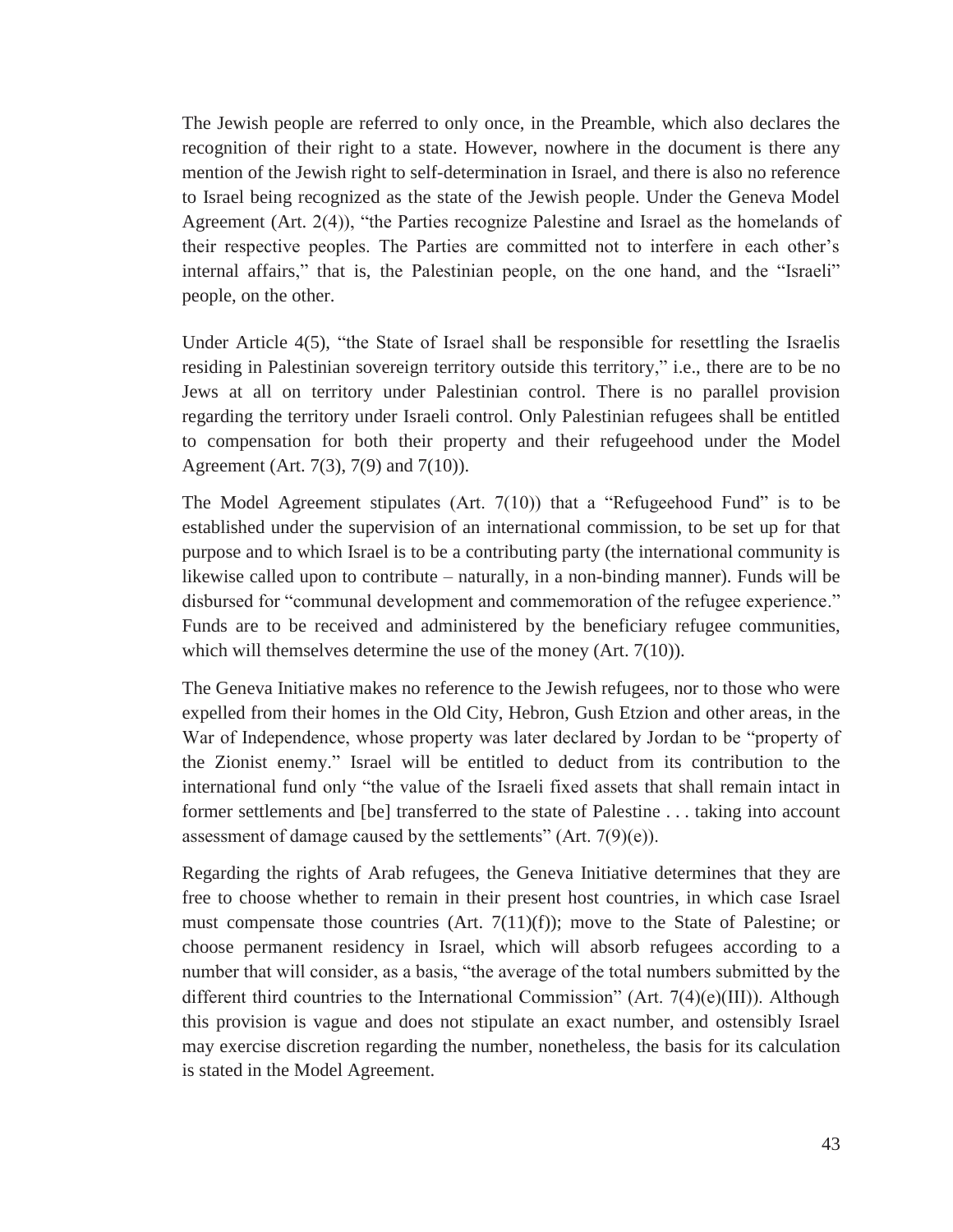Furthermore, the right of the refugees to choose to reside within the Green Line, taken together with the fact that Israel is not referred to as the state of the Jewish people, but of the Israeli people (including its ca. 20 percent Arab minority), creates a real cause for concern that irredentism will follow. Since, in the declared view of the PLO, Israeli Arabs are also Palestinians, there is reasonable concern that, even if the Palestinian refugees mostly return to the territories of Judea and Samaria, Israeli Arabs will join the Arabs living in Judea and Samaria, as well as the Palestinian Arabs to the east of the Jordan River, to claim for all of them the right to self-determination in the whole territory of Mandatory Palestine, where they would be a majority population, following the influx of the Arab refugees.

#### **6.5 Implications of the Arab Spring and the Existing Status of Arab States**

The Arab Spring provides clear evidence that the differences between the various factions in the Arab world are not national but religious, ethnic or tribal, with Sunnis and Shiites throughout the Middle East fighting one another with an intensity that belies the fact that 1300 years had elapsed since they were separated (with each faction fighting also the other minorities, such as Christians or Kurds). The fighting is in no way related to the national boundaries determined by the mandatory governments created after the dismantling of the Ottoman Empire following World War I.<sup>136</sup> On the contrary, in Iraq, Syria and Lebanon those boundaries are blurring with each passing day. As it transpires that there is no Iraqi, Syrian or Lebanese people, it is extraordinary to continue insisting that the Palestinian people is the only one that continues to exist as a people entitled to self-determination.

This bewilderment is further underlined if account is taken of the split between, on the one hand, the Palestinians in Gaza, who voted in free elections for rule by the Islamic Hamas, rather than by the PLO and the PA, and the Palestinians in the West Bank, who are under PA rule, on the other. Since Abu Mazen came into power in 2005, there have been no free elections in the West Bank, for fear of discovering that here, too, the majority might prefer religious to nationalist rule.<sup>137</sup> In this state of affairs, it is not at all clear whose self-determination is being claimed.

#### **7. ISRAEL'S RIGHT TO SELF DEFENSE**

**7.1** The Right and Obligation of a State to Defend its Citizens

Under international law, a state has the right to defend itself. This right is recognized in Article 51 of the Charter of the United Nations, although it derives primarily from customary international law, to which all states are subject regardless of their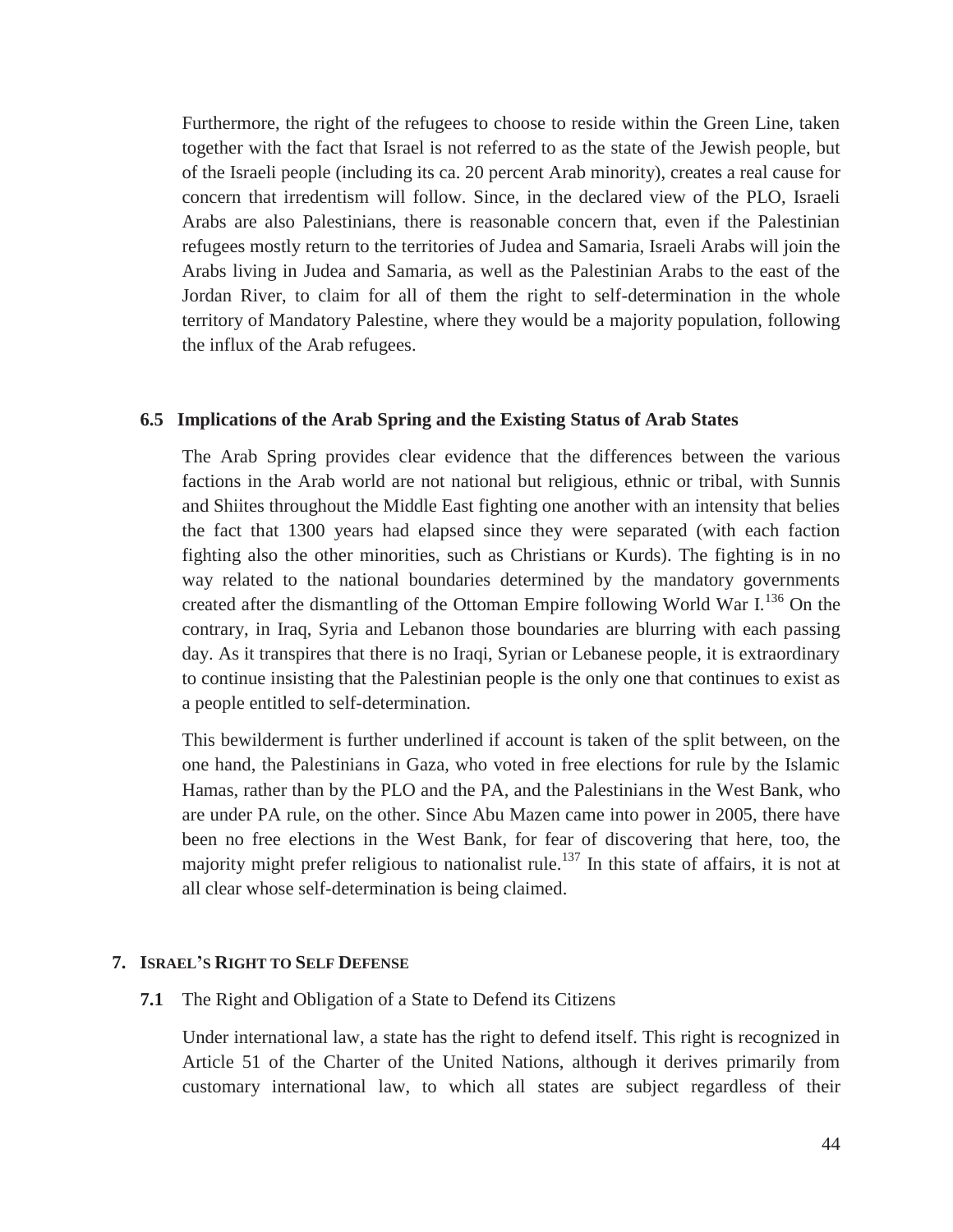obligations under the Charter. The existence of this right is clear, because international law comprises the obligations that states have undertaken to observe and the rights that they may assert on the basis of these obligations, and they could not have agreed otherwise. The first duty of every state is to protect its citizens from external enemies, since it is to that end that citizens forego their right to protect themselves (the second duty is to protect citizens from one another, as far as possible, or the duty of establishing an exact administration of justice; and the third, to provide them with public services and maintain public institutions which citizens would be unable to provide and maintain themselves).138 The right to self-defense is not only against physical acts of terror, but also against existential threats. Accordingly, this section is devoted to an examination of the threats to Israel's existence from the establishment of a Palestinian state in the West Bank and the conclusions to be drawn regarding Israel's right to self-defense against those threats.

#### **7.2 The Lessons of the Interim Agreements with the PLO**

The architects of the Oslo Agreements expected them to establish a sound economic base in the territories that were transferred to Palestinian Authority rule, with a view to enhancing a just, lasting and comprehensive peace in both Israel and these territories. Such a development has not taken place. Instead, the PA has given Israel a preview of the risks posed by a terrorist entity established alongside Israel. The withdrawal from the Gaza Strip offered yet another preview of what might happen once Israel withdraws completely and control passes entirely into the hands of the Palestinian leadership: not peace and tranquility, but the destruction of civilian infrastructures left there by Israel and the destruction of the Erez industrial zone, which had been established to promote peaceful co-existence through industrial cooperation. Rather than the much hoped for peaceful relationship, Israeli residents have, since the unilateral withdrawal from the Gaza Strip, encountered the mass acquisition of arms by the Palestinian leadership and the various terror organizations, their delivery to the territories evacuated by Israel, and the launching of thousands of missiles at Israeli civilian population centers. Any effort on Israel's part to put an end to these occurrences elicited condemnation on all sides, from friendly and hostile nations alike, and from all international organizations. At the same time, Israel is required to provide for the Gaza Strip residents' humanitarian needs, including water and electricity, while the debts accumulating for their provision to both the Gaza Strip and the West Bank Palestinians become one more burden on the Israeli taxpayer.<sup>139</sup>

The killings of innocent Israeli citizens through harsh and gruesome, well-planned attacks by Arabs who could then escape to safe havens in the PA-controlled territories has become part and parcel of the "peace process" since its inception. Television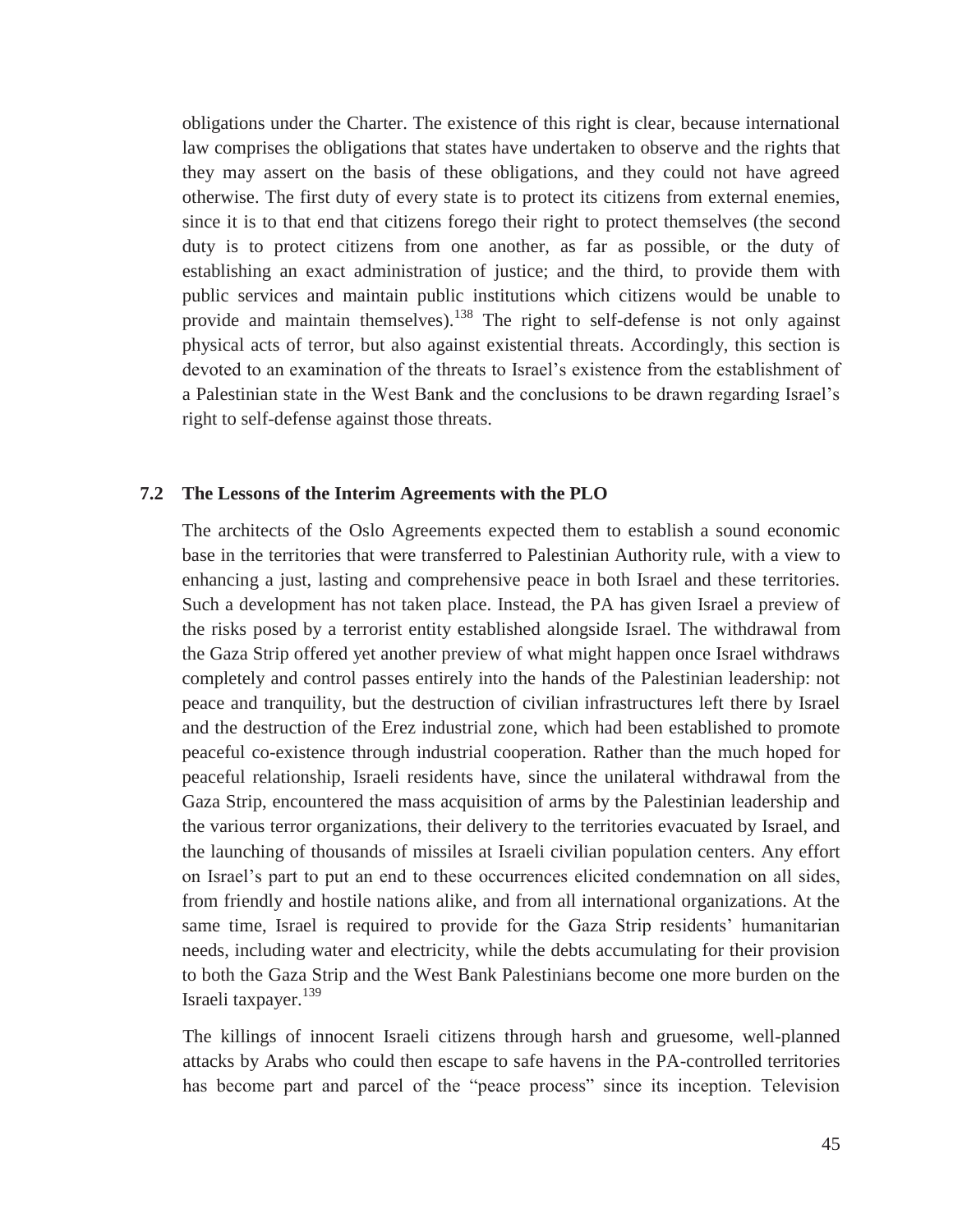networks around the world have broadcast numerous images of Israeli buses being blown up together with their on-board passengers. The Palestinian "police" (in effect, Chairman Arafat's regular army), established under the Oslo agreements, turned the guns provided by the Israeli government to defend themselves not against the "enemies of peace" from within, but rather against the Israel Defense Forces (IDF) and Jewish civilians.

In the Israel-PLO Interim Agreement, the parties committed themselves to foster mutual understanding, refrain from incitement and prevent incitement by any organizations, groups or individuals within their jurisdiction. The PLO and the Palestinian Authority have constantly violated this commitment.<sup>140</sup> Israel does not even exist on school textbook maps, whether new or old. Instead, one encounters "Palestine." Schoolbooks and syllabi present the whole of the Jewish people, past and present, as the root of all evil. The classic anti-Semitic libel, accusing all Jews of the death of Jesus Christ, is used to fuel hatred. Children are asked to explain, in a false and twisted way, why Jews were persecuted in Europe and why they are hated everywhere. The Palestinian Broadcasting Corporation has never ceased to broadcast and publicize virulent incitement.<sup>141</sup> PA leaders take pride in sending out terrorists to perform acts of terror in Israel. In keeping with that, they name central city squares and streets after the terrorists and glorify their deeds.

Cynical use of children is also made in active warfare. Instead of being protected, they are placed in the front line and encouraged to throw rocks and explosive devices to create a living shield, while adults fire their rifles at Israelis from behind. Radio and television broadcasts praise the Jihad (holy war). Children are taught that it is a virtue to become a *shahid* (martyr), by the indiscriminate killing of men, women and children. The Protocols of the 1949 Geneva Convention set the age below which children may not be recruited into the armed forces at fifteen years. Article 38 of the United Nations Convention on the Rights of the Child stipulates that "States Parties shall take all feasible measures to ensure that persons who have not attained the age of fifteen years do not take a direct part in hostilities." A staged film of the killing of 12-year-old Muhammed al-Durrah by IDF soldiers in the Gaza Strip depicted IDF soldiers, through no fault of their own, as ruthless child murderers.<sup>142</sup>

The Interim Agreement also expressly guaranteed freedom of access and freedom of worship for Jews at the "Shalom 'al Israel" ancient synagogue in Jericho and at Joseph's Tomb in Nablus. The synagogue in Jericho was burnt down a short time after the Agreement entered into force. Joseph's Tomb has also been severely damaged, freedom of access to it has on many occasions involved risk to life and limb, and it can only be maintained due to protection by IDF soldiers.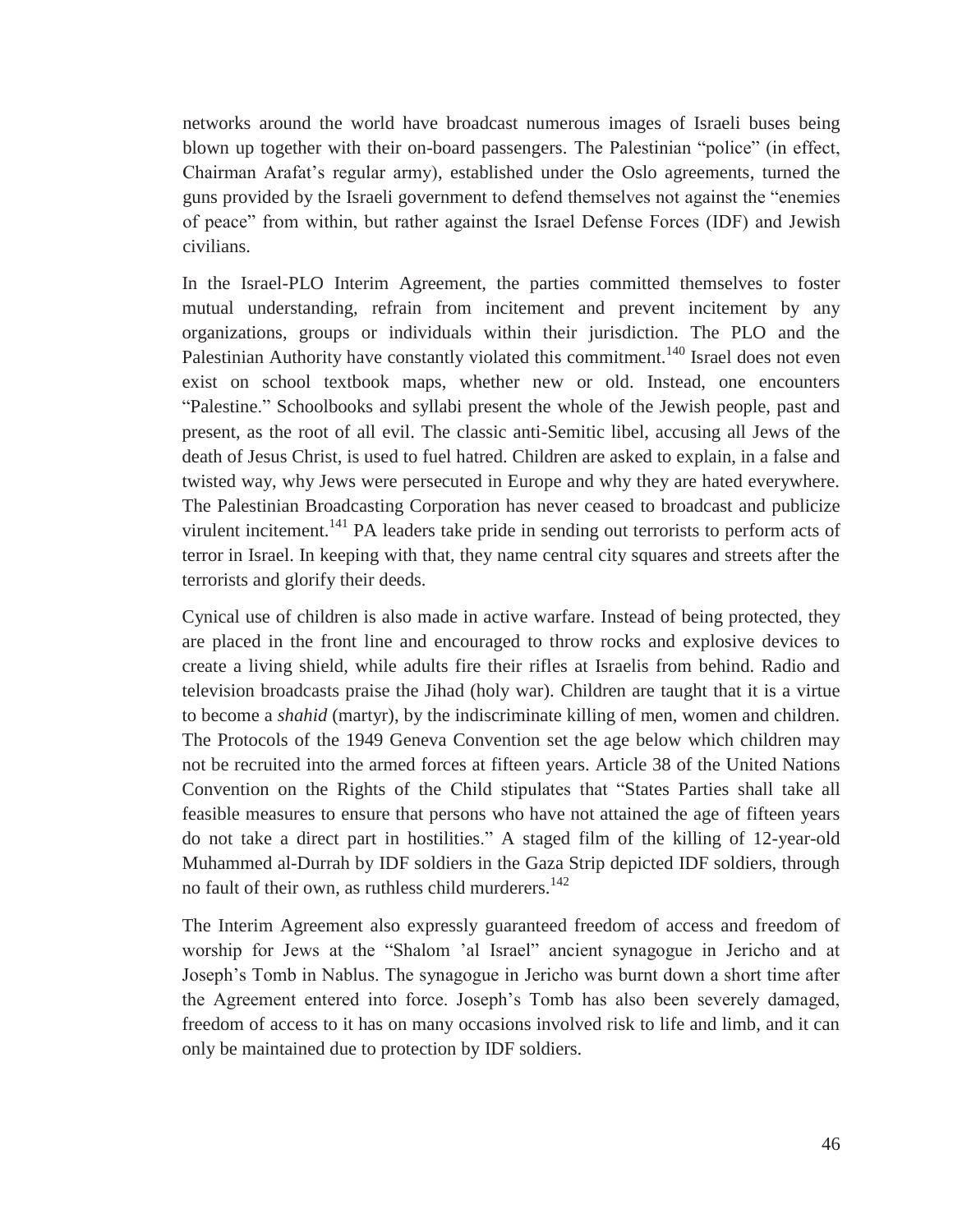The peace process and economic agreements concluded between Israel and the PLO (including the establishment of a customs union between Israel and the PA-controlled territories) should have yielded "dividends of peace" to the Arab population in the PAcontrolled territories.<sup>143</sup> Instead, the PA mismanaged and embezzled a substantial part of the Palestinian budget, as well as the billions of dollars flowing from donor states (including the U.S., the EU member states, and Japan).<sup>144</sup> In April 2014, the European Parliament adopted the report by the European Court of Auditors in 2013, revealing major dysfunctions in the management of EU financial support to the Palestinian Authority, and calling for a serious overhaul of the funding mechanism.<sup>145</sup>

The objectives of the customs union were frustrated by its own provisions.<sup>146</sup> Rather than encourage the establishment of a functioning and thriving economy, the PA set up its own agencies, or monopolies, to import goods from Israel as well as from third countries. Reportedly, more than 100 exclusive importing agencies have been created. Those are controlled by persons with close contacts to the PA chairman, some of them serving simultaneously as officials of the PA. The import monopolies served to transfer income from the poorer classes to a new economic class, that used its profits to pay the bureaucracy that serves its ends and to enrich itself.

The legal system that was established has been yet another instrument serving the Authority rather than the public. In the absence of a proper rule of law, investors have not been forthcoming, industries have not been established, and employment and trading activity have deteriorated significantly by comparison with the period before the territories were transferred to PA administration.

Israeli citizens have also suffered serious financial losses, both from intentional damage to Jewish property and from a wave of thefts by Arab residents of the PA-controlled territories, who enjoyed the protection of the PA after their acts. The Israeli economy suffers the direct and indirect results of the war on terror, including damage from the rockets launched from the Gaza Strip. These have resulted in a significant increase in ongoing security costs, an atmosphere of insecurity that deters investors and tourists, and indirect damage to branches of the economy and businesses.

Despite all this, Israel is constantly blamed for the poverty and frustration of the Palestinians. Moreover, human rights organizations turn a blind eye to serious violations of human rights by the PA, which shows no respect for the basic rights of the population (e.g., the suppression of criticism; public executions and the callous murder, with no due process of law, of Arabs suspected of collaborating with Israel; the torture of prisoners; denial of, and disrespect for, freedom of expression, the freedom of the media and academic freedom; expropriation of private property without judicial order; a failure to establish and maintain a proper rule of law; the arbitrary non-enforcement of court decisions and judgments; etc.).<sup>147</sup> Other serious violations include the use of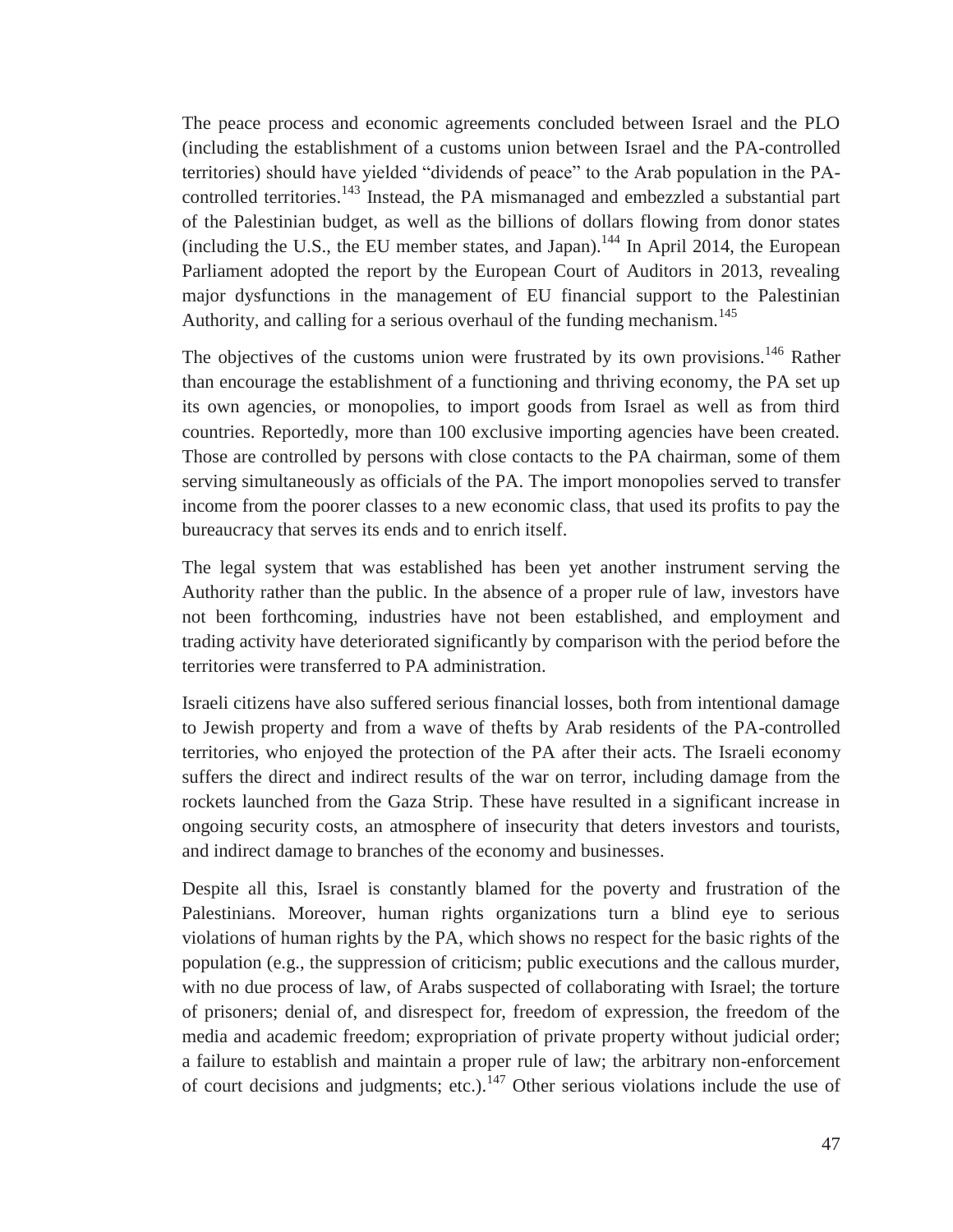ambulances to transport explosive devices and terrorists, the use of innocent civilians as human shields in fighting, and in particular the incitement of children, educating them to hate and, above all, the use of children in warfare. By contrast, many human rights organizations go out of their way to find, and even invent, "crimes" committed by Jews.

#### **7.3 Possible Implications Deriving from the Establishment of the International Criminal Court**

The International Criminal Court (ICC), established under the Rome Statute (Statute of the Criminal Court, in force as of 1 July 2002) to prosecute individuals for genocide, crimes against humanity, war crimes and crimes of aggression (which have yet to be defined), may present a further serious risk to Israeli citizens, leaders and soldiers.

According to Article 5(1) of the Statute, it addresses "the most serious crimes of concern to the international community as a whole." Nevertheless, a provision was added to the list of the most serious crimes which, until the Statute entered into force, had never been included in the category of serious crimes, $148$  namely Article 8(2)(b)(viii): "The transfer, directly or indirectly, by the Occupying Power of parts of its own civilian population into the territory it occupies. . .." This article was added at the initiative of the Egyptian delegation so that the Jewish settlements in Yesha and the Gaza Strip would be considered war crimes, and anyone living in those settlements, or fighting for their protection, would be considered a war criminal. Even if the settlements were not established by the State of Israel, even if the initiative to establish them came from the settlers in their private capacity, even if their establishment entailed no breach of the Fourth Geneva Convention (regardless of the general question of the Convention's applicability to the Yesha territories), or of any accepted rule of international law – there is still a concern that, pursuant to this article, it will be possible to arrest Israeli citizens and have them tried for war crimes by the ICC.

Had Israel approved the Statute of the International Criminal Court, Jews would no longer be able to live in the Old City of Jerusalem or in Hebron, the City of the Patriarchs, where Jews have lived since ancient times up until the elimination of the Jewish community following the Arab attack and massacre of 1929, or in other parts of Judea, Samaria, the Gaza Strip and the Golan Heights. It is indeed difficult to imagine that these are the worst crimes to humanity which the ICC Statute intended to address, but they were nevertheless included in its text and the legislative history of the Statute indicates that they were intentionally included to oppose Jewish presence in the Land of Israel $149$ 

Moreover, whereas only nations having a market economy may accede to the Treaty of the World Trade Organization (WTO, formerly GATT, General Agreement on Tariffs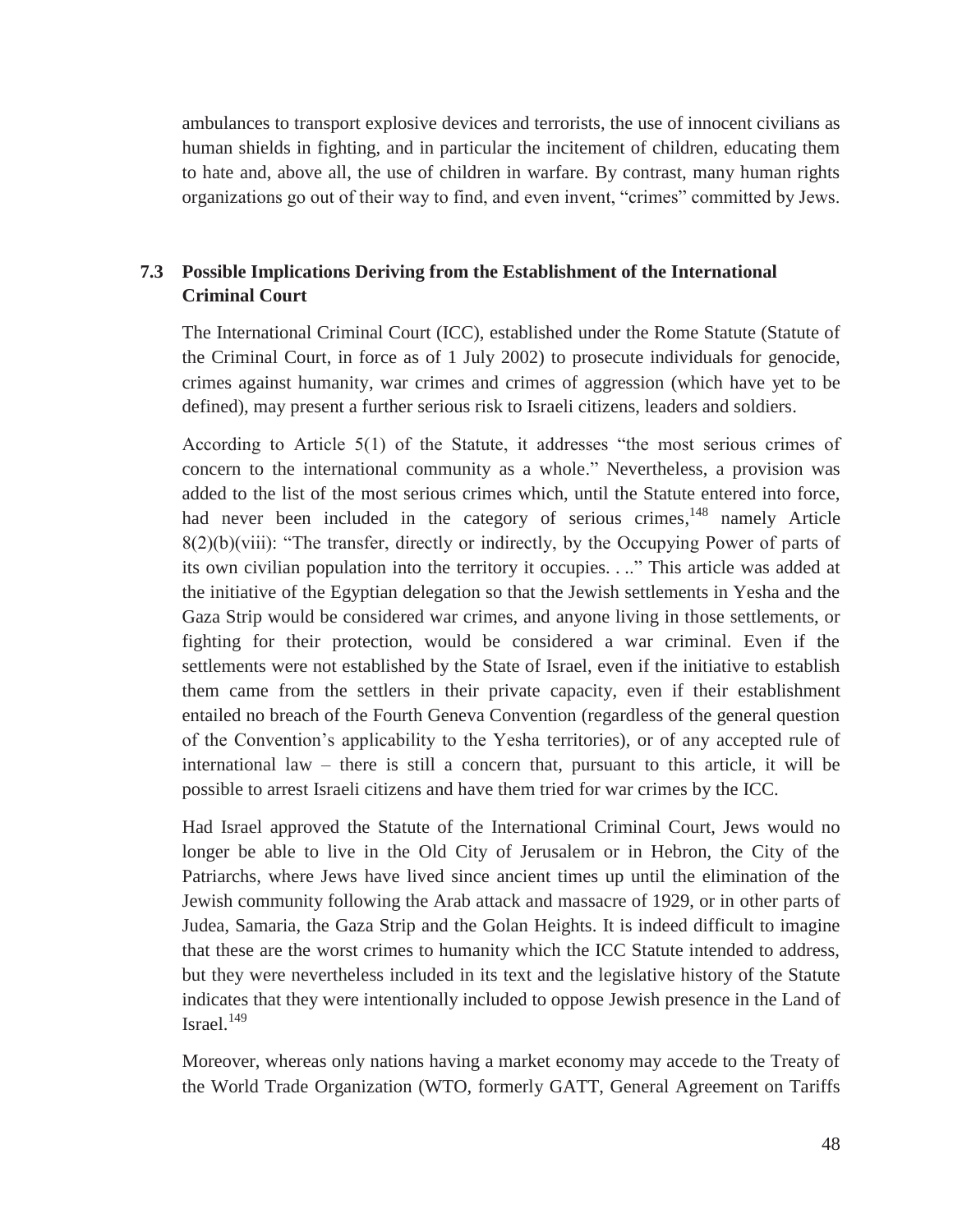and Trade), the ICC Statute also admits countries that show no respect whatsoever for human rights. Among the 139 signatories to the Statute are Iran, Algeria, Afghanistan, Zimbabwe, Syria and many other countries where justice and the rule of law are far from being guiding principles (only a minority of those countries ultimately ratified the Statute). To date, Jordan and Tunisia are the only Arab states to have ratified the Statute, but there is nothing to prevent Syria and Iran, *inter alia*, from following suit immediately after Israel ratifies it, if indeed it should choose to do so. There is no point in their joining as long as Israel continues not to. It is hard to believe that their signature would be motivated by the pursuit of justice and a profound belief in human rights. Israel cannot hope for justice from a court where such member states may appoint judges and prosecutors.

Israel signed the ICC Statute, but subsequently announced that it would not ratify it. As long as Israel does not ratify this Statute, it is capable of protecting its citizens from prosecution by this Court, whose jurisdiction is limited to acts committed on the territory of contracting parties and to citizens of member states. However, if a sovereign Arab state is established to the west of the Jordan River, it will be entitled to ratify the Statute, thus risking the prosecution of any Israeli leader, soldier or citizen for charges of "crimes" committed by them on that state's territory.<sup>150</sup> The United Nations Conferences against Racism, held at Durban, South Africa (in the summer of 2001 and 2011), and the many condemnations of Israel by the UN General Assembly, the Security Council, UNESCO, the UN Human Rights Council (established in 2006 as successor to the UN Commission on Human Rights), $151$  and the Goldstone Report (The United Nations Fact Finding Mission on the Gaza Conflict),  $152$  may provide insight into that which may be expected from the United Nations International Criminal Court.

Notably, Article 12(3) of the Rome Statute allows a state not party to the ICC Statute to accept the Court's jurisdiction with respect to crimes committed by its nationals or on its territory. In January 2009, during Israel's Operation Cast Lead in Gaza, the Palestinian Authority submitted a declaration to the ICC Registrar "[recognizing] the jurisdiction of the Court for the purpose of identifying, prosecuting and judging the authors and accomplices of acts committed on the territory of Palestine since 1 July 2002" (the date on which the Rome Statute entered into force).

If Palestine had been a state, the ICC would have been competent to exercise jurisdiction, even if those crimes were committed by civilians of non-member states of the Statute, such as Israel. But after the declaration was submitted to the Registrar, the Office of the Prosecutor of the ICC announced, on 12 April 2012, that it would not examine the claims or crimes committed in Palestine, *inter alia* because "the current status granted to Palestine by the United Nations General Assembly is that of 'observer,' not as a 'non-member State'."153 The statement also notes that the Office of the Prosecutor is aware that "Palestine submitted an application for admission to the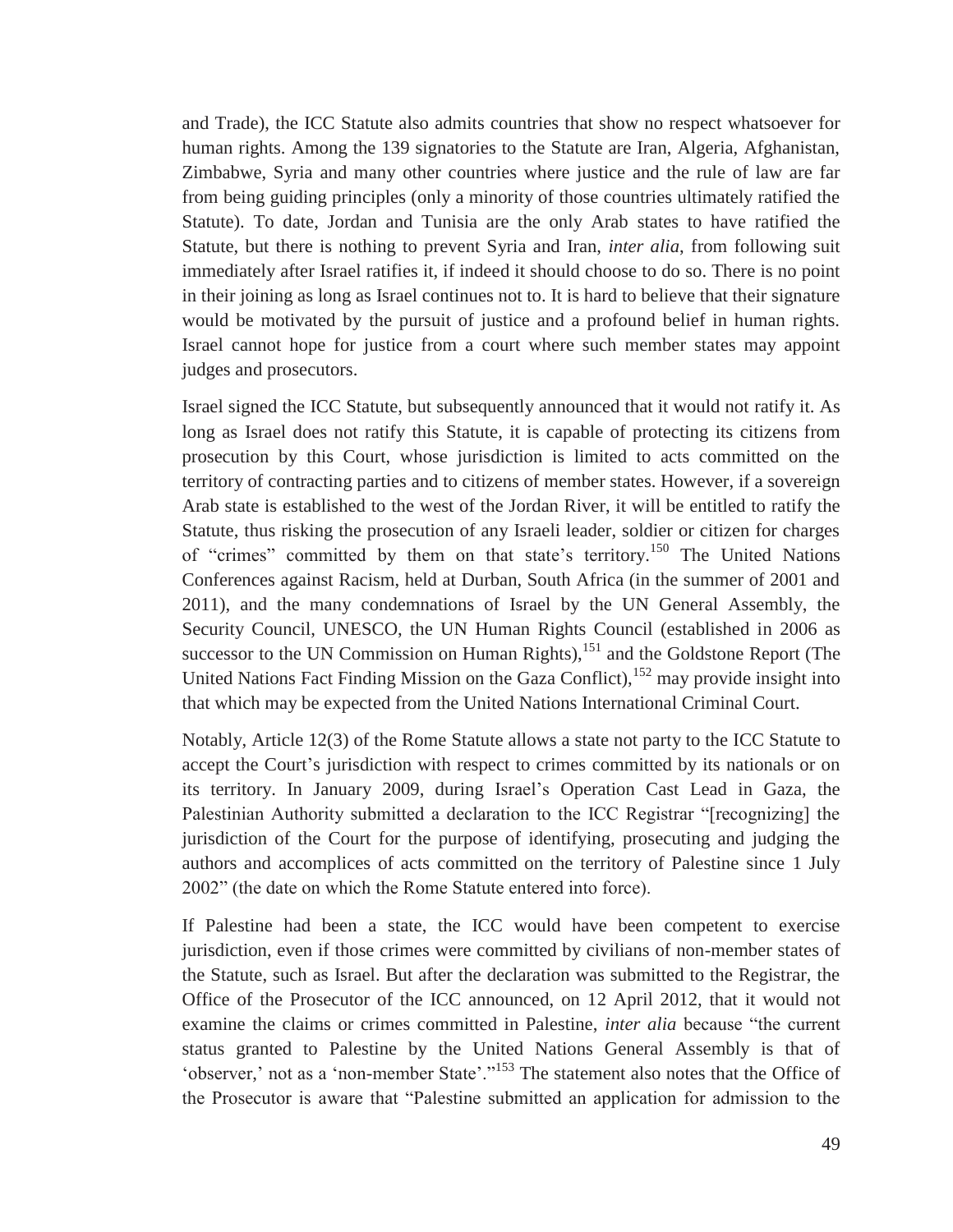United Nations as a Member State." The Court might exercise its jurisdiction in the future, once the matter of Palestine's status as a state is decided by the relevant UN institutions, or if the Security Council, acting under Chapter VII of the United Nations Charter, refers to the Prosecutor a situation in which the Court may exercise its jurisdiction pursuant to Article 13(b) of the Rome Statute.

Whether this subject should be decided by UN institutions, or according to the accepted rules of international law regarding the recognition of states, is another question altogether.<sup>154</sup> In support of the former position, it will be noted that, even where the text of a treaty limits participation to states (as does the ICC Statute), the treaty depositary may exercise a measure of discretion to accept non-state entities as parties, by virtue of an understanding adopted by the General Assembly on 14 December 1973.<sup>155</sup> Arguably, however, the analogy drawn from the practice of the Secretary General to the ICC Prosecutor may be called into question, since the latter, depending upon the legal system, may be viewed not as a political organ but as a judicial one.

In support of the latter position, arguably the issue of Palestine's statehood should be framed purely in terms of general international law, and the General Assembly vote should be assessed through the lens of the public international law rules concerning recognition of states, rather than regarding the General Assembly vote as decisive. In any case, such a politically-charged issue would require a thorough legal analysis before a decision is made one way or another. Even though every state has a right to self-defense in international law, Israel has been condemned repeatedly for acts undertaken in self-defense. Political and other considerations have made the international community, the international media and human rights activists apply double standards in Israel's case.<sup>156</sup> As pointed out pertinently by Alan Dershowitz, "By treating Israel and its enemies comparably and 'even-handedly,' the world fails to recognize the important distinction between a flawed democracy and imperfect dictatorships."<sup>157</sup>

The fear alone of claims submitted to the ICC may have a chilling effect on Israeli citizens and their leaders, preventing IDF commanders and soldiers from defending Israel as they should. As aforementioned, Palestine does not fulfill the conditions for being recognized as a state. Israel, for its part, must do everything within its power to prevent the Palestinian Authority from being accepted as a contracting party to the Rome Statute.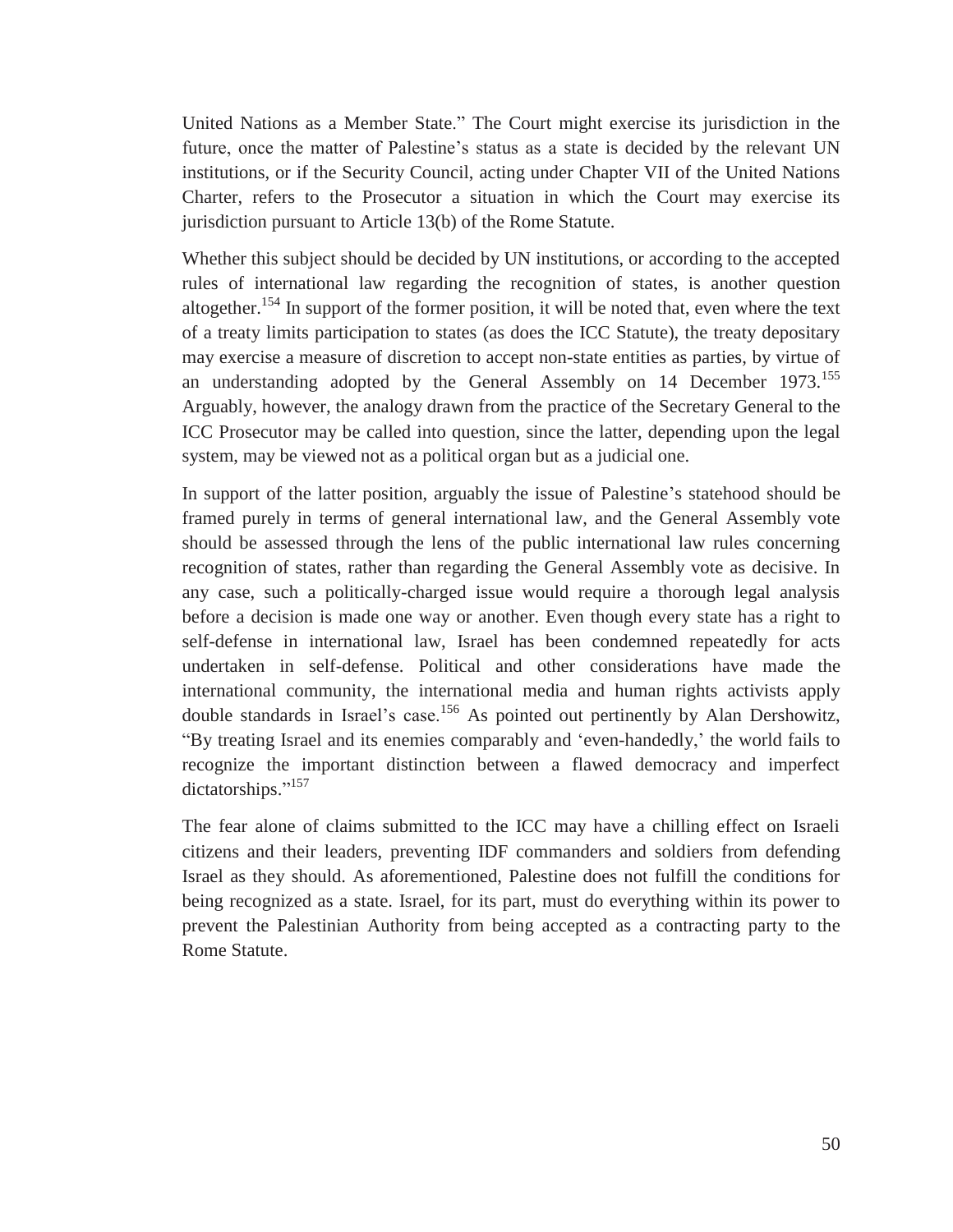**8.** THE LIMITATIONS OF INTERNATIONAL PUBLIC POLICY ON THE ESTABLISHMENT OF A PALESTINIAN STATE ALONGSIDE ISRAEL

In international law, as in any legal system, it is recognized that the application of legal rules is not automatic. Insofar as the result of their application contradicts public policy, those provisions should not be applied blindly; rather, the removal of the obstacle arising from such contradiction should be awaited. Hence, for example, if a certain state is entitled to claim the return of an archeological artifact that had been removed illegally from its territory, nonetheless, as long as there is a real risk that, after its return, the artifact will not be properly protected in that state and may be harmed or even destroyed there, then international law recognizes an international public policy (*ordre public international*), whereby the return of the artifact may be postponed until adequate protection of the object is guaranteed by that state.158 Such an *ordre public international* should apply *a fortiori* when the issues concern the protection of human lives and a nation's right to self-defense.

In light of everything stated above, there are conditions that must be fulfilled prior to concluding a sustainable peace treaty. As long as the following conditions are not fulfilled, the coming into effect of any agreement should be suspended on grounds of *ordre public international*:

- a) The identity of the Palestinian people, on behalf of whom the agreement is made, must be clarified; also whether they are represented by Hamas in Gaza, by Abu Mazen and the Palestinian Authority, or by others. Since Hamas was elected to rule in Gaza in free elections, whereas in the West Bank no elections have been held since 2005, this question cannot be left open. Following the events of the Arab Spring in Egypt and Syria, it would seem that the declared position of the Western world, in particular the United States and the European Union, provides support for regimes which enjoy majority support in the local population, rather than dictatorships. Consequently, it is necessary to ascertain the majority preference, and whether their democratic leadership seeks peace and wants to conclude a peace treaty with Israel.
- b) The Palestine National Council must establish the legislative committee that will draft a new Palestinian National Charter, to be adopted by the Palestinian National Council, that will openly renounce the armed struggle and recognize Israel as the state of the Jewish people.
- c) As long as the Palestinians insist that all generations of descendants of Palestinian parentage, regardless of their present place of residence in the world, and regardless of their citizenship at present, are Palestinians entitled to the right of return to the Land of Israel, west of the Jordan river, any agreement with them will present a risk to the right of self-determination which was recognized in the Mandate Document for the Jewish people in the Land of Israel. It makes no difference whether the right of return of five million Palestinians will be restricted to the territory between the Green Line and the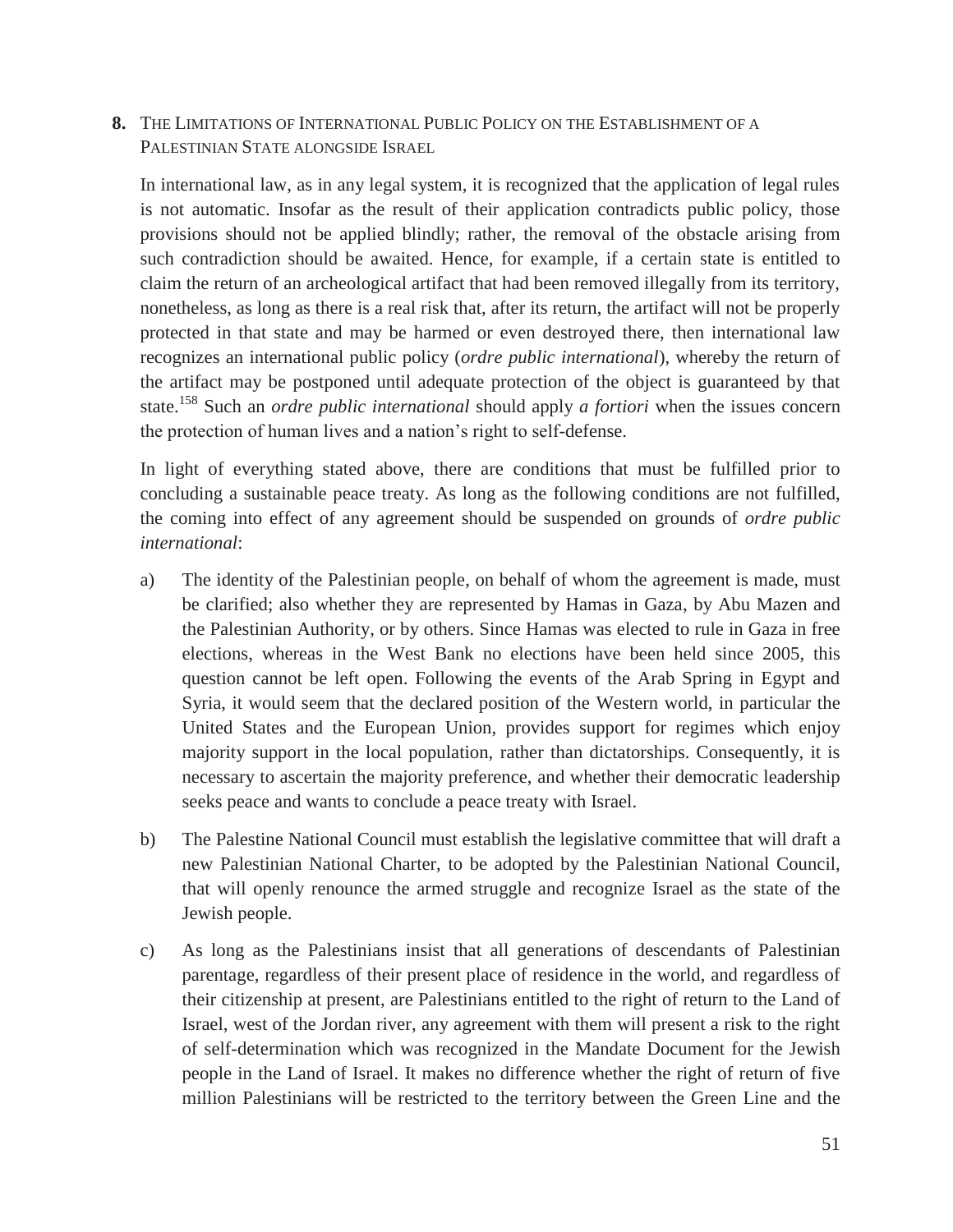Jordan River, or extend to all of the Land of Israel to the west of the Jordan river. If the Palestinians insist that such a right of return is recognized, then Israel must demand that the land to the east of the Jordan River, which makes up 76 percent of the area originally designated as Mandatory Palestine, the majority of whose population are Palestinians, must also be included in the peace treaty. Otherwise, the demographic pressure created by the Arabs in Judea, Samaria and Gaza (including those who had exercised their right of return), who may then be joined by Israeli Arabs – since they, too, are Palestinians according to the PLO Charter definition – could tip the balance to Israel's detriment. As aforementioned, the negotiations that preceded the signing of the PLO Declaration of Principles in 1993 were held with the Jordanian-Palestinian delegation and not with the PLO, with the understanding that, in order to settle the dispute, not only the Palestinian population resident in the West Bank and the Gaza Strip must be addressed, but the overall Palestinian population, including those resident in Jordan. From the outset, that population was not meant to include anyone not present at all in the Land of Israel or in Jordan, such as PLO personnel who were based in Tunis at the time.

- d) In the PA-controlled territories, democratic institutions must be established; Arab governance must become transparent and accountable; the reformed Arab legal system must protect human rights and fundamental freedoms, and subject its authorities to open criticism. Private law being the charter of a free society, and private sector initiative the key to economic prosperity, they require legal rules that govern property rights, their transfer and the settlement of disputes by an independent judiciary. The rules must be transparent, stable and enforceable in a fair and efficient manner. An agreement with a dictator, who does not enjoy popular support and does not need to stand for election and is, consequently, not accountable to his people, will not bring about a true, long-lasting peace. The opportunity to share in economic prosperity and growth must be guaranteed not only to a thin governing class and their cronies, but to all residents on an equal, non-discriminatory basis.
- e) The Palestinian Authority must put an end to incitement against Israel and to anti-Jewish hate propaganda, and instead engage in educating its population – primarily the children – to peace with Israel and the Jewish people, and above all else, be prepared for genuine peace and mutual respect in speech and deed.

#### **9. CONCLUSIONS**

1. Israel's position that Judea and Samaria (the West Bank) are not "occupied territories" under international law, since they were not taken from any foreign sovereign power, is well-founded. Even though Israel has not actually annexed those territories and has not applied its sovereignty to them, it has a priority claim of right to sovereignty over them,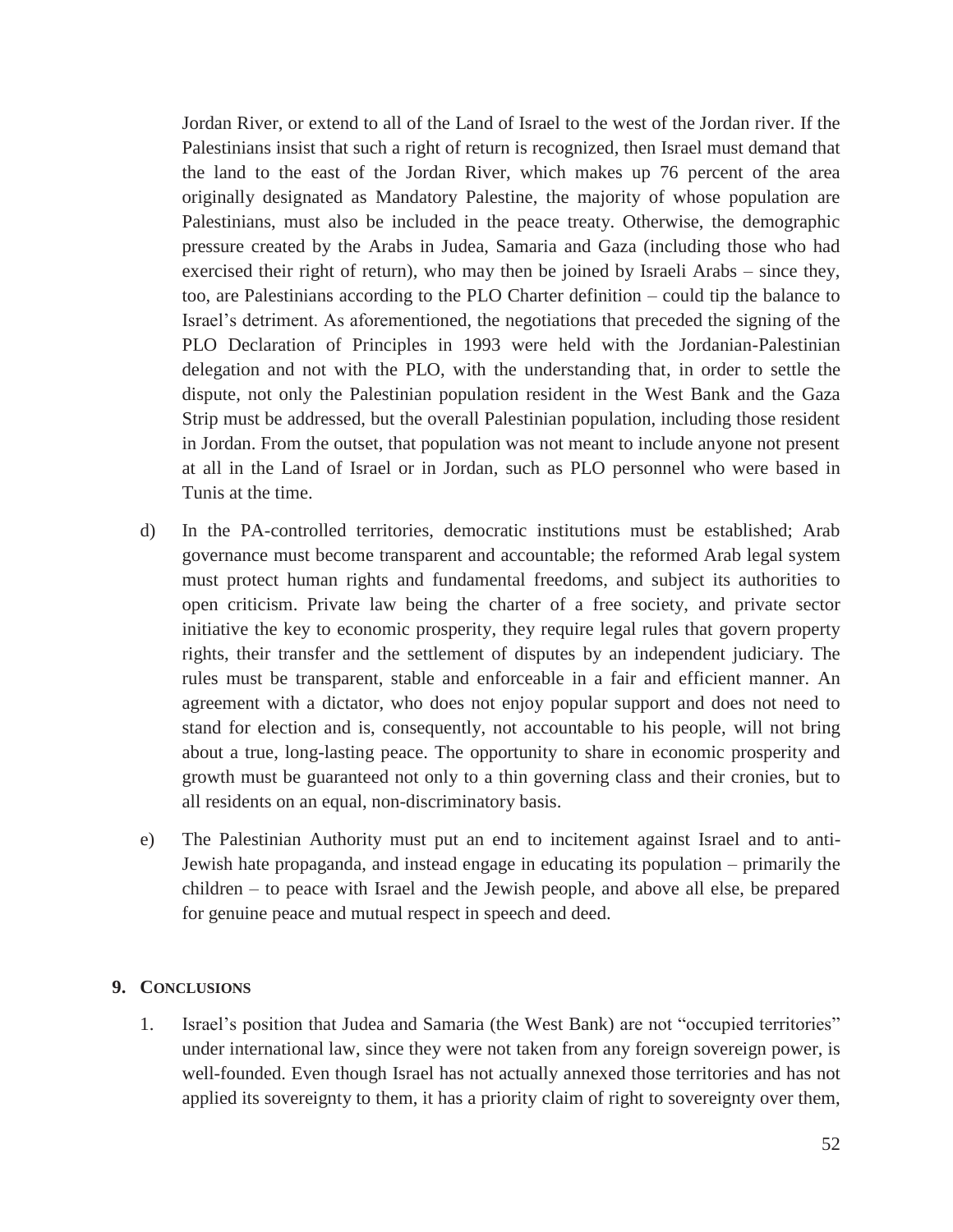which prevails over any Palestinian or Arab adverse claim. According to a French proverb, *Adieu le passé, c'est aussi adieu la posterité* [to bid farewell to the past is also to bid farewell to posterity]. The Jewish people have not forgotten their past.

- 2. The claim that the Palestinians have a right to an independent state in all areas of Judea, Samaria and Gaza (Yesha), while Jewish settlement in Yesha is prohibited, has no basis in international law. According to international law, Israel does not have to agree to the establishment of a sovereign Arab state to the west of the Jordan River, nor cancel, or even freeze, their settlement by Jews.
- 3. The historical connection of the Jewish people with Eretz Israel/Palestine was recognized by the international community in the British Mandate for Palestine, which granted political rights only to the Jewish people. Those rights were approved and reconfirmed in Article 80 of the United Nations Charter.
- 4. United Nations resolutions are non-binding recommendations and hence devoid of legal validity. Their validity is conditional on their acceptance by the parties. Regarding the General Assembly's Partition Plan, after Israel had declared its willingness to sign the declaration accept the obligations embedded in the resolution, whereas the Arab nations rejected it outright, the United Nations did nothing to enforce it. Consequently, it remained devoid of validity, and Israel was accepted to the UN without being required to accept the boundaries proposed in that resolution.
- 5. The Security Council resolutions made with respect to the Arab-Israeli conflict are not binding on the parties, since they were made within the framework of the Council's powers, under Chapter VI of the United Nations Charter to make recommendations to the parties with a view to a pacific settlement of the dispute. Security Council Resolutions 242 and 338 do not mandate the establishment of a separate Palestinian state in Jerusalem, Judea and Samaria, and the Gaza Strip.
- 6. The Interim Agreements signed between Israel and the PLO did not settle the question of sovereignty over those territories.
- 7. Israel's unilateral withdrawal from the Gaza Strip in August-September 2005, further to the Israeli government's Disengagement Program, did not resolve the matter of sovereignty.
- 8. Upgrading the status of Palestine at the United Nations to that of a Non-Member Observer State does not affect the question of sovereignty over the territories of Yesha (Judea, Samaria and the Gaza Strip).
- 9. The Advisory Opinion of the International Court of Justice also changed nothing in this matter. The Advisory Opinion was drafted on shaky foundations from both the factual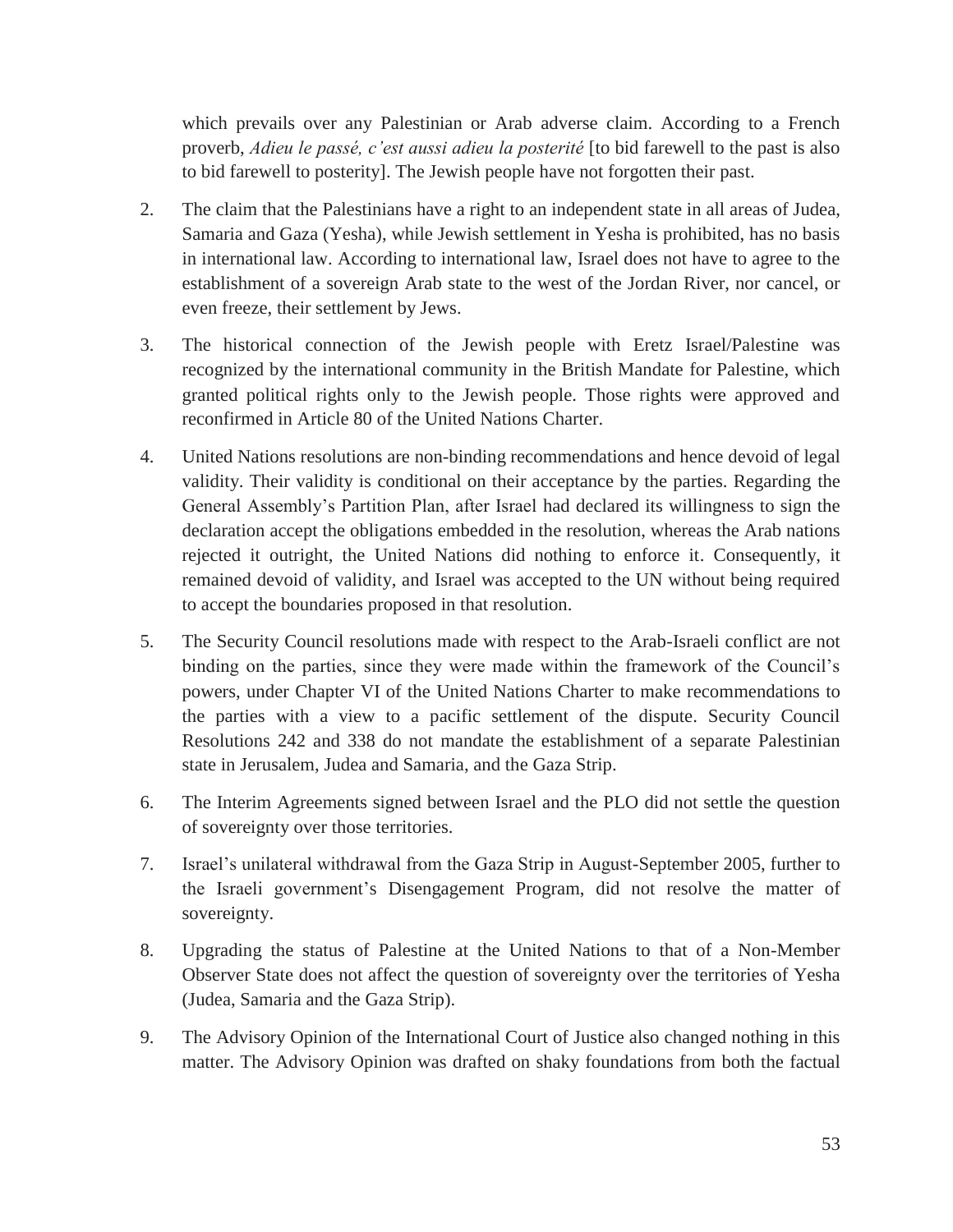and legal points of view. In any event, like any advisory opinion of the Court, it is not binding.

- 10. In the existing legal situation, only a permanent status agreement can settle the issue of sovereignty in Yesha. In order to draft a permanent status agreement, it is necessary to know who the Palestinians that are party to that agreement are – firstly, whether their popular support is given to a representation by Hamas, by the PLO, or by some other representation, and secondly, whether the agreement will cover only residents of Yesha, or will include, as specified in the Palestinian National Charter, all generations of descendants of Palestinian parentage, wherever they may be located today, regardless of whether they have acquired citizenship of other countries, and regardless of the question of which side of the Green Line they live on. These questions must be answered in order to assess the feasibility of signing an agreement at all, and to determine whether the territory of the Palestinian state must include also the land to the east of the Jordan River, which constituted the majority (ca. 76 percent) of the land allocated originally to the British Mandate for Palestine.
- 11. Israel has the right and duty to defend itself, its civilians and its residents. The dangers threatening Israel from the establishment of a Palestinian state on land to the west of the Jordan River should deter anyone, desiring and seeking a true peace, from supporting such a "solution" to the Arab-Israeli dispute, before the conditions to peaceful coexistence are met. The Oslo Accords were meant to bring about "a just, lasting and comprehensive peace." Yet since they came into effect, Israel has witnessed not peace but violence of the worst kind since the establishment of the State of Israel. The establishment of the Palestinian Authority should serve as a guide to the grave risks posed by such an Arab state, which may eventually lead to the destruction of the Jewish state. Any agreement must take into account Israel's need to live in peace within secure boundaries, free from threats or acts of force, as provided in Security Council Resolution 242.
- 12. The preconditions for a true peace require the Palestinians to lay down their arms and renounce terror and violence; to draft a new charter to replace the Palestinian National Charter of 1968; to recognize Israel as the state of the Jewish people and put an end to incitement against it and to anti-Jewish hate propaganda. Arab democratic institutions must be established; Arab governance must become transparent and accountable; the reformed Arab legal system must respect and protect human rights and fundamental freedoms, and subject its authorities to open criticism. Private law being the charter of a free society, and private sector initiative the key to economic prosperity, they require legal rules that govern property rights, their transfer and the settlement of disputes by an independent judiciary. The rules must be transparent, stable and enforceable in a fair and efficient manner. Above all, the Palestinians must be ready for true peace and mutual respect in speech and deed. As long as these conditions are not fulfilled, the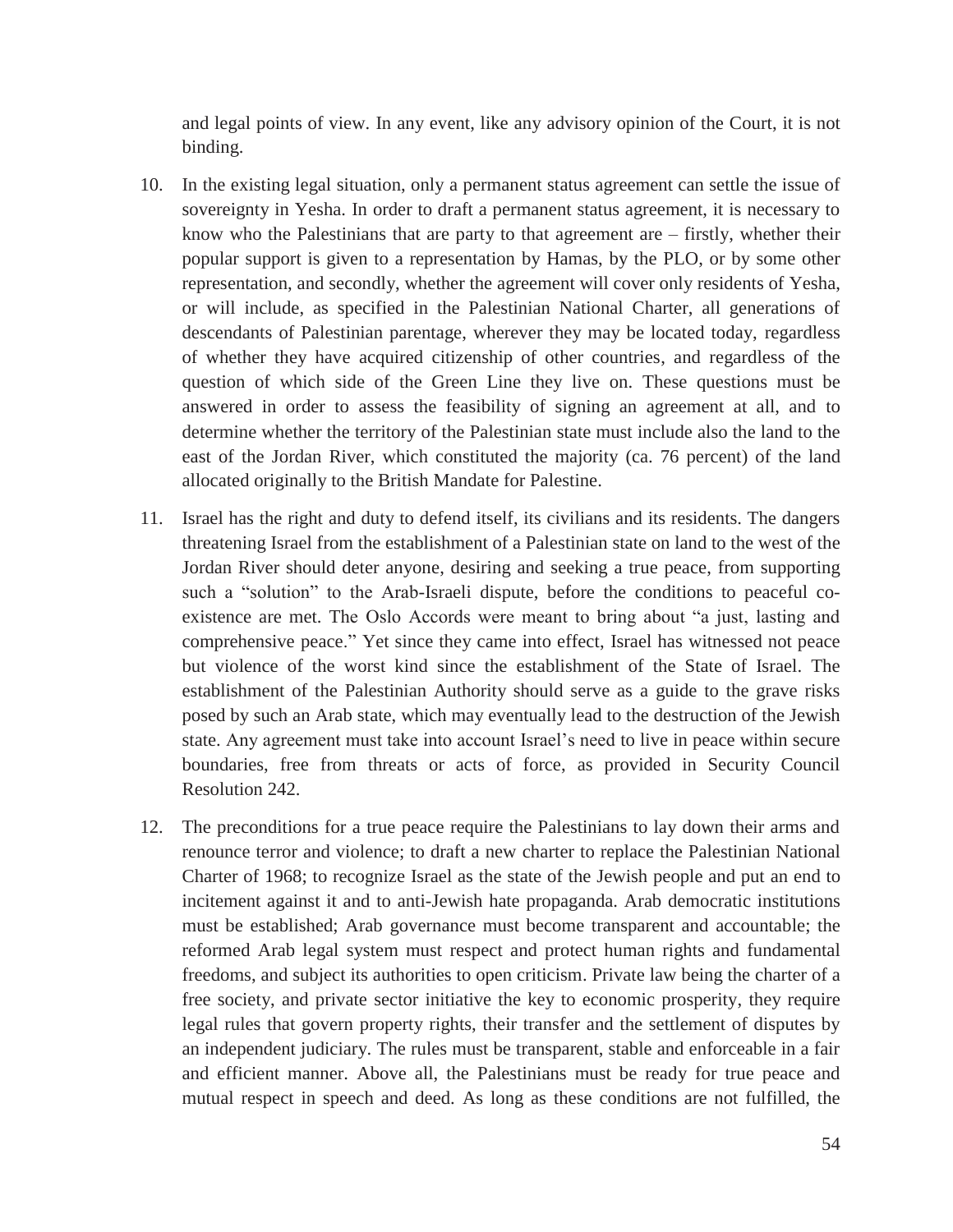coming into effect of any agreement should be suspended on grounds of *ordre public international*.

13. Until a peace treaty, concluded by the parties, comes into effect, Israel is entitled, under international law, to continue the settlement of the territories of Judea and Samaria, fulfilling the principles laid down by the League of Nations in the original Mandate Document.

#### **About The Author**

Talia Einhorn, Professor of Law (Ordinaria) at Ariel University Department of Economics and Business Management and Visiting Senior Research Fellow at Tel Aviv University Faculty of Management, earned the degrees of B.Sc. (math-physics) (*cum laude*), Hebrew University of Jerusalem; LL.B., LL.M. (*magna cum laude*), Tel-Aviv University; and Dr. iur. (*magna cum laude*), University of Hamburg. She is author of *The Role of the Free Trade Agreement between Israel and the EEC: The Legal Framework for Trading with Israel between Theory and Practice* (Nomos 1994), *Private International Law in Israel* (Kluwer Law International 2009, 2nd ed. 2012) and numerous articles in international, European and Israeli law journals and scientific publications. She was founder and Editor-in-Chief of *European Business Organization Law Review* (EBOR) (2000-2002). She testified before the US Congress Joint Economic Committee on the economic relations between Israel and the Palestinian Authority (21 October 1997 hearing). Einhorn was appointed Professor of Law at Concordia International University Estonia (1998-2001), and Senior Research Fellow at T.M.C. Asser Institute for Private and Public International Law, International Commercial Arbitration and European Law, The Hague (1999- 2002). She has taught and lectured widely at Israeli, European and American universities and institutes of higher education.

Professor Einhorn is a titular member of the International Academy of Comparative Law; and a member of the Scientific Board of the Interdisciplinary Association of Comparative and Private International Law (IACPIL); the German Society of International Law; the American Society of International Law; ASCOLA (Academic Society for Competition Law); the International Advisory Committee consulting the Republic of China Private International Law Reform Committee (2005); the Board of the Israeli Association for the Study of European Integration (1997-2000); the German Association for the Study of European Integration; ILA (International Law Association) International Trade Law Committee; ILA Cultural Heritage Law Committee; ILA International Arbitration Committee; the Israeli Bar Association.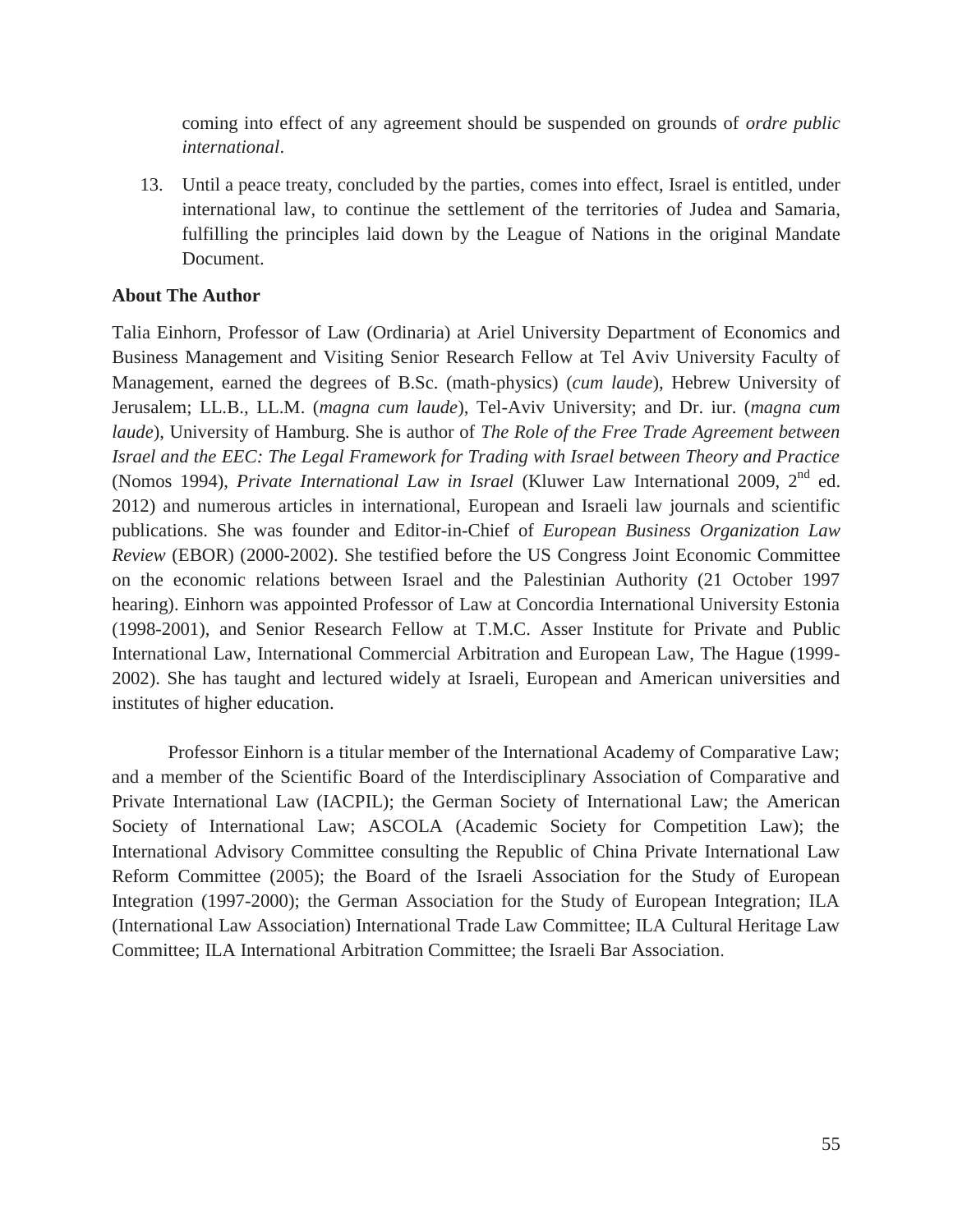6 See: Dan Bahat, Benjamin Zeev Keidar and Zeev Vilnai, *The Continuity of Jewish Settlement in Eretz Israel from the Bar Kochva Uprising to the Beginning of New Immigration* (Ministry of Defense Publications, 1974); *The History of Eretz Israel* (Yaacov Shavit, Editor-in-Chief) (Keter/ Yad Ben-Zvi, 1981) (in Hebrew), Vols. 5ff., each volume detailing the history of the Jewish *yishuv* (settlement) in Eretz Israel during every period since the destruction of the Second Temple, including the economic conditions, everyday life, and spiritual and cultural life of each.

<sup>7</sup> *The History of Eretz Israel* (Yaacov Shavit, Editor-in-Chief), Vol. 6: *Moslem and Crusader Rule (634-1291)* (Joshua Prawer, ed.) (Keter/ Yad Ben-Zvi, 1981) (in Hebrew), pp. 151ff., with references to additional sources.<br><sup>8</sup> Mark Turgin: *The Innegants Ahnord* (American Publishing Company, 1860, romint Signat Classics, 2007), p.

<sup>8</sup> Mark Twain: *The Innocents Abroad* (American Publishing Company, 1869, reprint Signet Classics, 2007), p. 371.

<sup>9</sup> For the status of Jerusalem in Islam, *see* Dore Gold, *The Fight for Jerusalem – Radical Islam, the West and the Future of the Holy City* (Yedioth Ahronoth, 2008) (in Hebrew), p. 94f.

<sup>10</sup> The History of Eretz Israel (Yaacov Shavit, Editor-in-Chief), Vol. 6: *Moslem and Crusader Rule (634-1291)* (Joshua Prawer, ed.) (Keter/ Yad Ben-Zvi, 1981) (in Hebrew), p. 50. For the historical development of the term "Palestine" as a synonym for the Holy Land or the Land of Israel, *see* Uriel Dan and Yaakov Shimoni, "Palestinian-Arab Society and the Trans-Jordan Emirate," *The History of the Land of Israel*, Vol. 9: *The British Mandate and the National Homeland (1917-1947)* (Yehoshua Porath and Yaacov Shavit [eds.]), (Yad Ben-Zvi/Keter, 1982) (in Hebrew), pp. 263ff.

<sup>11</sup> Churchill's speech to the British Parliament is available on HC Deb 14 June, 1921, Vol. 143, cc.265-334, at cc.286-287: *see*

<http://hansard.millbanksystems.com/commons/1921/jun/14/middle-eastern-

services#S5CV0143P0\_19210614\_HOC\_420>. Cf., also, the report of Churchill's biographer – Martin Gilbert, *Churchill and the Jews: A Lifelong Friendship* (Simon and Schuster, 2007), p. 65f. 12 Ibid.

 $\overline{a}$ 

<sup>13</sup> *See* Benzion Netanyahu, *The Founding Fathers of Zionism*, 3rd edition (Yedioth Ahronoth, 2003) (in Hebrew), the chapter on Theodor Herzl and his endeavors to obtain official recognition by the Ottoman Empire, Germany, France and Great Britain of the Jewish people's right to establish a sovereign state in the Land of Israel, pp. 83-126. Thanks to Herzl's groundwork, the acceptance of Zionism by the League of Nations had been well prepared even before the League was established – ibid., pp. 113-114.<br><sup>14</sup> *i.e.* The Balfour Declaration – the declaration delivered by British Foreign Secretary Lord Arthur Balfour to Lord

Lionel Walter Rothschild on 2 November 1917, whereby "His Majesty's government view with favour the establishment in Palestine of a national home for the Jewish people, and will use their best endeavours to facilitate the achievement of this object, it being clearly understood that nothing shall be done which may prejudice the civil and religious rights of existing non-Jewish communities in Palestine, or the rights and political status enjoyed by Jews in any other country." 15 J. Stoyanovsky, (London: Longmans, Green and Co., 1928), pp. 40-47, with further references.

<sup>16</sup> *Cf. Documents of the United Nations Conference on International Organization, San Francisco 1945 Documents* (UN Information Organizations, 1945), Vol. 10, pp. 477, 487, 515-516; *See also* Nathan Feinberg, *The Arab-Israel Conflict in International Law* (Magnes, 1970), pp. 40ff.

<sup>×</sup>  Full Professor (*Ordinaria*), Ariel University, Ariel, Israel. I thank Dr. Yaacov Chisdai, Attorney-at-Law, for his insights and critical comments.

<sup>&</sup>lt;sup>1</sup> Report on the status of building in Yesha (Edmund Levy Report), 21 June 2012:

<sup>&</sup>lt;http://www.pmo.gov.il/DOcuments/doch090712.pdf> (in Hebrew). An English brief summary of the Committee's findings and recommendations is provided at <http://en.wikipedia.org/wiki/Levy\_Report>.

<sup>&</sup>lt;sup>2</sup> Legal Consequences of the Construction of a Wall in the Occupied Palestinian Territory (ICJ Advisory Opinion of 9 July 2004): <http://www.icj-cij.org/docket/files/131/1671.pdf>.

 $3$  Convention (IV) respecting the Laws and Customs of War and Land and its annex: Regulations concerning the Laws and Customs of War on Land. The Hague, 18 October 1907 –

 $\langle$ http://www.icrc.org/applic/ihl.nsf/Treaty.xsp?documentId=4D47F92DF3966A7EC12563CD002D6788&action=op enDocument>.

<sup>&</sup>lt;sup>4</sup> Convention (IV) relative to the Protection of Civilian Persons in Time of War. Geneva, 12 August 1949:  $\frac{\text{th}}{5}$ The facts were verified by the author with Mr. Abba Eban.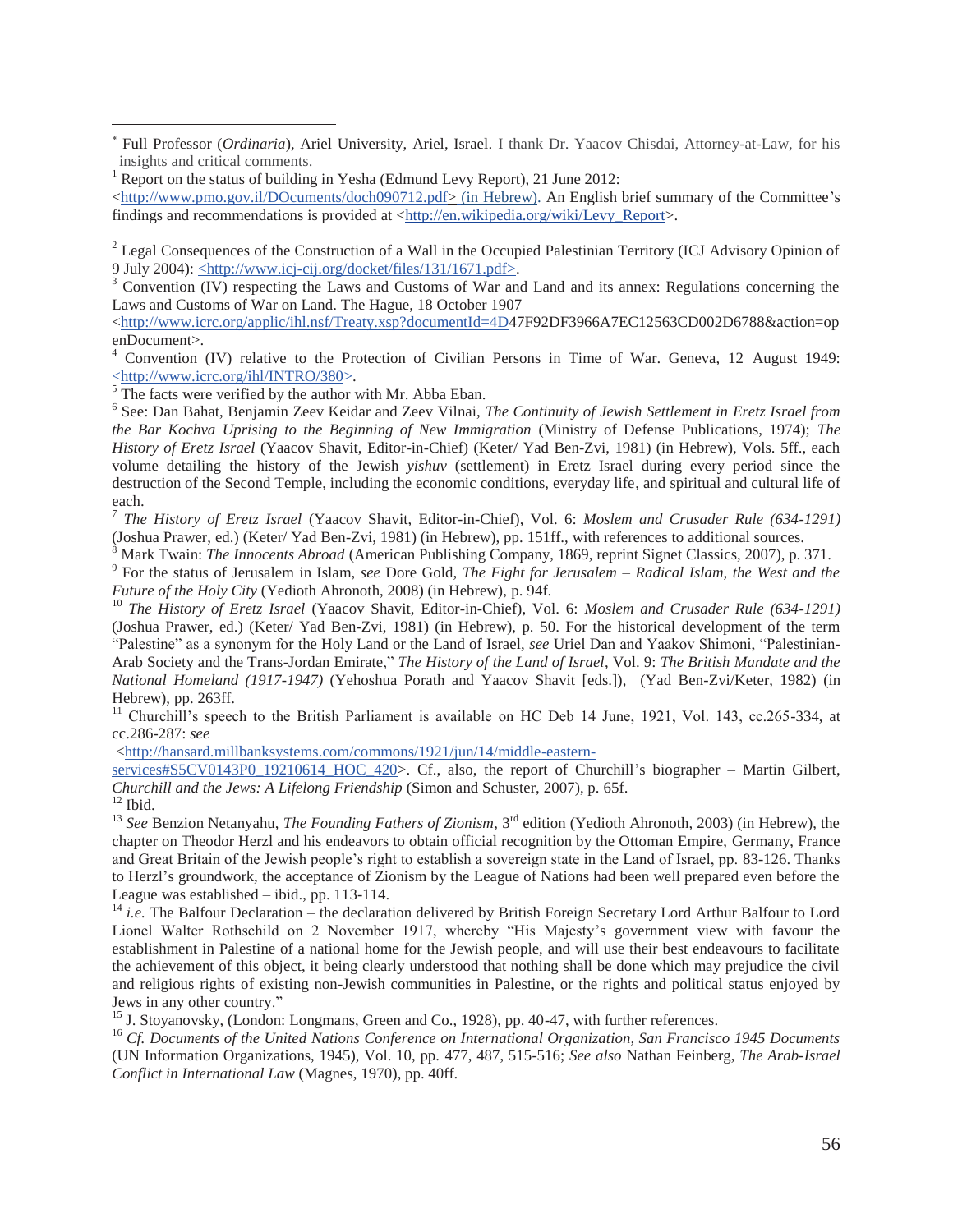17 *See*, e.g., the account of the riots written in April 1920 by Robert Meinertzhagen, *Middle East Diary 1917-1956* (London: Cresset Press, 1959) 79ff.

<sup>18</sup> Yaacov Shavit and Gideon Biger, "The British Mandate for Palestine: Government, Administration and Legislation," *The History of the Land of Israel*, Vol. 9: *The British Mandate and the National Home (1917-1947)* (Yehoshua Porath and Yaacov Shavit [eds.]) (Yad Ben-Zvi/Keter, 1982) (in Hebrew), pp. 86, 103-106.

<sup>19</sup> Ibid., pp. 93-94.<br><sup>20</sup> *See* the text of the Resolution: http://www.yale.edu/lawweb/avalon/un/res181.

<sup>21</sup> At the same time, Israel also made several applications to the UN Security Council to send armed forces to protect Jerusalem and other Holy Places from Arab armies, which were attacking the Jewish population and sites sacred to both Jews and Christians. The UN Report on Jerusalem acknowledged Israel's complaints but the UN did nothing to enforce the Partition Resolution. *See* Gold, *supra* n. 9, pp. 136-139, with further references.<br><sup>22</sup> The declarations made by the Arab delegates immediately after the adoption of the Partition Resolution are

brought in *Israel's Foreign Relations: Selected Documents* (Meron Medzini [ed.]) (Jerusalem: Ministry of Foreign Affairs, 1981–2002), vol. 1 (1947), available at<br>
<http://mfa.gov.il/MFA/ForeignPolicy/MFADocuments/Yearbook1/Pages/The%20Arab%20reaction.aspx>.

<sup>23</sup> <http://unispal.un.org/UNISPAL.NSF/0/0B7D3DADCCA7AFFE052566C6005A7415>.<br><sup>24</sup> <http://www.securitycouncilreport.org.atf/cf/%7B65BFCF9B-6D27-4E9C-

8CD3CF6E4FF96FF99%7D/IP%20S%201267.pdf>. *See also* Nathan Feinberg, *On an Arab Jurist's Approach to Zionism and the State of Israel* (Jerusalem: Magnes, 1971), pp. 41f. 25

<http://unispal.un.org/UNISPAL.NSF/85255e950050831085255e95004fa9c3/1db94e43c280a26052565fa004d8174 ?OpenDocument>. Israel's application for admission to membership in the United Nations Report of the Ad Hoc Committee ( $\overline{A/855}$ ) were discussed extensively at the 207<sup>th</sup> meeting of the Plenary of the General Assembly on 11 May 1949, UN Official Records of the 3<sup>rd</sup> Session of the General Assembly, Part II, Plenary Meetings of the General Assembly, Summary Records of Meetings 5 April–18 May 1949, Lake Success, New York, available at  $\frac{\text{th}\text{ttp:}}{\text{26}}$  <http://unispal.un.org/UNISPAL.NSF/0/0B3AB8D2A7C0273D8525694B00726D1B>.

 $\lt$ http://mfa.gov.il/MFA/ForeignPolicy/MFADocuments/Yearbook1/Pages/Admission%20of%20Israel%20to%20the  $\frac{\%200 \text{United}\%20 \text{Nations-}\%20 \text{General}.aspx>}{27}$ <br> *Cf.* Elihu Lauterpacht, *Jerusalem and the Holy Places* (Anglo-Israel Association, 1968), 23.<br>
<sup>28</sup> Law of Treaties – Replies from Governments to Questionnaires of the Internation

A/CN.7.19, Yearbook of the ILC (1950), Vol. II, pp. 206-218, at pp. 214-215. For a study in detail of the succession of states in the Israeli context, *see* Talia Einhorn, "Israel," in *Sources of State Practice in International Law* (Ralph Gaebler and Alison Shea [eds.]), 2<sup>nd</sup> ed. (Brill, 2014) 283, 286ff.

<sup>29</sup> *See* Article V(2) of the Egyptian-Israeli Armistice Agreement:

<http://unispal.un.org/UNISPAL.NSF/0/9EC4A332E2E2FF9A128525643D007702E6>, and Article II(2) of the Jordanian Armistice Agreement:

<http://www.mfa.gov.il/MFA/ForeignPolicy/MFADocuments/Yearbook1/Pages/Israel-

Jordan%20Armistic%20Agreement.aspx>. *See also* identical provisions in Article II(2) of the Lebanese-Israeli Armistice Agreement and Article V(2) of the Israeli-Syrian Armistice Agreement.

<sup>30</sup> Peter Malanczuk, "Israel: Status, Territory and Occupied Territories," in *Encyclopedia of Public International* 

*Law*, Vol. 12, 149 (1990).<br><sup>31</sup> *Cf.* Leo Gross, "The Geneva Conference on the Law of the Sea and the Right of Innocent Passage through the Gulf of Aqaba," *American Journal of International Law* 53 (1959) 564.

<sup>32</sup> Egypt's claim that Israel was in a state of war with Egypt, giving it the right to such conduct against Israel, was rejected by the Security Council. After signing the cease-fire agreement with Israel in 1949, Egypt had no more grounds for such a claim. For a detailed account, *see* Rosalyn Higgins, "The Place of International Law in the Settlement of Disputes by the Security Council," *American Journal of International Law* 64 (1970) 1.

<sup>33</sup> For a critical analysis of Secretary General U Thant's decision and acts in this matter, see Rosalyn Higgins, "The June War: The United Nations and Legal Background," *Journal of Contemporary History* 3 (1968) 253, reprinted in J.N. Moore (ed.), *The Arab-Israeli Conflict* (Princeton University Press, 1977) 535, 544ff.<br><sup>34</sup> Yoram Dinstein, *War, Aggression and Self-Defence*, 5<sup>th</sup> ed. (Cambridge University Press, 2011), paras. 531ff.,

545ff., with further references, and paras. 548-549, regarding the case of the Six-Day War.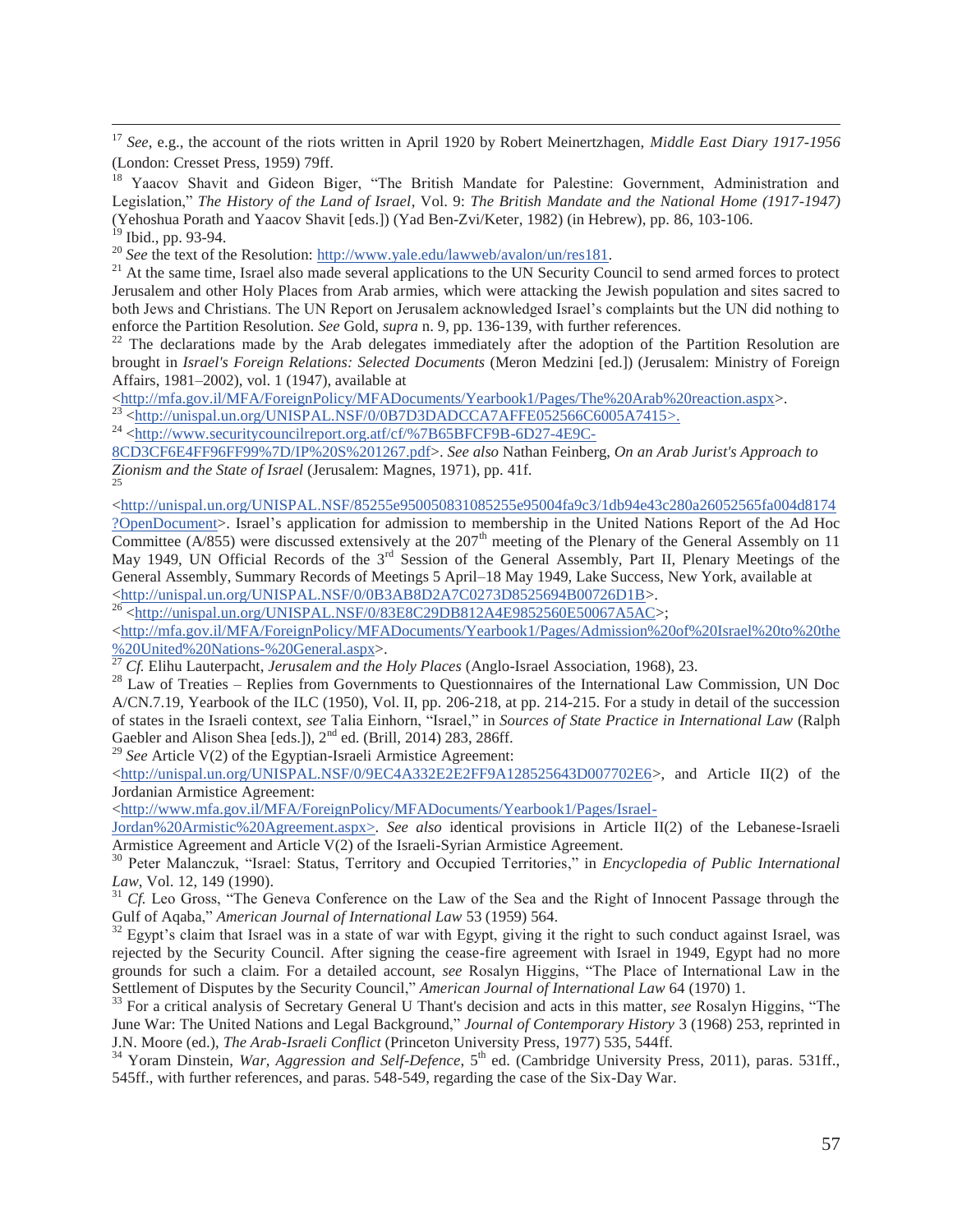35

<sup>36</sup> For the text and a detailed interpretation of Resolution 242, *see* Shabtai Rosenne, "On Multi-Lingual Interpretation," *Israel Law Review* 6 (1971) 360. The article is also available on the Israeli Ministry of Foreign Affairs website:

<http://www.mfa.gov.il/mfa/foreignpolicy/peace/guide/pages/on%20multi-lingual%20interpretation%20-

 $\frac{\text{un}\% \text{20} \text{security}\% \text{20} \text{c} \text{ourc}.\text{aspx}}{37 \text{ Ibid., with further references in footnote } 7.}$ 

<sup>38</sup> Shabtai Rosenne, "Directions for a Middle-East Settlement," *Law and Contemporary Problems 33* (1968) 44, at p. 59.<br>
<sup>39</sup> <http://unispal.un.org/unispal.nsf/0/7FB7C26FCBE80A31852560C50065F878>.

40 <http://www.mfa.gov.il/mfa/foreignpolicy/peace/guide/pages/israel-egypt%20peace%20treaty.aspx>.<br>41 <http://www.mfa.gov.il/mfa/foreignpolicy/peace/guide/pages/israel-jordan%20peace%20treaty.aspx>.<br>42 <http://www.mfa.gov.

Declaration of Principles, on which the "Palestinian delegation" (the Jordanian-Palestinian delegation to the Middle East Peace Conference) was deleted and replaced with "the PLO" (in handwriting), was photographed and brought in Abu Mazen's book, recording the "archeology" of the Declaration of Principles (since the official Declaration which was printed thereafter does not include the deletion that occurred immediately prior to the signing). *Cf.* Abu Mazen, *Through Secret Channels: The Road to Oslo: Senior PLO Leader Abu Mazen's Revealing Story of the Negotiations with Israel* (Garnet, 1997).<br><sup>44</sup> <http://www.mfa.gov.il/mfa/foreignpolicy/peace/guide/pages/the%20israeli-

palestinian%20interim%20agreement.aspx>.<br><sup>45</sup> In effect, the word "states" in this Article was interpreted in a broad sense as also including entities which had not yet attained full independence. *See* John Cerone, "The UN and the Status of Palestine – Disentangling the Legal Issues," ASIL [American Society of International Law] Insights, Vol. 15, Issue 26 (Sept. 13, 2011).

<sup>46</sup> Report of the Committee on the Admission of New Members concerning the application of Palestine for admission to membership in the United Nations, UN Security Council, S/2011/705 of 11 November 2011, available at <http://unispal.un.org/UNISPAL.NSF/0/097ACC6FFFF29D5785257949005D2A63>.<br>  $^{47}$  <www.un.org./News/Press/docs/2012/ga11317.doc.htm>.<br>  $^{48}$  <http://www.un.int/wcm/content/site/palestine/pid/12008>.<br>  $^{49}$  <http://www.

Salim Za'noun, Speaker of the Palestinian National Council (PNC), prior to the show of hands, stating that the Charter had not actually been amended, since the legal committee had not convened; and a speech by Yasser Arafat himself which does not really support the version of the Charter having been amended:

<http://www.palwatch.org.il/SITE/MODULES/videos/pal/videos.aspx?fld\_id=140&doc\_id=87>.

Note: The actual clip includes an English translation from Arabic, but the webpage itself is in Hebrew.<br><sup>52</sup> Ibid.: *see also* Gold, *supra* n, 9, p, 192, with additional references.

<sup>53</sup> "The Years of Hope" (*Haaretz*, 4 September 2002) (in Hebrew), with additional examples of statements by leaders to the effect that the Charter remained unchanged  $\langle \frac{http://www.haaretz.co.i/misc/1/1.822374}{http://www.haaretz.co.i/misc/1/1.822374}\rangle$ .<br><sup>54</sup> A report on the PLO 6<sup>th</sup> General Conference in 2009 is accessible at

<http://unispal.un.org/UNISPAL.NSF/0/853668C3E95F8E068525785500565876>. 55 Y.Z. Blum, "The Missing Reversioner: Reflections on the Status of Judea and Samaria," *Israel Law Review 3* (1968), 279, 288.

56 The sessions of the Arab League are documented at

<https://www.jewishvirtuallibrary.org/jsource/Peace/legsess.html>. 57 Ibid.

<sup>58</sup> Blum, ibid., pointed out that these territories were not "occupied" in the sense of the Geneva Convention, since those rules are destined to assure the reversion of the former legitimate sovereign which, in this case, did not exist; *see also* Stephen Schwebel, "What Weight to Conquest?" *American Journal of International Law* 64 (1970) 344, reprinted in Stephen Schwebel, *Justice in International Law: Selected Writings* (Cambridge: Cambridge University Press, 1994), 521; Elihu Lauterpacht, *Jerusalem and the Holy Places* (Anglo-Israel Association, 1968), 51-53; Julius

<sup>&</sup>lt;http://unispal.un.org/unispal.nsf/5ba47a5c6cef541b802563e000493b8c/7d35e1f729df491c85256ee700686136?Op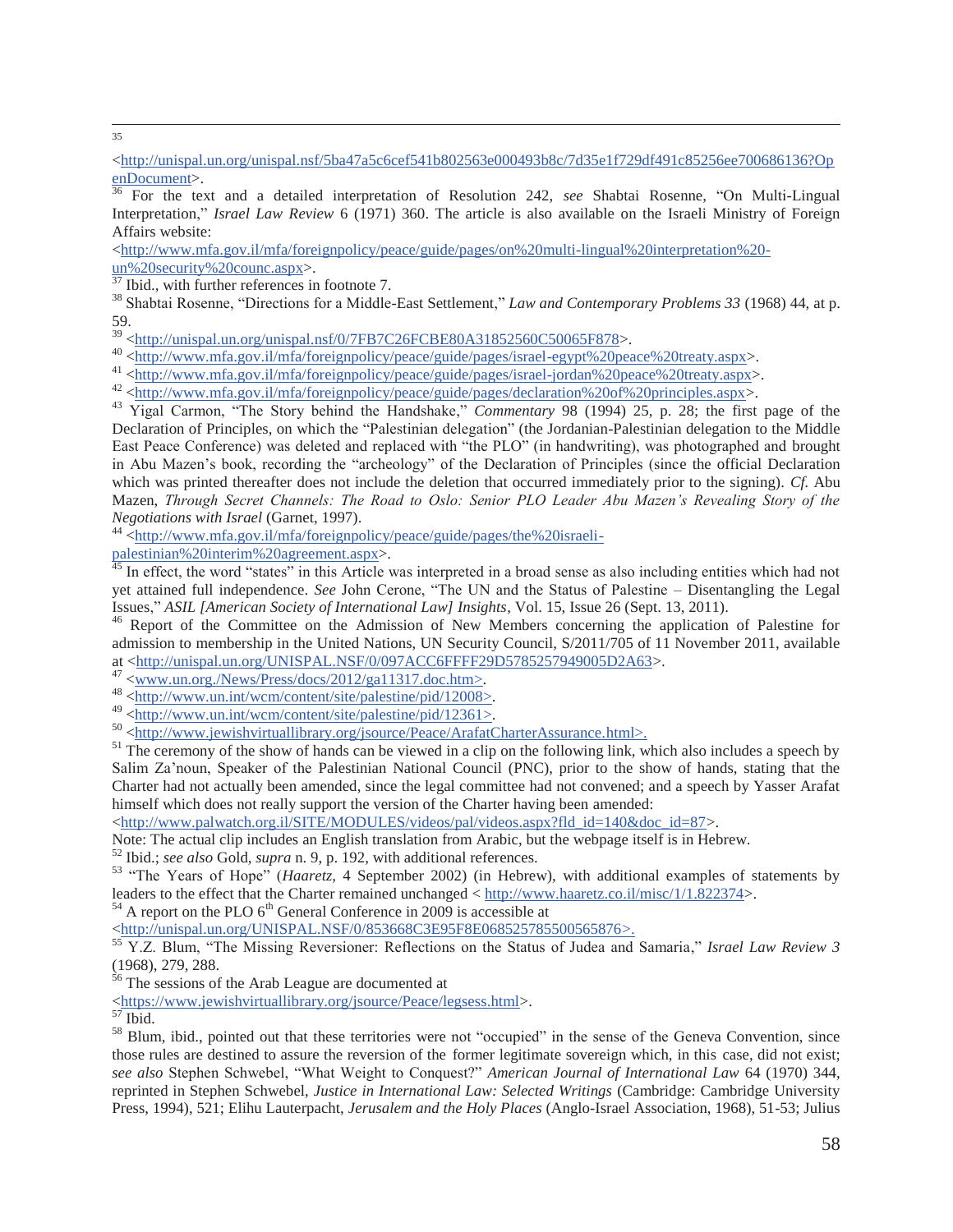Stone, "The Middle East under Cease-Fire," in *The Arab-Israeli Conflict, Vol. II: Readings* (J.N. Moore [ed.]), 47, 68-71; id., *No Peace – No War in the Middle East* (Sydney: Maitland Publications for the International Law Association – Australian Branch, 1969), pp. 38-41.

59 Law and Administration Ordinance (Amendment no. 11), *sefer ha-chukkim* (official collection of Israeli statutes) 499 (27 June 1967), accessible in English at

<http://www.mfa.gov.il/mfa/foreignpolicy/mfadocuments/yearbook1/pages/13%20law%20and%20administration%

20ordinance%20-amendment%20no.aspx>. The Amendment added to the Ordinance Article 11B ("Application of Law"), providing that "the law, jurisdiction and administration of the State shall extend to any area of Eretz Israel designated by the government by order." In this matter, *see* Yehuda Zvi Blum, "Zion Redeemed in International Law," *Hapraklit* 27 (1971), 315, pp. 316ff. (in Hebrew).

 $\overline{a}$ 

<sup>60</sup> The Ordinance is available in English translation at  $\langle \frac{http://www.israellawresourcecenter.org/israellaws/fulltext/areajurisdictionpowersord.htm.$ 

<sup>61</sup> Sefer Ha-Chukkim 499 (27 June 1967). An English translation is available at

 $\frac{\text{thttp://www.knesset.gov.il/laws/special/eng/HolyPlaces.htm}}{An$  English translation is available at  $\frac{\text{thttp://www.knesset.gov.il/laws/special/eng/basic10\_eng.htm}}{An}$ .<br>
<sup>62</sup> An English translation is available at  $\frac{\text{thttps://www.knesset.gov.il/laws/special/eng/basic10\_eng.htm}}{An}$ .

in Time of War <http://www.icrc.org/ihl.nsf/INTRO/380>, and Article 2 of the Fourth Hague Convention respecting the Laws and Customs of War on Land and its annex: Regulations concerning the Laws and Customs of War on Land, 1907: <http://www.icrc.org/ihl/INTRO/195?OpenDocument>.<br><sup>64</sup> Meir Shamgar, "The Observance of International Law in the Administered Territories," *Israel Yearbook of* 

*Human Rights* 1 (1971) 262; id., "Legal Concepts and Problems of the Israeli Military Government – The Initial Stage," in *Military Government in the Territories Administered by Israel 1967-1980 – The Legal Aspects* (Meir Shamgar [ed.]) (Jerusalem: Hebrew University of Jerusalem, Sacher Institute for Legislative Research and Comparative Law, 1982), Vol. 1, 13, pp. 31ff.

<sup>65</sup> *Cf.* Nissim Bar-Yaakov, "The Applicability of the Laws of War to Judea and Samaria (the West Bank) and to the Gaza Strip," *Israeli Law Review 24* (1990) 485, 489ff. with further details.

<sup>66</sup> A list of over 100 such petitions, representing the state position, is presented by Yoram Dinstein, *The International Law of Belligerent Occupation* (Cambridge: Cambridge University Press, 2009), xvii-xxi.

 $^{67}$  See Talia Einhorn, "Israel," in *International Law and Domestic Legal Systems* (Dinah Shelton [ed.]) (Oxford University Press, 2011), 288, 303, footnote 73, with further references. The article is available at

 $\frac{\text{thttp://papers.ssrn.com/sol3/papers.cfm?abstract_id=1926988>}}{68 \text{Dinstein, } \text{supra n. 66, pp. 25ff., 30.}}$ <br>  $\frac{68 \text{Dinstein, } \text{supra n. 66, pp. 25ff., 30.}}{69 \text{Dinstein, ibid.; } \text{Eyal Benvenisti, } \text{The International Law of Occupation, } 2^{\text{nd}} \text{ ed. (Oxford: Oxford University Press, } \text{Silb})$ 2012), 217ff. See also Talia Einhorn, "Israel," ibid., at pp. 303-304.<br>
<sup>70</sup> *Cf.*, e.g., Benvenisti, ibid., p. 207.<br>
<sup>71</sup> The surprising element of this paradoxical state of affairs was addressed by Yoram Dinstein, "The

Legal Status of the West Bank and Gaza Strip*," Israel Yearbook on Human Rights* 28 (1998) 37, 41-42; *see also* the analysis of this issue by the International Court of Justice in its Advisory Opinion on the Legal Consequences of the Construction of the Wall, which still considers the territories to be under belligerent occupation, even after the conclusion of the peace treaties with Egypt and Jordan, by Fania Domb, "The Separation Fence in the International Court of Justice and the High Court of Justice: Commonalities, Differences and Specifics," in *International Law and Armed Conflict, Exploring the Faultlines: Essays in Honour of Yoram Dinstein* (Michael N. Schmitt and Jelena Pejic [eds.]) (Matinus Nijhoff, 2007), 509, 511ff.

<sup>72</sup> Cf. Meir Shamgar, "Legal Concepts and Problems of the Israeli Military Government – The Initial Stage," *supra* n. 64, pp. 39f.

<sup>73</sup> Commentary, IV Geneva Convention Relative to the Protection of Civilian Persons in Time of War (Jean S. Pictet [General Editor]) (Geneva: International Committee of the Red Cross 1958, reprint 1994), pp. 21f,

<http://www.icrc.org/ihl.nsf/b466ed681ddfcfd241256739003e6368/5aa133b15493d0c12563cd0042a15a?OpenDocu ment>. *Cf.* also Dinstein, *supra* n. 66, para. 48ff.; Benvenisti, *supra* n. 69, p. 207.<br><sup>74</sup> Meir Shamgar, "Legal Concepts and Problems of the Israeli Military Government – The Initial Stage," *supra* n.

64, p. 40.<br><sup>75</sup> In the matter of this dispute, *see* further discussion in Section 5.4 *infra*.

<sup>76</sup> Article 4 of the Fourth Geneva Convention. *See Dinstein, supra n.* 66, para. 141(a).<br><sup>77</sup> Yoram Dinstein, "Zion shall be Redeemed in International Law," *Hapraklit* 27 (5731-1971), 5, p. 11. *See also* his additional article: Yoram Dinstein, "Zion has not been Redeemed or 'Not Demonstrations but Acts'," *Hapraklit* 27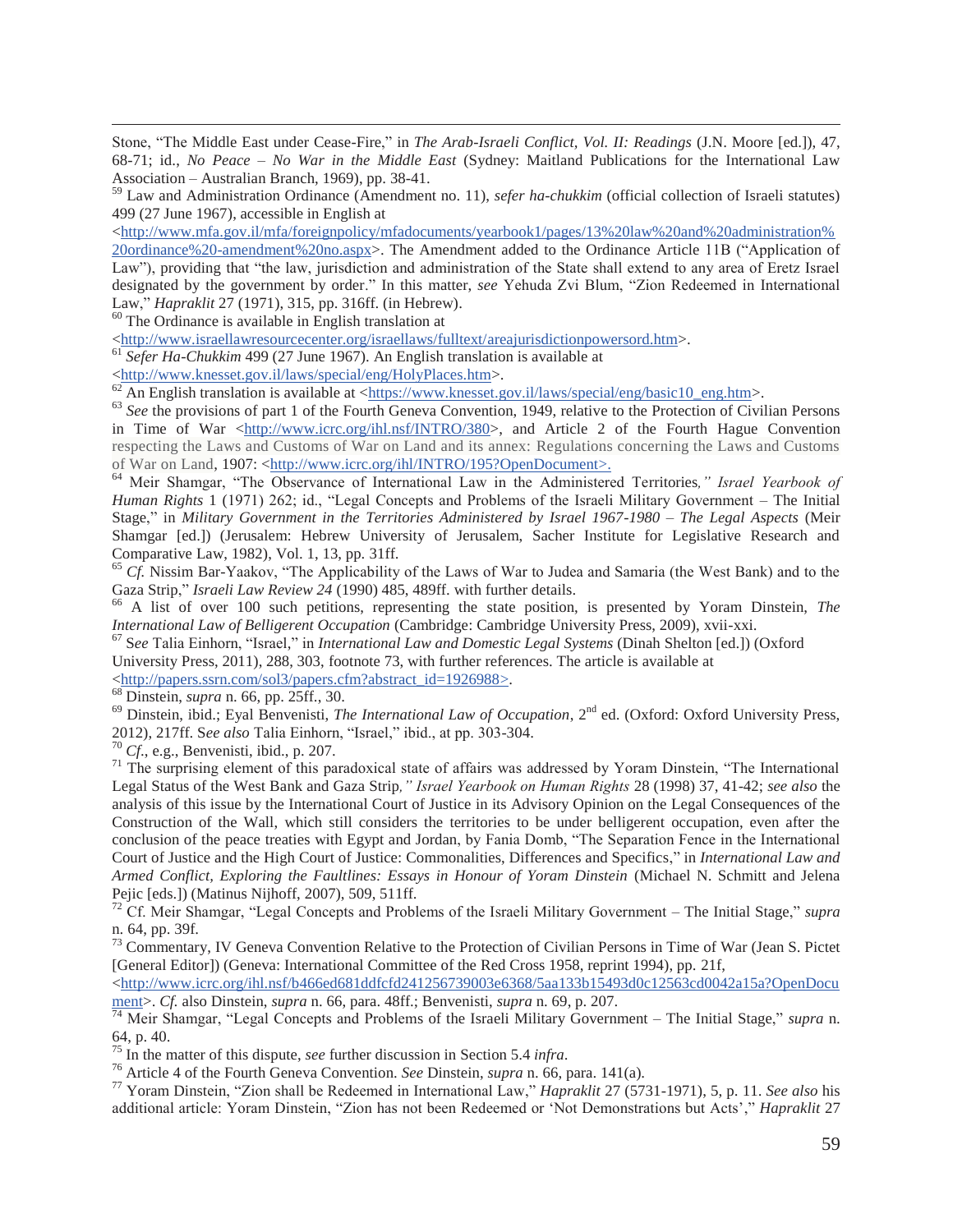(5731-1971) 519, p. 522 – "The primary lesson to be drawn from the history of the Zionist endeavor in Israel is that what the Jews need . . . is 'not demonstrations but acts.'. . My proposal, which I repeat, is to stop talking about perfect rights and focus on creating a reality of peace. It is the State of Israel that should oppose the perception that it purported to annex Jerusalem, while at the same time doing everything possible so that when the time comes – which may take several generations – if no peace treaty is attained with Jordan, it will be possible to talk about prescriptive acquisition."

 $\frac{1}{28}$  In its Advisory Opinion, the International Court of Justice held that a state does not have a right of self-defense in case of armed attacks against its civilians that originate from occupied territories which are not a state, in which that state exercises control (para. 139). Judge Thomas Buergenthal, who objected to application of the Court's jurisdiction to render the Advisory Opinion, also rejected outright the restrictions determined by the Court to the right of self-defense, without any foundation in the United Nations Charter or in international law. In this matter, Judge Buergenthal referred to Resolution 1368, adopted by the Security Council immediately after the Al-Qaeda attack on the United States on 11 September 2001, regarding the right of the United States to defend itself against terrorist attacks launched by a non-state actor. Judge Buergenthal added that the fact that Israel exercised control over the Yesha territories was irrelevant to Israel's right to self-defense against attacks originating there. Judge Rosalyn Higgins, in a separate opinion (para. 34), found that the Court's position in this matter reflected "formalism of an unevenhanded sort" and that an occupying power, too, has the right to defend its civilian citizens.<br><sup>79</sup> Benvenisti, *supra* n. 69, Chapter 7, pp. 167-202, lists a series of occupations following World War II in whic

occupying states refused to apply the laws of belligerent occupation under the Hague Regulations and the Geneva Convention.<br><sup>80</sup> <http://daccess-dds-ny.un.org/doc/UNDOC/GEN/N03/368/53/PDF/N0336853.pdf?OpenElement>.

<sup>81</sup> Benvenisti, *supra* n. 69, Chapter 9; *see also* Dinstein, *supra* n. 66, paras. 23ff.<br><sup>82</sup> Benvenisti, ibid., p. 245.<br><sup>83</sup> See Benvenisti, ibid., pp. 245-246.<br><sup>84</sup> <http://unispal.un.org/UNISPAL.NSF/0/dde590c6ff2320

 $\frac{87 \text{ }}{\text{}}\frac{\text{}}{\text{}}\text{m}$  certain circumstances ... the lack of consent of an interested State may render the giving of an advisory opinion incompatible with the Court's judicial character. An instance of this would be when the circumstances disclose that to give a reply would have the effect of circumventing the principle that a State is not obliged to allow its disputes to be submitted to judicial settlement without its consent. If such a situation should arise, the powers of the Court under the discretion given to it by Article 65, para. 2, of the Statute, would afford sufficient legal means to ensure respect for the fundamental principle of consent to jurisdiction." – *Western Sahara*, Advisory Opinion [1975] ICJ Rep. 12, para. 33.

<sup>88</sup> "Egyptian judge to participate in International Court of Justice case on Israeli wall" (3 February 2004), <http://www.un.org/apps/news/story.asp?NewsID=9649&Cr=icj&Cr1=>.

<sup>89</sup> *Western Sahara*, Advisory Opinion, [1975] ICJ Rep. 12 (16 October 1975).

<sup>90</sup> Hugh Thirlway, "Advisory Opinions," Max Panck Encyclopedia of Public International Law, 3<sup>rd</sup> ed. (Oxford University Press, 2006), with further references, para. 15.

91 Ibid., para. 16.

92 Ibid., para. 41.

 $93$  The pronounced anti-Israel bias in General Assembly Resolutions and the reasons therefor were analyzed by Alan Dershowitz, "Israel: the Jew among Nations," in *Israel among the Nations – International and Comparative Law Perspectives on Israel's 50th Anniversary* (Alfred Kellermann, Kurt Siehr and Talia Einhorn [eds.]) (The Hague: Kluwer Law International, 1998), 129.

94 Robbie Sabel, "The International Court of Justice Decision on the Separation Barrier and the Green Line," *Israel Law Review 38* (2005) 316, 318f.

95 UN General Assembly Resolution A/RES/3175 (XXCIII) of 17 December 1973

<http://unispal.un.org/UNISPAL.NSF/0/8F9EF0C2108AB49C852568C6006704CC>. 96 UN General Assembly Resolution A/RES/32/5 of 28 October 1977

<http://www.jewishvirtuallibrary.org/jsource/UN/unga32\_5.html>. 97 UN Security Council Resolution S/RES/446 (1979) of 22 March 1979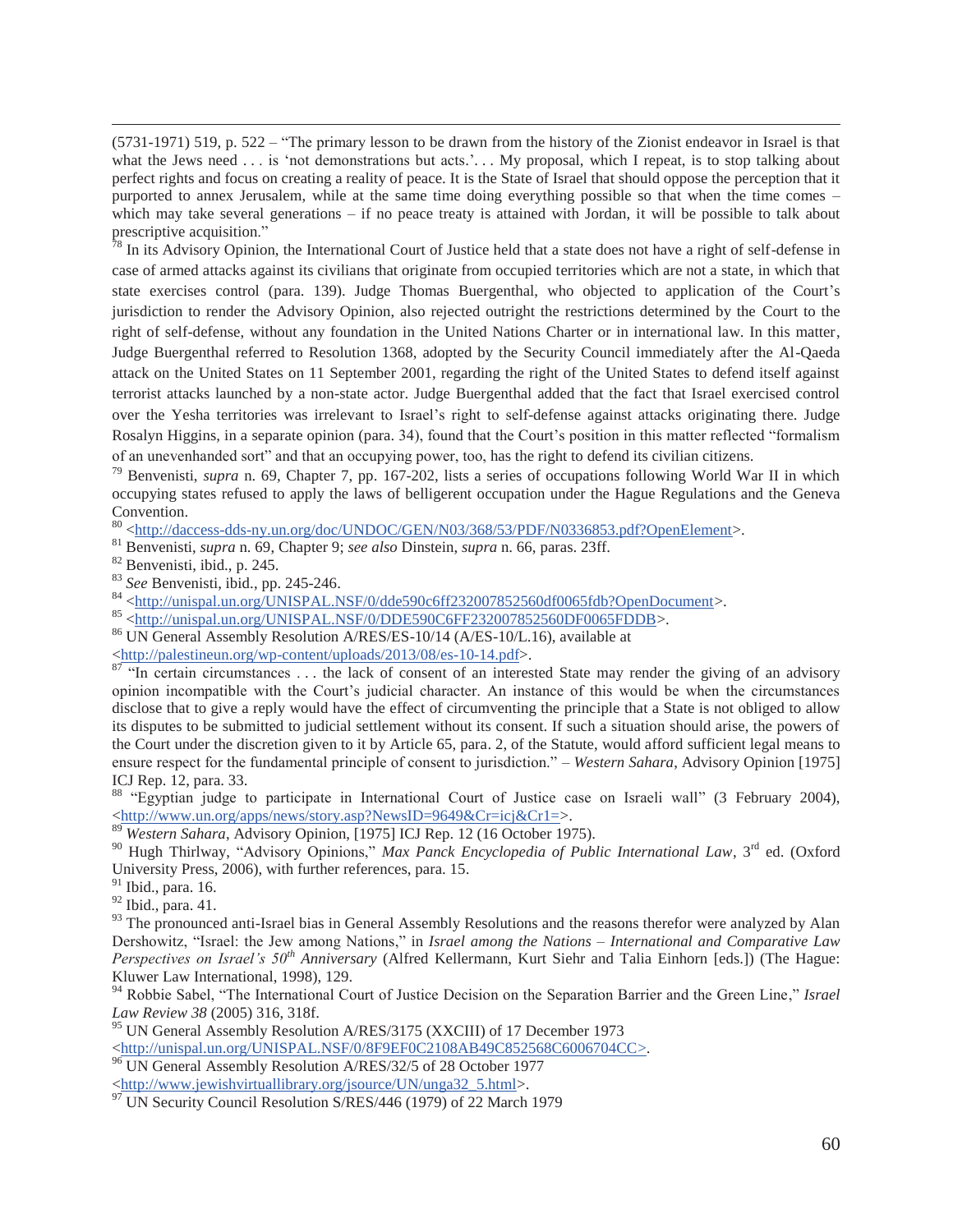#### <http://unispal.un.org/UNISPAL.NSF/0/BA123CDED3EA84A5852560E50077C2DC>.

<sup>98</sup> Paragraph 101 of the Advisory Opinion.

<sup>99</sup> Judge Higgins, in her separate opinion (para. 23), writes that "it might have been expected that an advisory opinion would have contained a detailed analysis, by reference to the texts, the voluminous academic literature and

the facts at the Court's disposal," as to *which* of the Hague Regulations Israel had violated.<br><sup>100</sup> See the discussion in Section 3.1 *supra*.<br><sup>101</sup> See Section 3.3 *supra*. In this context it is noteworthy to recall the a discussion held at the Security Council on 31 May 1967, immediately before the Six-Day War – UN Doc. S/PV.1345 of 31 May 1967: "To my knowledge the question of Palestine is still before the Security Council. The problem is not solved. There is an Armistice Agreement. The Agreement did not fix boundaries; it fixed a demarcation line. The Agreement did not pass judgement on rights – political, military or otherwise. Thus I know of no territory; I know of no boundary; I know of a situation frozen by an Armistice Agreement."<br><sup>102</sup> For a detailed discussion of this issue, *see* Sabel, *supra* n. 94, pp. 325-329.<br><sup>103</sup> Following the unilateral withdrawa

Samaria.

<sup>104</sup> For the meaning of the term "state land," *see* the Order Concerning Government Property (Judea and Samaria region) (No. 59), 5727-1967; *see* also Plia Albeck, "What are State Lands? On the State Lands in Judea, Samaria

<sup>105</sup> The transfer of civilians of the occupying power to occupied territories for other purposes became a war crime only in Additional Protocol I to the Geneva Convention, 1977, and under pressure from Egypt became a "most serious crime" in the Rome Statute of the ICC, prohibiting a state from settling its civilians in occupied territories, whether directly or indirectly – cf. Section 7.3 *infra*.<br><sup>106</sup> ICRC Commentary: <<u>http://www.icrc.org/ihl/COM/380-600056</u>>.<br><sup>107</sup> Protocol I Additional to the Geneva Conventions of 12 August 1949, and relating to the Prot

International Armed Conflicts (Protocol I), 8 June 1977: <http://www.icrc.org/ihl/INTRO/470>. <sup>108</sup> Dinstein, *supra* n. 66, pp. 238-247.

<sup>109</sup> Ibid., p. 241, citing also in this matter the decision of the Military Tribunal in the Nuremberg Trials in the matter of IG Farben: *IG Farben* Trial (*Krauch* et al.) (US Military Tribunal, Nuremberg, 1948), 10 LRTWC *[Law Reports of Trials of War Criminals]* 1, 44: "We look in vain for any provision in the Hague Regulations which would justify the broad assertion that private citizens of the nation of the military occupant may not enter into agreements respecting property in occupied territories when consent of the owner is, in fact, freely given."

<sup>110</sup> Ibid., p. 243. See also HCJ 606, 610/78, Suleiman Taufig Ayub et al. v. The Minister of Defense ("Beit-El" case), 33(2) PD 113, pp. 124-127.<br><sup>111</sup> HCJ 285/81 *El Nazer v. The Commander in the Judea and Samaria areas*, 36(1) PD 701.

<sup>112</sup> Beit-El case, supra n. 110, at p. 123.<br>
<sup>113</sup> Ibid., pp. 129-130.<br>
<sup>114</sup> HCJ 390/79 Duweikat v. The State of Israel, 34(1) PD 1.<br>
<sup>115</sup> Beit-El case, supra n. 110, pp. 118-119.<br>
<sup>116</sup> HCJ 4219/02 *Yusef Mohammed Gos* Justice Aharon Barak, President).

<sup>117</sup> See Alan Baker, "Israel's Rights Regarding Territories and the Settlements in the Eyes of the International Community," in *Israel's Rights as a Nation-State in International Diplomacy* (Alan Baker [ed.]) (Jerusalem: Jerusalem Center for Public Affairs, 2011), 65, 72.

<sup>118</sup> Ibid., at p. 68.<br><sup>119</sup> *See* n. 1 *supra*.

<sup>120</sup> Working paper by Eugene Kontorovich of Northwestern University, presented in June 2013 at Bar-Ilan University. The findings were reported by Ariel Kahana, "Settlers Around the Globe," *Makor Rishon* newspaper (14 June 2013), *Yoman*, pp. 24-25 (in Hebrew). 121 *Loizidou v. Turkey* (merits), Case 40/1993/435/514 (European Court of Human Rights, 1996)

<http://www.hri.org/news/special/loizidou/onmerits.html>. 122 *Demopoulos and others v. Turkey*, Cases 46113/99, 3543/02, 21819/04, 19993/04, 10200/04, 13466/03 (European Court of Human Rights, 2010) <http://hudoc.echr.coe.int/sites/eng/pages/search.aspx?i=001- 97649#{"itemid":["001-976449"]}>.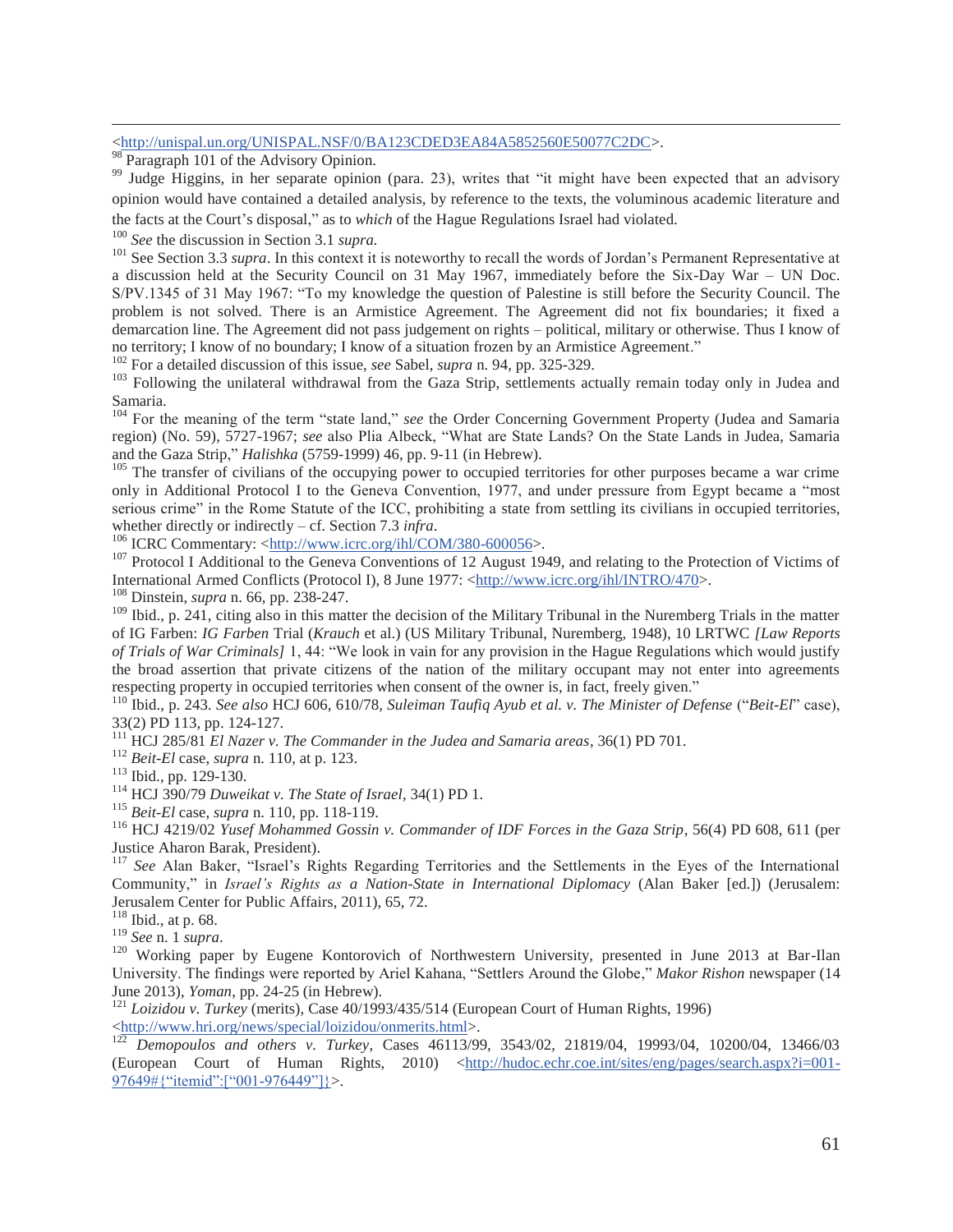123 In this context different numbers have been provided, varying from 200,000 to 600,000 Arab refugees. *See* discussion by Samuel Katz, *Battleground – Fact and Fantasy in Palestine* (Bantam, 1973, revised ed. 2002), pp. 14- 37, with additional references.

<sup>124</sup> Mudar Zahran, "Jordan is Palestinian," *Middle East Quarterly* 19 (2012) 3. Available at  $\frac{\text{http://www.meforum.org/3121/jordan-is-palestinian}}{125}$ <br>
125 See Itamar Levin, *Locked Doors: The Seizure of Jewish Property in Arab Countries* (Praeger, 2001).<br>
<sup>126</sup> GAOR, 2<sup>nd</sup> Session, 1947, Ad Hoc Committee on the Palestine Question, pp. 5

Hirsch (eds.), *The Jerusalem Question and its Resolution: Selected Documents* (Dordrecht: Martinus Nijhoff, 1994), p. 13.<br><sup>127</sup> <<u>http://www.jewishvirtuallibrary.org/jsource/myths3/MFroots.html>.</u>

<sup>128</sup> For the anomaly in the attitude of the United Nations and its various organizations towards the Palestinian refugees, in comparison with the attitude towards the Jewish refugees, *see* Stanley A. Urman, "The United Nations and Middle East Refugees: The Differential Treatment of Arabs and Jews," in *Israel's Rights as a Nation-State in International Diplomacy* (Alan Baker [ed.]) (Jerusalem: Jerusalem Center for Public Affairs, 2011), p. 45.

<sup>129</sup> For a critical study of UNRWA and its activities, see James G. Lindsay, "'Fixing UNRWA': Repairing the UN's Troubled System of Aid to Palestinian Refugees," The Washington Institute for Near East Policy, Policy Focus #91 ( Jan. 2009), available at <http://prrn.mcgill.ca/research/papers/PolicyFocus91.pdf>. Lindsay was legal advisor and general counsel for UNRWA in the years 2002-2007. *See also* Rephael Ben-Ari, "Blurring the Lines between Humanitarianism and Politics," in *Palestinian Manipulation of the International Community* (Alan Baker [ed.]), (Jerusalem Center for Public Affairs, 2014), p. 137.

<sup>130</sup> See Joan Peters, *From Time Immemorial – The Origins of the Arab-Jewish Conflict Over Palestine* (Harper & Row, 1984).

<sup>131</sup> Cf. Interim Report of the Director of the United Nations Relief and Works Agency for Palestine Refugees in the *Near East*, UN General Assembly Official Records, UN Doc Supp. 19 (A/1451/Rev. 1), New York, 1951, paras. 15ff.; *Annual Report of the Director of the United Nations Relief and Works Agency for Palestine Refugees in the Near East*, 1 July 1959 – 30 June 1960, General Assembly official records, UN Doc Supp. 14 (A/4478), at p. 13.<br>
<sup>132</sup> http://www.unrwa.org/etemplate.php?id=86<br>
<sup>133</sup> Ibid.; *see also* <http://www.unrwa.org/userfiles/20111

2009), <<u>http://www.imra.org.il/story.php3?id=44643></u>.<br><sup>135</sup> See the discussion in Section 3, *supra*.<br><sup>136</sup> Cf. Azar Gat and Alexander Yakobson, *Nations* – *The Long History and Deep Roots of Political Ethnicity and*<br>*Na* 

<sup>137</sup> Amir Oren, "In rare, scathing article, prominent Fatah member calls Abbas ''tyrant' and 'dictator'," *Haaretz* English edition, 13 July 2013. The article cites a prominent Fatah (PLO) representative, Dr. Sufian Abu-Zaida, who states that "the *Ra'is* (Abu Mazen) now heads everything connected to the Palestinian people and the Palestinian cause. He is chairman of the Palestine Liberation Organization and resident of the State of Palestine and president of the Palestinian Authority, and he is also head of the Fatah movement and the general commander of the [security] forces, and due to the disruption of the activity of the Legislative Council, his [presidential] orders become law. . . . And in the shadow of the total paralysis that has spread throughout the PLO institutions, he is the sole decider there, and in the shadow of the weakness of the leadership with which the Fatah movement is afflicted, especially its central committee, which hardly functions any longer as a framework for collective leadership, he is the only one in business": <http://www.haaretz.com/weekend/week-s-end/.premium-1.535449>. *See also* the article by Amira Hass, "Authority with No Separation of Powers," *Haaretz*, 12 July 2013 (p. 13) (in Hebrew). 138 Adam Smith, *An Inquiry into the Nature and Causes of the Wealth of Nations*, Book V, Ch. 1, Part 1 (1776), pp.

564ff. (the first duty), pp. 579ff. (the second duty), pp. 590ff. (the third and last duty): <http://www2.hn.psu/edu/faculty/jmanis/adam-smith/ealth/nations.pdf>.

<sup>139</sup> *See, e.g.*, Sharon Udasin, "Knesset panel: Gov't must help Israel Electric Company collect Palestinian Authority debt." The debt has by February 2014 amounted to NIS 1.369 billion.

 $\langle$ http://www.jpost.com/Enviro-Tech/Knesset-panel-Govt-must-help-Israel-Electric-Company-collect-Palestinian-

Authority-debt-343568>; Regarding water, *see* the Water Authority report, "The Issue of Water between Israel and the Palestinians" (March, 2009), accessible at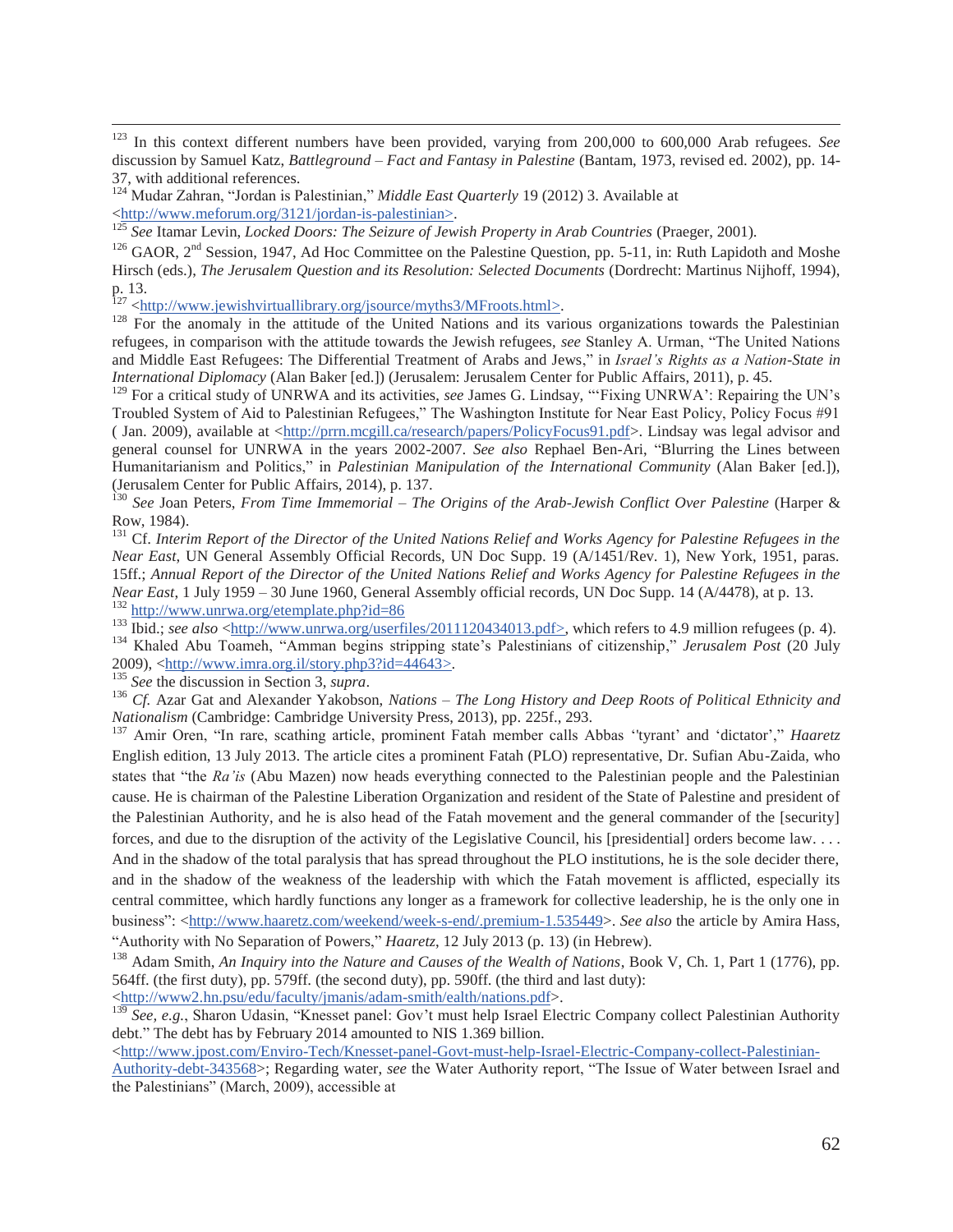<http://www.water.gov.il/Hebrew/about-reshut-hamaim/The-Authority/FilesWatermanagement/IsraelRashut.pdf>.

For a recent study see Haim Gvirtzman, "The Truth Behind the Palestinian Water Libels," BESA – Begin-Sadat Center, Perspectives Paper No. 238 (24 February 2014), available at <http://besacenter.org/perspectives-<br>papers/truth-behind-palestinian-water-libels>.

<sup>140</sup> See Alan Baker, "Palestinian Incitement as a Violation of International Legal Norms," in: *The Changing Forms* of Incitement to Terror and Violence (Alan Baker [ed.]), (Jerusalem Center for Public Affairs, 2012), p.

See studies by Itamar Marcus, Head of Palestinian Media Watch, PMW: <http://www.palwatch.org.il/>, illustrating ongoing incitement by the Palestinian Authority, its leaders and its institutions.

142 For the Muhammad al-Durrah affair, *see* Wikipedia article including numerous additional references: <http://en.wikipedia.org/wiki/Muhammad\_al-Durrah\_incident>. *Cf*., in particular, the ballistic and technical expert examination by Jean-Claude Schlinger, available at <http://www.m-r.fr/balistique.pdf>, and at

 $\langle$ http://www.dailymotion.com/video/xpfpo6\_affaire-al-dura-itw-de-jean-claude-schlinger-expert-en-

balistique news>. <sup>143</sup> Talia Einhorn, "The Need for a Rule-Oriented Israeli-Palestinian Customs Union: The Role of International Trade Law and Domestic Law," *Netherlands International Law Review* 44 (1997) 315; *see also* the author's testimony before the Joint Economic Committee (JEC) of the U.S. Congress, 21 October 1997: Talia Einhorn: "The Customs Union between Israel and the Palestinian Authority: A Critical Analysis," in Arieh Stav (ed.), *Israel at the Crossroads: The Economic Aspects of the Peace Process* (Ariel Center for Peace Research, 1997), p. 65; oral testimony brought in *Justice* (June, 1998) 40-43. 144 Ronen Bergman, *Authority Given* (*Yedioth Ahronoth*, 2002). *See also* Dimitris Bouris, "Palestine Donors: Time

to end paper solutions to real problems" (19 March 2013), available at

 $\text{thtn:}$ /euobserver.com/foreign/119483>, and the staff reports prepared prior to the meetings of the Ad Hoc Liaison Committee, established in 1993 as a 15-member committee that serves as the principal policy-level coordination mechanism for development assistance to the Palestinian people. The Committee is chaired by Norway and cosponsored by the EU and the U.S. In addition, the United Nations participates together with the World Bank and the International Monetary Fund. The Committee seeks to promote dialogue between donors, the PA and the Government of Israel – the 19 March 2013 meeting: Recent Experience and Prospects of the Economy of the West Bank and Gaza – Staff Report Prepared for the Meeting of the Ad Hoc Liaison Committee (Brussels, March 19, 2013), available at<http://www.eccpalestine.org/wp-content/uploads/2013/04/IMF-AHLC-March-2013.pdf>, and the Staff Report Prepared for the Meeting of the Ad Hoc Liaison Committee (East Jerusalem and Ramallah, 11 September 2013), available at <http://www.imf.org/external/country/WBG/RR/2013/091113.pdf>.<br><sup>145</sup> *See* the article written by the Chairman of the European Parliament's Committee on Budgetary Control, Michael

Theurer, "Europe's Unaccountable Palestinian Aid," *The Wall Street Journal* (9 April 2014), referring to the report made by the European Court of Auditors, "European Union Direct Support to the Palestinian Authority" (Special Report no. 14/2013). The report is available full-text at:

<http://www.eca.europa.eu/Lists/ECADocuments/SR13\_14/SR13\_14\_EN.pdf>. On 3 April 2014 it was adopted by the European Parliament in the European Parliament Resolution (paras. 272-287), available at:

<http://www.europarl.europa.eu/sides/getDoc.do?pubRef=-%2f%2fEP%2f%2fTEXT%2bTA%2bP7-TA-2014-

0288 80260 0288 (0288) 0288 (0288) 0288 8 0382 (0288) 0288 8 0382 (0288) 0288 9 0288 0288 0288 0288 0288 0288 0<br><sup>146</sup> Cf. Einhorn, *supra* n. 143; regarding recent developments, *see* Talia Einhorn, "Developments in Region

<sup>147</sup> *Cf.* The report of human rights violations (April 2013) prepared by the Independent Commission for Human Rights Violations (ICHR): <http://www.ichr.ps/en/2/5/1046/April-2013-Report-of-Human-Rights-Violations-APril-2013-Report-of-Human-Rights-Violations.htm>. 148 *See* Dinstein, *supra* n. 66, p. 238.

<sup>149</sup> *See* Israel's declaration at the time of signing the Statute, expressing its deep disappointment and regret at the insertion of this provision into the Statute:

<https://treaties.un.org/doc/Publication/MTDSG/Volume%20II/Chapter%20XVIII/XVIII-10.en.pdf>.<br><sup>150</sup> See Talia Einhorn, "Israel and the International Criminal Court," *Nativ* (2000/4-5) 36 (in Hebrew).<br><sup>151</sup> See Hillel Neuer

<sup>152</sup> See Dore Gold, "Degrading International Institutions: The United Nations Goldstone Report," in: Palestinian *Manipulation of the International Community* (Alan Baker [ed.]), (Jerusalem: Jerusalem Center for Public Affairs, 2014), p. 91.